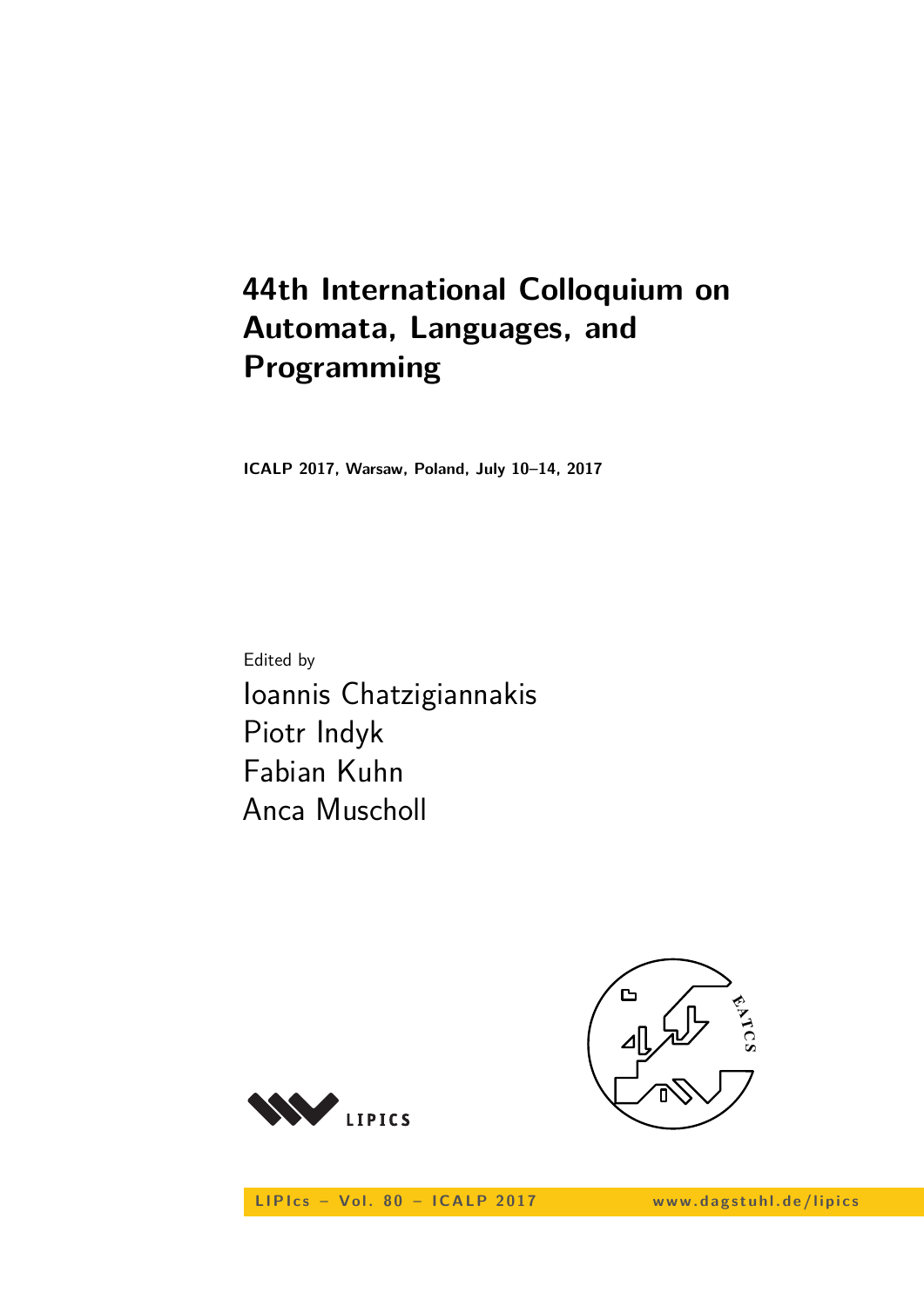#### **Editors**

| Ioannis Chatzigiannakis          | Piotr Indyk                           |
|----------------------------------|---------------------------------------|
| Department of Computer, Control, | Computer Science and                  |
| and Management Engineering       | Artificial Intelligence Lab           |
| Sapienza University of Rome      | Massachusetts Institute of Technology |
| Italy                            | USA                                   |
| ichatz@dis.uniroma1.it           | indyk@mit.edu                         |
| Fabian Kuhn                      | Anca Muscholl                         |
| Institut für Informatik          | LaBRI                                 |
| Albert-Ludwigs-Universität       | Université Bordeaux                   |
| Germany                          | France                                |
| kuhn@cs.uni-freiburg.de          | anca@labri.fr                         |

ACM Classification 1998 F. Theory of Computation

# **[ISBN 978-3-95977-041-5](http://www.dagstuhl.de/dagpub/978-3-95977-041-5)**

Published online and open access by Schloss Dagstuhl – Leibniz-Zentrum für Informatik GmbH, Dagstuhl Publishing, Saarbrücken/Wadern, Germany. Online available at [http://www.dagstuhl.de/dagpub/978-3-95977-041-5.](http://www.dagstuhl.de/dagpub/978-3-95977-041-5)

Publication date July, 2017

Bibliographic information published by the Deutsche Nationalbibliothek The Deutsche Nationalbibliothek lists this publication in the Deutsche Nationalbibliografie; detailed bibliographic data are available in the Internet at [http://dnb.d-nb.de.](http://dnb.d-nb.de)

#### License

This work is licensed under a Creative Commons Attribution 3.0 Unported license (CC-BY 3.0): http://creativecommons.org/licenses/by/3.0/legalcode.

In brief, this license authorizes each and everybody to share (to copy, distribute and transmit) the work under the following conditions, without impairing or restricting the authors' moral rights: Attribution: The work must be attributed to its authors.

The copyright is retained by the corresponding authors.

Digital Object Identifier: [10.4230/LIPIcs.ICALP.2017.0](http://dx.doi.org/10.4230/LIPIcs.ICALP.2017.0)

**[ISBN 978-3-95977-041-5](http://www.dagstuhl.de/dagpub/978-3-95977-041-5) [ISSN 1868-8969](http://drops.dagstuhl.de/lipics)<http://www.dagstuhl.de/lipics>**

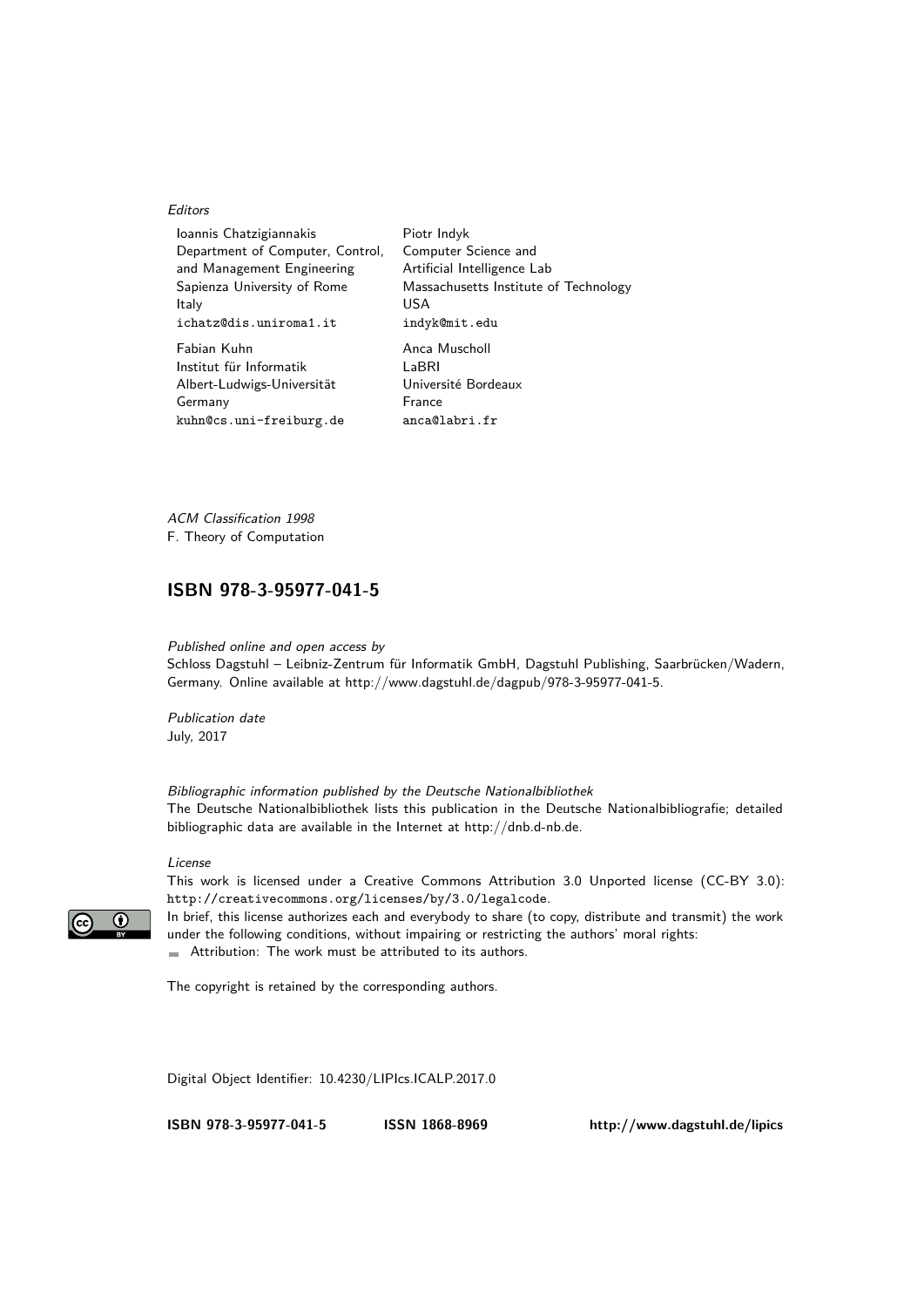# LIPIcs – Leibniz International Proceedings in Informatics

LIPIcs is a series of high-quality conference proceedings across all fields in informatics. LIPIcs volumes are published according to the principle of Open Access, i.e., they are available online and free of charge.

## Editorial Board

- **Luca Aceto** (Reykjavik University)
- Susanne Albers (TU München)  $\equiv$
- Chris Hankin (Imperial College London)  $\blacksquare$
- Deepak Kapur (University of New Mexico)  $\equiv$
- Michael Mitzenmacher (Harvard University)  $\sim$
- Madhavan Mukund (Chennai Mathematical Institute)  $\blacksquare$
- Anca Muscholl (University Bordeaux)  $\blacksquare$
- Catuscia Palamidessi (INRIA)  $\overline{\phantom{a}}$
- Raimund Seidel (Saarland University and Schloss Dagstuhl Leibniz-Zentrum für Informatik)  $\blacksquare$
- Thomas Schwentick (TU Dortmund)  $\overline{a}$
- Reinhard Wilhelm (Saarland University)  $\bar{a}$

# **[ISSN 1868-8969](http://www.dagstuhl.de/dagpub/1868-8969)**

# **<http://www.dagstuhl.de/lipics>**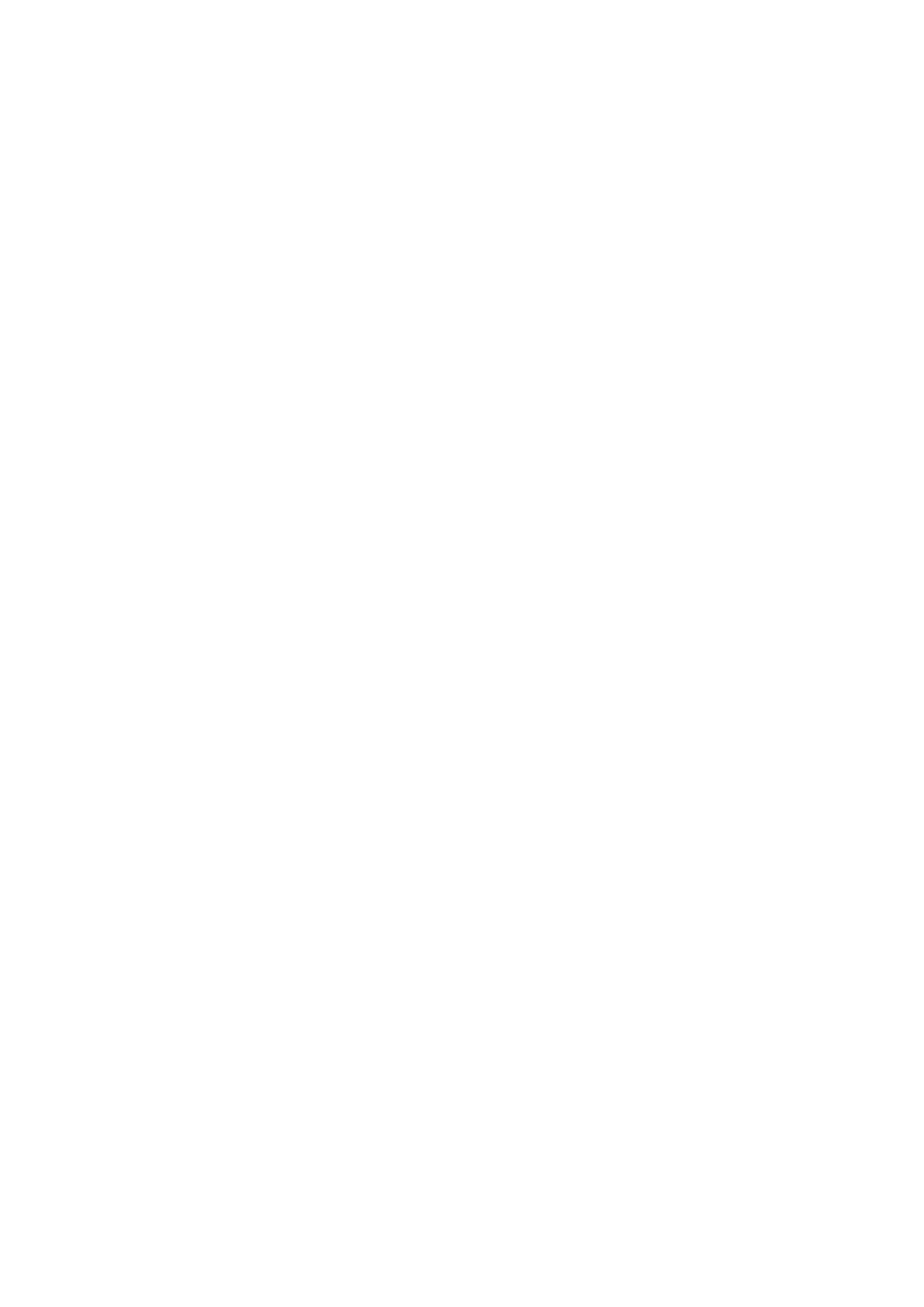# **Contents**

| Preface |                                                                                  |  |  |  |  |
|---------|----------------------------------------------------------------------------------|--|--|--|--|
|         | Ioannis Chatzigiannakis, Piotr Indyk, Fabian Kuhn, and Anca Muscholl  0:xv-0:xvi |  |  |  |  |

# **Invited Talks**

| Orbit-Finite Sets and Their Algorithms                                         |             |
|--------------------------------------------------------------------------------|-------------|
|                                                                                | $1:1-1:14$  |
| Efficient Algorithms for Graph-Related Problems in Computer-Aided Verification |             |
|                                                                                | $2:1-2:1$   |
| Local Computation Algorithms                                                   |             |
|                                                                                | $3:1-3:1$   |
| Fast and Powerful Hashing Using Tabulation                                     |             |
|                                                                                | $4.1 - 4.2$ |

# **Regular Papers**

| Optimal Unateness Testers for Real-Valued Functions: Adaptivity Helps<br>Roksana Baleshzar, Deeparnab Chakrabarty, Ramesh Krishnan S. Pallavoor,                                                                                                                                                                   | $5:1 - 5:14$   |
|--------------------------------------------------------------------------------------------------------------------------------------------------------------------------------------------------------------------------------------------------------------------------------------------------------------------|----------------|
| Sublinear Random Access Generators for Preferential Attachment Graphs<br>Guy Even, Reut Levi, Moti Medina, and Adi Rosén $\ldots \ldots \ldots \ldots \ldots \ldots \ldots \ldots$                                                                                                                                 | $6:1-6:15$     |
| Sublinear Time Estimation of Degree Distribution Moments: The Degeneracy<br>Connection                                                                                                                                                                                                                             |                |
|                                                                                                                                                                                                                                                                                                                    | $7:1 - 7:13$   |
| Near-Optimal Closeness Testing of Discrete Histogram Distributions<br>Ilias Diakonikolas, Daniel M. Kane, and Vladimir Nikishkin                                                                                                                                                                                   | $8:1 - 8:15$   |
| Deleting and Testing Forbidden Patterns in Multi-Dimensional Arrays<br>Omri Ben-Eliezer, Simon Korman, and Daniel Reichman                                                                                                                                                                                         | $9:1-9:14$     |
| On the Value of Penalties in Time-Inconsistent Planning                                                                                                                                                                                                                                                            | $10:1-10:12$   |
| Efficient Approximations for the Online Dispersion Problem                                                                                                                                                                                                                                                         | $11:1-11:15$   |
| Online Covering with Sum of $\ell_q$ -Norm Objectives                                                                                                                                                                                                                                                              | $12:1 - 12:12$ |
| Dynamic Beats Fixed: On Phase-Based Algorithms for File Migration<br>Marcin Bienkowski, Jarosław Byrka, and Marcin Mucha                                                                                                                                                                                           | $13:1-13:14$   |
| The Infinite Server Problem<br>Christian Coester, Elias Koutsoupias, and Philip Lazos                                                                                                                                                                                                                              | $14:1 - 14:14$ |
| 44th International Colloquium on Automata, Languages, and Programming (ICALP 2017).<br>Editors: Ioannis Chatzigiannakis, Piotr Indyk, Fabian Kuhn, and Anca Muscholl<br>Leibniz International Proceedings in Informatics<br>LIPICS Schloss Dagstuhl - Leibniz-Zentrum für Informatik, Dagstuhl Publishing, Germany |                |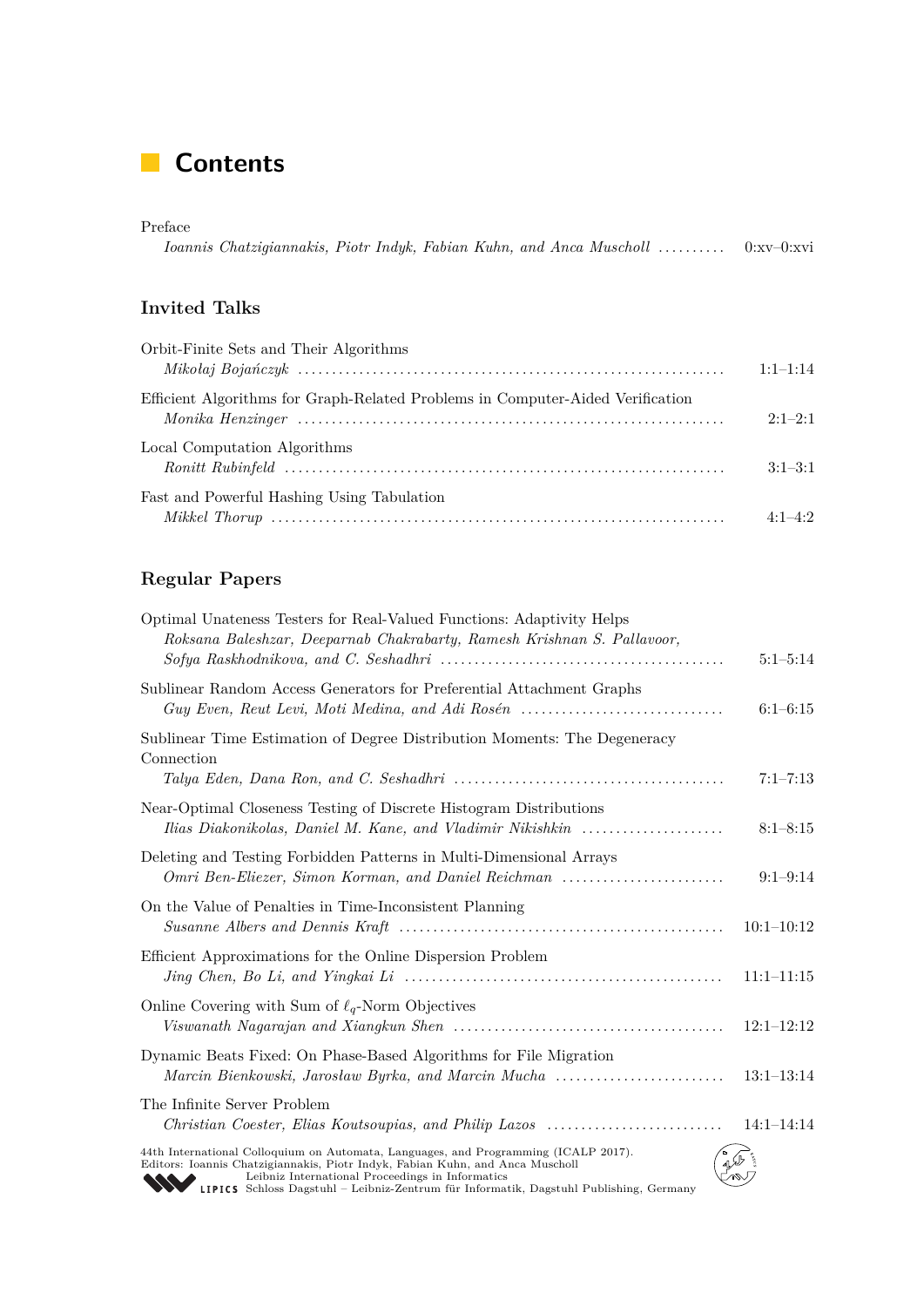| Quantum Automata Cannot Detect Biased Coins, Even in the Limit<br>$Guy$ Kindler and Ryan O'Donnell $\ldots \ldots \ldots \ldots \ldots \ldots \ldots \ldots \ldots \ldots \ldots \ldots \ldots$ | $15:1 - 15:8$  |
|-------------------------------------------------------------------------------------------------------------------------------------------------------------------------------------------------|----------------|
| A New Holant Dichotomy Inspired by Quantum Computation                                                                                                                                          | $16:1-16:14$   |
|                                                                                                                                                                                                 |                |
| Efficient Quantum Algorithms for Simulating Lindblad Evolution                                                                                                                                  | $17:1-17:14$   |
| Controlled Quantum Amplification                                                                                                                                                                | $18:1-18:13$   |
| Approximating Language Edit Distance Beyond Fast Matrix Multiplication:<br>Ultralinear Grammars Are Where Parsing Becomes Hard!                                                                 | $19:1 - 19:15$ |
| Conditional Lower Bounds for All-Pairs Max-Flow                                                                                                                                                 | $20:1 - 20:13$ |
| On the Fine-Grained Complexity of One-Dimensional Dynamic Programming<br>Marvin Künnemann, Ramamohan Paturi, and Stefan Schneider                                                               | $21:1-21:15$   |
| On Problems Equivalent to $(min,+)$ -Convolution<br>Marek Cygan, Marcin Mucha, Karol Węgrzycki, and Michał Włodarczyk                                                                           | $22:1-22:15$   |
| On Finding the Jaccard Center                                                                                                                                                                   | $23:1-23:14$   |
| The Polytope-Collision Problem<br>Shaull Almagor, Joël Ouaknine, and James Worrell                                                                                                              | $24:1 - 24:14$ |
| Dynamic Time Warping and Geometric Edit Distance: Breaking the Quadratic<br>Barrier                                                                                                             |                |
|                                                                                                                                                                                                 | $25:1 - 25:14$ |
| Efficient Construction of Probabilistic Tree Embeddings                                                                                                                                         | $26:1 - 26:14$ |
| Approximating Partition Functions of Bounded-Degree Boolean Counting<br>Constraint Satisfaction Problems                                                                                        |                |
| Andreas Galanis, Leslie Ann Goldberg, and Kuan Yang                                                                                                                                             | $27:1 - 27:14$ |
| Inapproximability of the Independent Set Polynomial Below the Shearer<br>Threshold                                                                                                              |                |
| Andreas Galanis, Leslie Ann Goldberg, and Daniel Stefankovič                                                                                                                                    | $28:1-28:13$   |
| The Complexity of Holant Problems over Boolean Domain with Non-Negative<br>Weights                                                                                                              |                |
|                                                                                                                                                                                                 | $29:1-29:14$   |
| Polynomial-Time Rademacher Theorem, Porosity and Randomness                                                                                                                                     | $30:1 - 30:13$ |
| A QPTAS for the General Scheduling Problem with Identical Release Dates<br>Antonios Antoniadis, Ruben Hoeksma, Julie Meißner, José Verschae, and                                                |                |
|                                                                                                                                                                                                 | $31:1 - 31:14$ |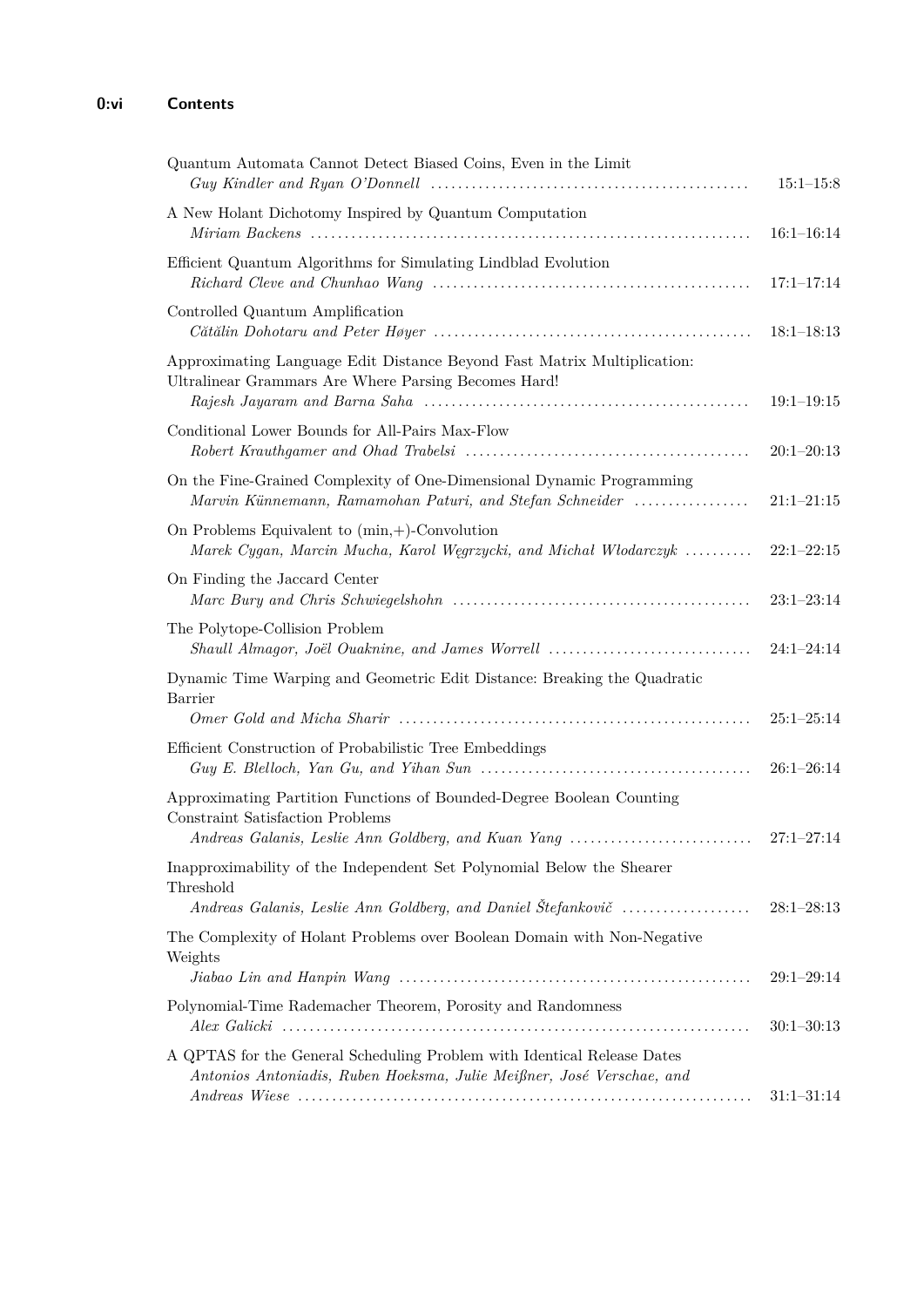## **Contents 0:vii**

| Improved Algorithms for MST and Metric-TSP Interdiction                                                                                                   | $32:1 - 32:14$ |
|-----------------------------------------------------------------------------------------------------------------------------------------------------------|----------------|
| Reordering Buffer Management with a Logarithmic Guarantee in General Metric<br><b>Spaces</b>                                                              |                |
|                                                                                                                                                           | $33:1 - 33:12$ |
| Correlated Rounding of Multiple Uniform Matroids and Multi-Label Classification<br>Shahar Chen, Dotan Di Castro, Zohar Karnin, Liane Lewin-Eytan,         | $34:1 - 34:15$ |
| When the Optimum is also Blind: a New Perspective on Universal Optimization<br>Marek Adamczyk, Fabrizio Grandoni, Stefano Leonardi, and Michał Włodarczyk | $35:1 - 35:15$ |
| Reusable Garbled Deterministic Finite Automata from Learning With Errors                                                                                  | $36:1 - 36:13$ |
| Round-Preserving Parallel Composition of Probabilistic-Termination<br>Cryptographic Protocols                                                             |                |
| Ran Cohen, Sandro Coretti, Juan Garay, and Vassilis Zikas                                                                                                 | $37:1 - 37:15$ |
| Cryptanalysis of Indistinguishability Obfuscations of Circuits over GGH13<br>Daniel Apon, Nico Döttling, Sanjam Garg, and Pratyay Mukherjee               | $38:1 - 38:16$ |
| Non-Uniform Attacks Against Pseudoentropy                                                                                                                 | $39:1 - 39:13$ |
| Interactive Oracle Proofs with Constant Rate and Query Complexity<br>Eli Ben-Sasson, Alessandro Chiesa, Ariel Gabizon, Michael Riabzev, and               | $40:1-40:15$   |
| Dynamic Parameterized Problems and Algorithms<br>Josh Alman, Matthias Mnich, and Virginia Vassilevska Williams                                            | $41:1 - 41:16$ |
| Decremental Data Structures for Connectivity and Dominators in Directed<br>Graphs                                                                         |                |
| Loukas Georgiadis, Thomas Dueholm Hansen, Giuseppe F. Italiano,                                                                                           | $42:1 - 42:15$ |
| General Bounds for Incremental Maximization<br>Aaron Bernstein, Yann Disser, and Martin Groß                                                              | $43:1-43:14$   |
| Deterministic Partially Dynamic Single Source Shortest Paths in Weighted Graphs                                                                           | $44:1 - 44:14$ |
| Testing Core Membership in Public Goods Economies                                                                                                         | $45:1 - 45:14$ |
| Revenue Maximization in Stackelberg Pricing Games: Beyond the Combinatorial<br>Setting<br>Toni Böhnlein, Stefan Kratsch, and Oliver Schaudt               | $46:1 - 46:13$ |
|                                                                                                                                                           |                |
| Online Market Intermediation<br>Yiannis Giannakopoulos, Elias Koutsoupias, and Philip Lazos                                                               | $47:1 - 47:14$ |
| Tight Lower Bounds for Multiplicative Weights Algorithmic Families<br>Nick Gravin, Yuval Peres, and Balasubramanian Sivan                                 | $48:1 - 48:14$ |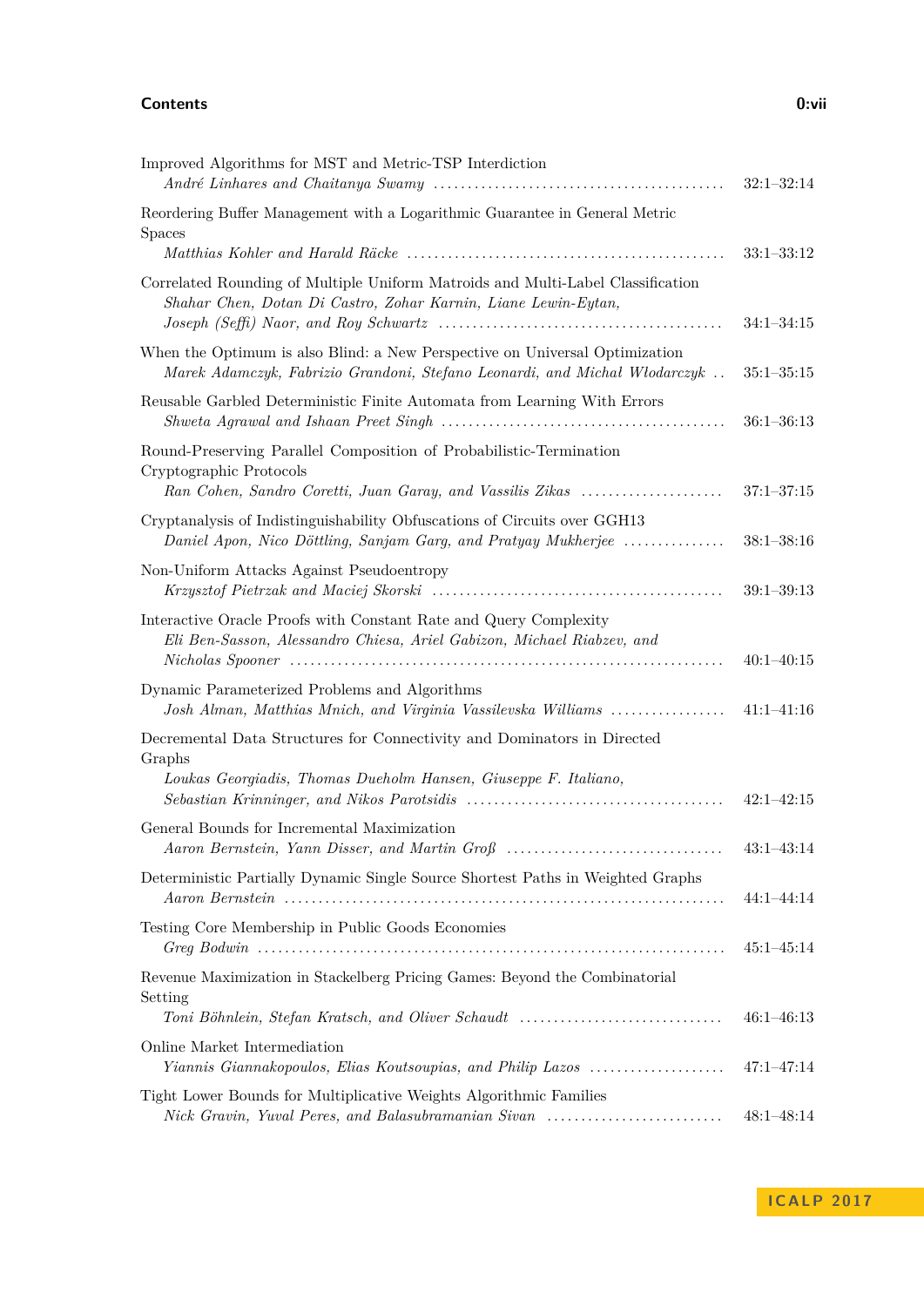| The Power of Shared Randomness in Uncertain Communication                                                                                                                                                                    | $49:1 - 49:14$ |
|------------------------------------------------------------------------------------------------------------------------------------------------------------------------------------------------------------------------------|----------------|
| Separation of $AC^0[\oplus]$ Formulas and Circuits                                                                                                                                                                           | $50:1 - 50:13$ |
| Sensitivity Conjecture and Log-Rank Conjecture for Functions with Small<br><b>Alternating Numbers</b>                                                                                                                        | $51:1 - 51:15$ |
| Randomized Communication vs. Partition Number<br>Mika Göös, T.S. Jayram, Toniann Pitassi, and Thomas Watson                                                                                                                  | $52:1 - 52:15$ |
| Approximate Bounded Indistinguishability                                                                                                                                                                                     | $53:1 - 53:11$ |
| Finding Detours is Fixed-Parameter Tractable<br>Ivona Bezáková, Radu Curticapean, Holger Dell, and Fedor V. Fomin                                                                                                            | $54:1 - 54:14$ |
| Further Approximations for Demand Matching: Matroid Constraints and<br>Minor-Closed Graphs                                                                                                                                   | $55:1 - 55:13$ |
| Covering Vectors by Spaces: Regular Matroids<br>Fedor V. Fomin, Petr A. Golovach, Daniel Lokshtanov, and Saket Saurabh                                                                                                       | $56:1 - 56:15$ |
| Linear Kernels for Edge Deletion Problems to Immersion-Closed Graph Classes<br>Archontia C. Giannopoulou, Michał Pilipczuk, Jean-Florent Raymond,                                                                            | $57:1 - 57:15$ |
| $k$ -Distinct In- and Out-Branchings in Digraphs<br>Gregory Gutin, Felix Reidl, and Magnus Wahlström                                                                                                                         | $58:1 - 58:13$ |
| Fast Regression with an $\ell_{\infty}$ Guarantee                                                                                                                                                                            | $59:1 - 59:14$ |
| Embeddings of Schatten Norms with Applications to Data Streams                                                                                                                                                               | $60:1 - 60:14$ |
| On Fast Decoding of High-Dimensional Signals from One-Bit Measurements                                                                                                                                                       | $61:1-61:14$   |
| String Inference from Longest-Common-Prefix Array<br>Juha Kärkkäinen, Marcin Piątkowski, and Simon J. Puglisi                                                                                                                | $62:1-62:14$   |
| Neighborhood Complexity and Kernelization for Nowhere Dense Classes of<br>Graphs<br>Kord Eickmeyer, Archontia C. Giannopoulou, Stephan Kreutzer, O-joung Kwon,<br>Michal Pilipczuk, Roman Rabinovich, and Sebastian Siebertz | $63:1 - 63:14$ |
| Additive Spanners and Distance Oracles in Quadratic Time                                                                                                                                                                     | $64:1-64:12$   |
| Finding, Hitting and Packing Cycles in Subexponential Time on Unit Disk Graphs<br>Fedor V. Fomin, Daniel Lokshtanov, Fahad Panolan, Saket Saurabh, and                                                                       | $65:1-65:15$   |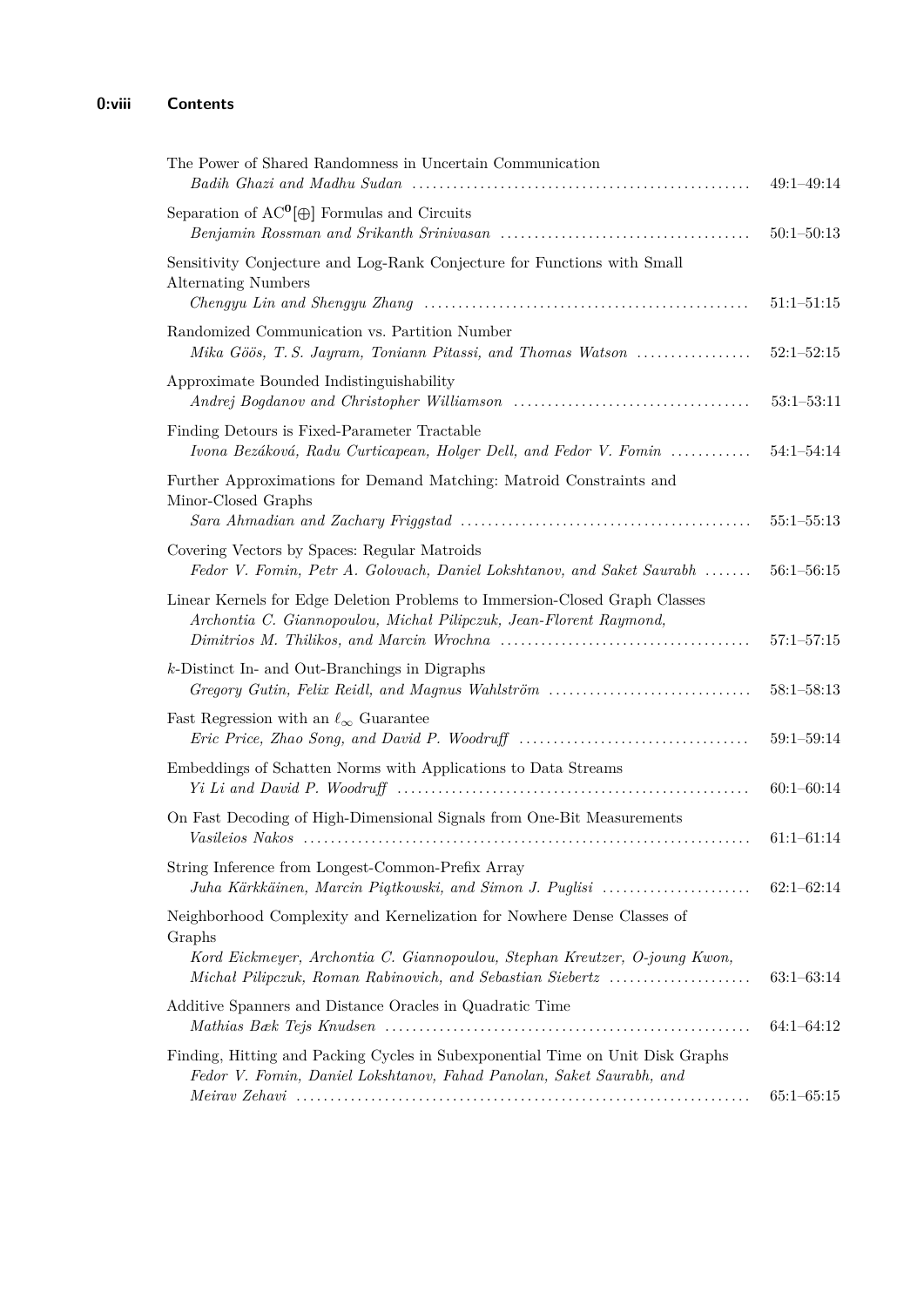## **Contents 0:ix**

| A Polynomial-Time Randomized Reduction from Tournament Isomorphism to<br>Tournament Asymmetry                                                                     | $66:1 - 66:14$ |
|-------------------------------------------------------------------------------------------------------------------------------------------------------------------|----------------|
| A $(1 + \epsilon)$ -Approximation for Unsplittable Flow on a Path in Fixed-Parameter<br>Running Time                                                              | $67:1 - 67:13$ |
| Linear-Time Kernelization for Feedback Vertex Set                                                                                                                 | $68:1 - 68:14$ |
| Exact Algorithms via Multivariate Subroutines                                                                                                                     | $69:1 - 69:13$ |
| Exploring the Complexity of Layout Parameters in Tournaments and<br>Semi-Complete Digraphs<br>Florian Barbero, Christophe Paul, and Michal Pilipczuk              | $70:1 - 70:13$ |
| Packing Cycles Faster Than Erdős-Pósa<br>Daniel Lokshtanov, Amer E. Mouawad, Saket Saurabh, and Meirav Zehavi                                                     | $71:1 - 71:15$ |
| An Efficient Strongly Connected Components Algorithm in the Fault Tolerant<br>Model                                                                               |                |
| Surender Baswana, Keerti Choudhary, and Liam Roditty                                                                                                              | $72:1 - 72:15$ |
| Preserving Distances in Very Faulty Graphs<br>Greg Bodwin, Fabrizio Grandoni, Merav Parter, and Virginia Vassilevska Williams                                     | $73:1 - 73:14$ |
| All-Pairs 2-Reachability in $\mathcal{O}(n^{\omega} \log n)$ Time<br>Loukas Georgiadis, Daniel Graf, Giuseppe F. Italiano, Nikos Parotsidis, and                  | $74:1 - 74:14$ |
| Edge-Orders                                                                                                                                                       | $75:1 - 75:14$ |
| Relaxations of Graph Isomorphism<br>Laura Mančinska, David E. Roberson, Robert Šámal, Simone Severini, and                                                        | $76:1 - 76:14$ |
| Honest Signaling in Zero-Sum Games Is Hard, and Lying Is Even Harder                                                                                              | $77:1 - 77:13$ |
| A Birthday Repetition Theorem and Complexity of Approximating Dense CSPs                                                                                          | $78:1 - 78:15$ |
| Inapproximability of Maximum Edge Biclique, Maximum Balanced Biclique and<br>Minimum $\boldsymbol{k}\text{-}\mathrm{Cut}$ from the Small Set Expansion Hypothesis | $79:1 - 79:14$ |
| On the Bit Complexity of Sum-of-Squares Proofs                                                                                                                    | $80:1 - 80:13$ |
| The Dependent Doors Problem: An Investigation into Sequential Decisions<br>without Feedback                                                                       | $81:1 - 81:13$ |

**I C A L P 2 0 1 7**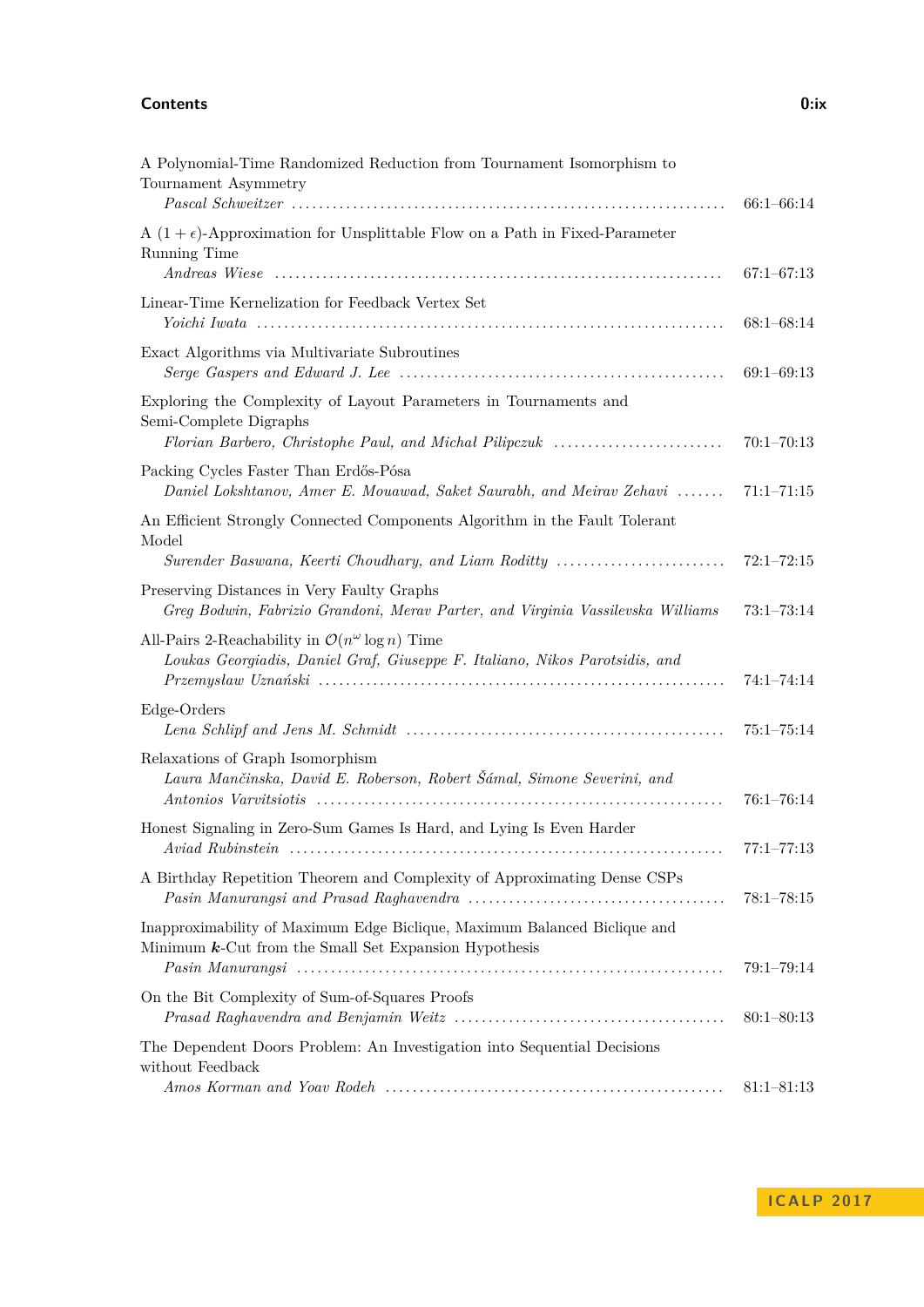| A Tight Lower Bound for the Capture Time of the Cops and Robbers Game<br>Sebastian Brandt, Yuval Emek, Jara Uitto, and Roger Wattenhofer                                                                   | $82:1 - 82:13$ |
|------------------------------------------------------------------------------------------------------------------------------------------------------------------------------------------------------------|----------------|
| Stochastic Control via Entropy Compression<br>Dimitris Achlioptas, Fotis Iliopoulos, and Nikos Vlassis                                                                                                     | $83:1 - 83:13$ |
| Approximation Strategies for Generalized Binary Search in Weighted Trees<br>Dariusz Dereniowski, Adrian Kosowski, Przemysław Uznański, and                                                                 | $84:1 - 84:14$ |
| Tighter Hard Instances for PPSZ<br>Pavel Pudlák, Dominik Scheder, and Navid Talebanfard                                                                                                                    | $85:1 - 85:13$ |
| Subspace Designs Based on Algebraic Function Fields<br>Venkatesan Guruswami, Chaoping Xing, and Chen Yuan                                                                                                  | $86:1 - 86:10$ |
| Bipartite Perfect Matching in Pseudo-Deterministic NC                                                                                                                                                      | $87:1 - 87:13$ |
| A Linear Lower Bound for Incrementing a Space-Optimal Integer Representation<br>in the Bit-Probe Model<br>Mikhail Raskin                                                                                   | $88:1 - 88:12$ |
| Rerouting Flows When Links Fail<br>Jannik Matuschke, S. Thomas McCormick, and Gianpaolo Oriolo                                                                                                             | $89:1 - 89:13$ |
| The Parameterized Complexity of Positional Games<br>Édouard Bonnet, Serge Gaspers, Antonin Lambilliotte, Stefan Rümmele, and                                                                               | $90:1 - 90:14$ |
| Directed Hamiltonicity and Out-Branchings via Generalized Laplacians<br>Andreas Björklund, Petteri Kaski, and Ioannis Koutis                                                                               | $91:1 - 91:14$ |
| Improved Hardness for Cut, Interdiction, and Firefighter Problems<br>$Euiwoord$ $Lee$ $\ldots$ $\ldots$ $\ldots$ $\ldots$ $\ldots$ $\ldots$ $\ldots$ $\ldots$ $\ldots$ $\ldots$ $\ldots$ $\ldots$ $\ldots$ | $92:1 - 92:14$ |
| Subspace-Invariant $AC^0$ Formulas                                                                                                                                                                         | $93:1 - 93:11$ |
| On the Complexity of Quantified Integer Programming                                                                                                                                                        | $94:1 - 94:13$ |
| Word Equations in Nondeterministic Linear Space                                                                                                                                                            | $95:1 - 95:13$ |
| Solutions of Twisted Word Equations, EDT0L Languages, and Context-Free<br>Groups                                                                                                                           | $96:1 - 96:14$ |
| Pumping Lemma for Higher-Order Languages                                                                                                                                                                   | $97:1 - 97:14$ |
| A Strategy for Dynamic Programs: Start over and Muddle Through<br>Samir Datta, Anish Mukherjee, Thomas Schwentick, Nils Vortmeier, and                                                                     | $98:1 - 98:14$ |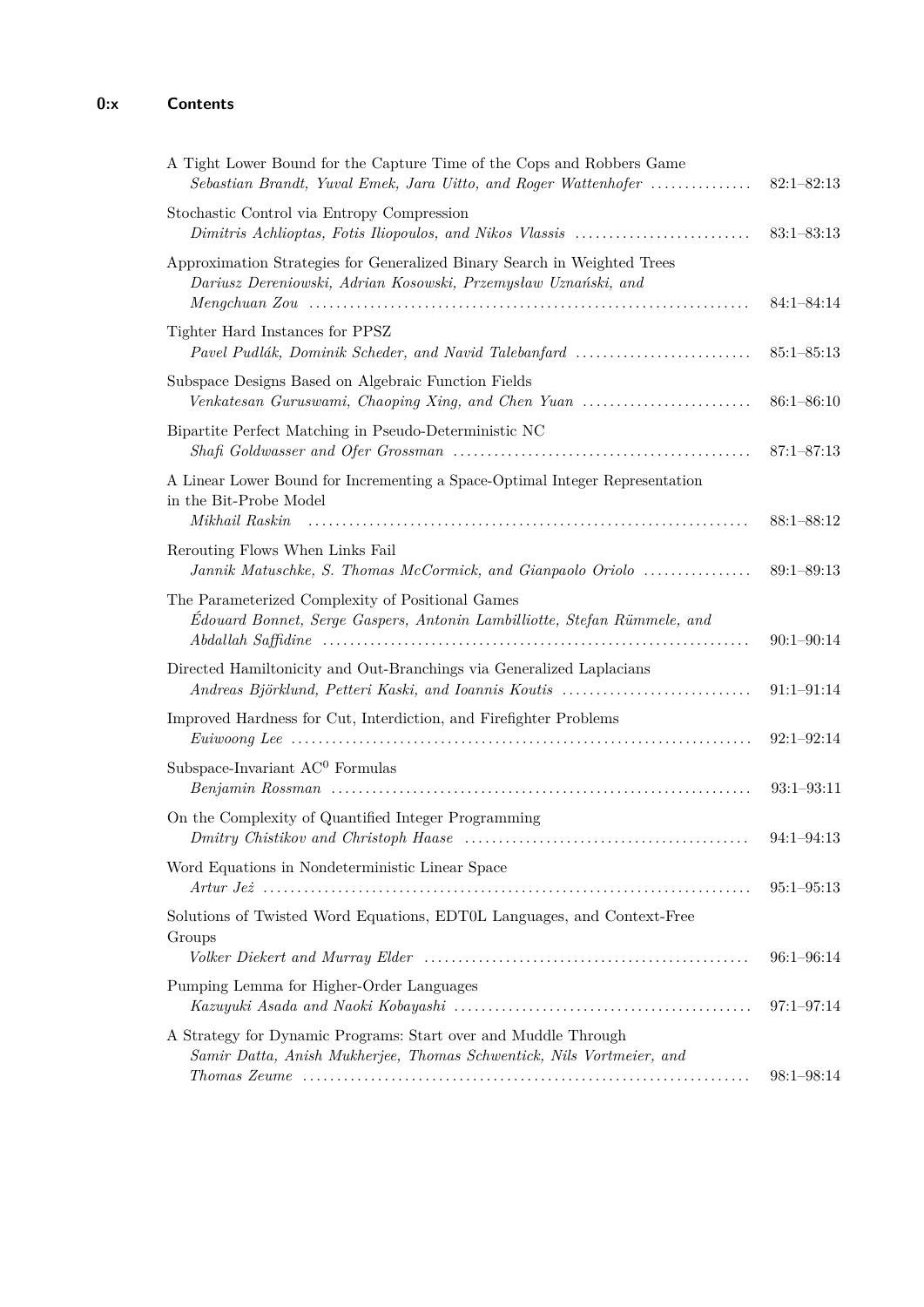### **Contents 0:xi**

| Definability by Horn Formulas and Linear Time on Cellular Automata<br>Nicolas Bacquey, Etienne Grandjean, and Frédéric Olive                       | $99:1 - 99:14$ |
|----------------------------------------------------------------------------------------------------------------------------------------------------|----------------|
| Asynchronous Distributed Automata: A Characterization of the Modal                                                                                 |                |
| Mu-Fragment                                                                                                                                        |                |
| A Counterexample to Thiagarajan's Conjecture on Regular Event Structures                                                                           |                |
| $\star$ -Liftings for Differential Privacy<br>Gilles Barthe, Thomas Espitau, Justin Hsu, Tetsuya Sato, and                                         |                |
| Bisimulation Metrics for Weighted Automata                                                                                                         |                |
| On the Metric-Based Approximate Minimization of Markov Chains<br>Giovanni Bacci, Giorgio Bacci, Kim G. Larsen, and Radu Mardare  104:1-104:14      |                |
| Expressiveness of Probabilistic Modal Logics<br>Nathanaël Fijalkow, Bartek Klin, and Prakash Panangaden  105:1-105:12                              |                |
| Emptiness of Zero Automata Is Decidable<br>Mikołaj Bojańczyk, Hugo Gimbert, and Edon Kelmendi  106:1-106:13                                        |                |
| Characterizing Definability in Decidable Fixpoint Logics<br>Michael Benedikt, Pierre Bourhis, and Michael Vanden Boom 107:1-107:14                 |                |
| Conservative Extensions in Guarded and Two-Variable Fragments<br>Jean Christoph Jung, Carsten Lutz, Mauricio Martel, Thomas Schneider, and         |                |
| Models and Termination of Proof Reduction in the $\lambda$ II-Calculus Modulo Theory                                                               |                |
| Proof Complexity Meets Algebra                                                                                                                     |                |
| A Circuit-Based Approach to Efficient Enumeration<br>Antoine Amarilli, Pierre Bourhis, Louis Jachiet, and Stefan Mengel  111:1-111:15              |                |
| Automata-Based Stream Processing                                                                                                                   |                |
| On Reversible Transducers<br>Luc Dartois, Paulin Fournier, Ismaël Jecker, and Nathan Lhote  113:1-113:12                                           |                |
| Which Classes of Origin Graphs Are Generated by Transducers?<br>Mikolaj Bojańczyk, Laure Daviaud, Bruno Guillon, and Vincent Penelle  114:1-114:13 |                |
| Continuity and Rational Functions                                                                                                                  |                |
| A Universal Ordinary Differential Equation                                                                                                         |                |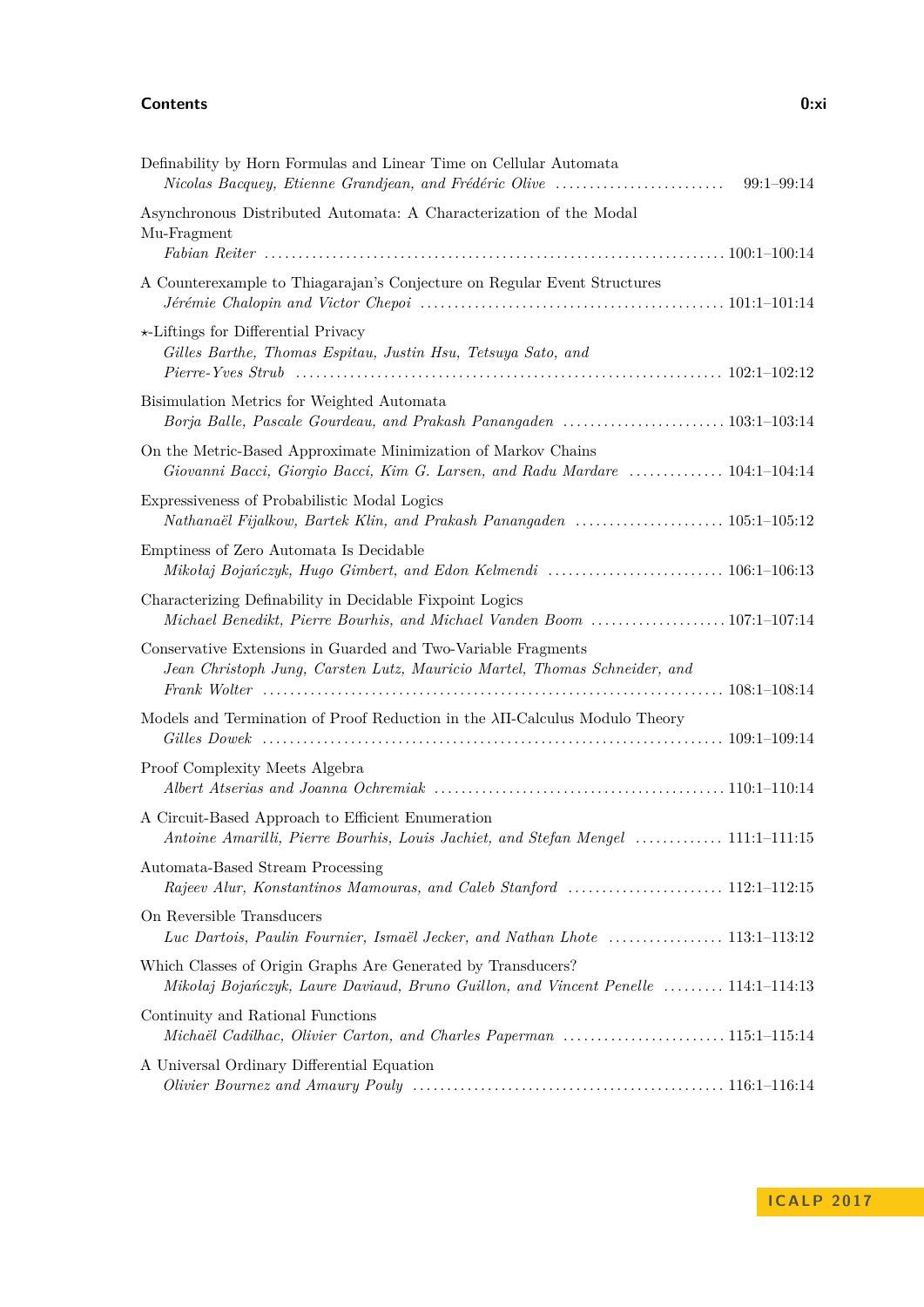| Regular Separability of Parikh Automata<br>Lorenzo Clemente, Wojciech Czerwiński, Sławomir Lasota, and                                                                           |
|----------------------------------------------------------------------------------------------------------------------------------------------------------------------------------|
| An Efficient Algorithm to Decide Periodicity of b-Recognisable Sets Using<br>MSDF Convention<br>Bernard Boigelot, Isabelle Mainz, Victor Marsault, and Michel Rigo  118:1-118:14 |
| Polynomial-Space Completeness of Reachability for Succinct Branching VASS in<br>Dimension One<br>Diego Figueira, Ranko Lazić, Jérôme Leroux, Filip Mazowiecki, and               |
| Satisfiability and Model Checking for the Logic of Sub-Intervals under the<br>Homogeneity Assumption<br>Laura Bozzelli, Alberto Molinari, Angelo Montanari, Adriano Peron, and   |
| Threshold Constraints with Guarantees for Parity Objectives in Markov Decision<br>Processes<br>Raphaël Berthon, Mickael Randour, and Jean-François Raskin  121:1-121:15          |
| Synchronizability of Communicating Finite State Machines is not Decidable                                                                                                        |
| Admissibility in Concurrent Games<br>Nicolas Basset, Gilles Geeraerts, Jean-François Raskin, and Ocan Sankur  123:1-123:14                                                       |
| Improved Algorithms for Computing the Cycle of Minimum Cost-to-Time Ratio<br>in Directed Graphs<br>Karl Bringmann, Thomas Dueholm Hansen, and Sebastian Krinninger  124:1-124:16 |
| Simple Greedy Algorithms for Fundamental Multidimensional Graph Problems<br>Vittorio Bilò, Ioannis Caragiannis, Angelo Fanelli, Michele Flammini, and                            |
| Stochastic k-Server: How Should Uber Work?<br>Sina Dehghani, Soheil Ehsani, Mohammad Hajiaghayi, Vahid Liaghat, and                                                              |
| Multiple Source Dual Fault Tolerant BFS Trees                                                                                                                                    |
| Near-Optimal Induced Universal Graphs for Bounded Degree Graphs<br>Mikkel Abrahamsen, Stephen Alstrup, Jacob Holm, Mathias Bæk Tejs Knudsen,                                     |
| Universal Framework for Wireless Scheduling Problems<br>Eyjólfur I. Ásgeirsson, Magnús M. Halldórsson, and Tigran Tonoyan  129:1–129:15                                          |
| <b>Streaming Communication Protocols</b><br>Lucas Boczkowski, Iordanis Kerenidis, and Frédéric Magniez  130:1-130:14                                                             |
| Testable Bounded Degree Graph Properties Are Random Order Streamable<br>Morteza Monemizadeh, S. Muthukrishnan, Pan Peng, and Christian Sohler  131:1-131:14                      |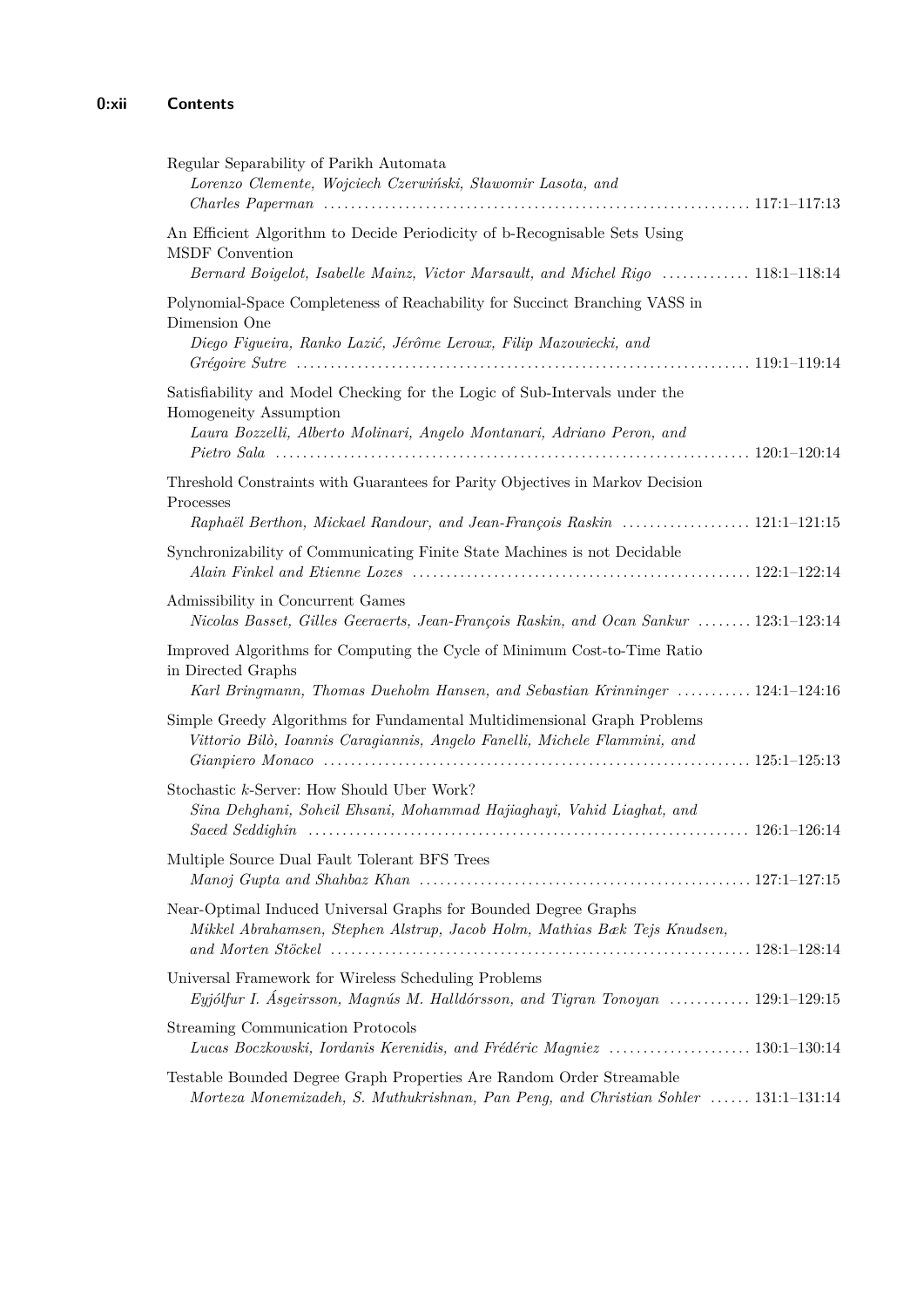## **Contents 0:xiii**

| Deterministic Graph Exploration with Advice                                                                                                                              |
|--------------------------------------------------------------------------------------------------------------------------------------------------------------------------|
| Combinatorial Secretary Problems with Ordinal Information                                                                                                                |
| Selling Complementary Goods: Dynamics, Efficiency and Revenue                                                                                                            |
| Saving Critical Nodes with Firefighters is FPT<br>Jayesh Choudhari, Anirban Dasgupta, Neeldhara Misra, and M. S. Ramanujan  135:1-135:13                                 |
| On the Transformation Capability of Feasible Mechanisms for Programmable<br>Matter                                                                                       |
| Distributed Monitoring of Network Properties: The Power of Hybrid Networks<br>Robert Gmyr, Kristian Hinnenthal, Christian Scheideler, and Christian Sohler  137:1-137:15 |
| Randomized Rumor Spreading Revisited                                                                                                                                     |
| Randomized Load Balancing on Networks with Stochastic Inputs                                                                                                             |
| Opinion Dynamics in Networks: Convergence, Stability and Lack of Explosion<br>Tung Mai, Ioannis Panageas, and Vijay V. Vazirani  140:1-140:14                            |
| Hardness of Computing and Approximating Predicates and Functions with<br>Leaderless Population Protocols                                                                 |
|                                                                                                                                                                          |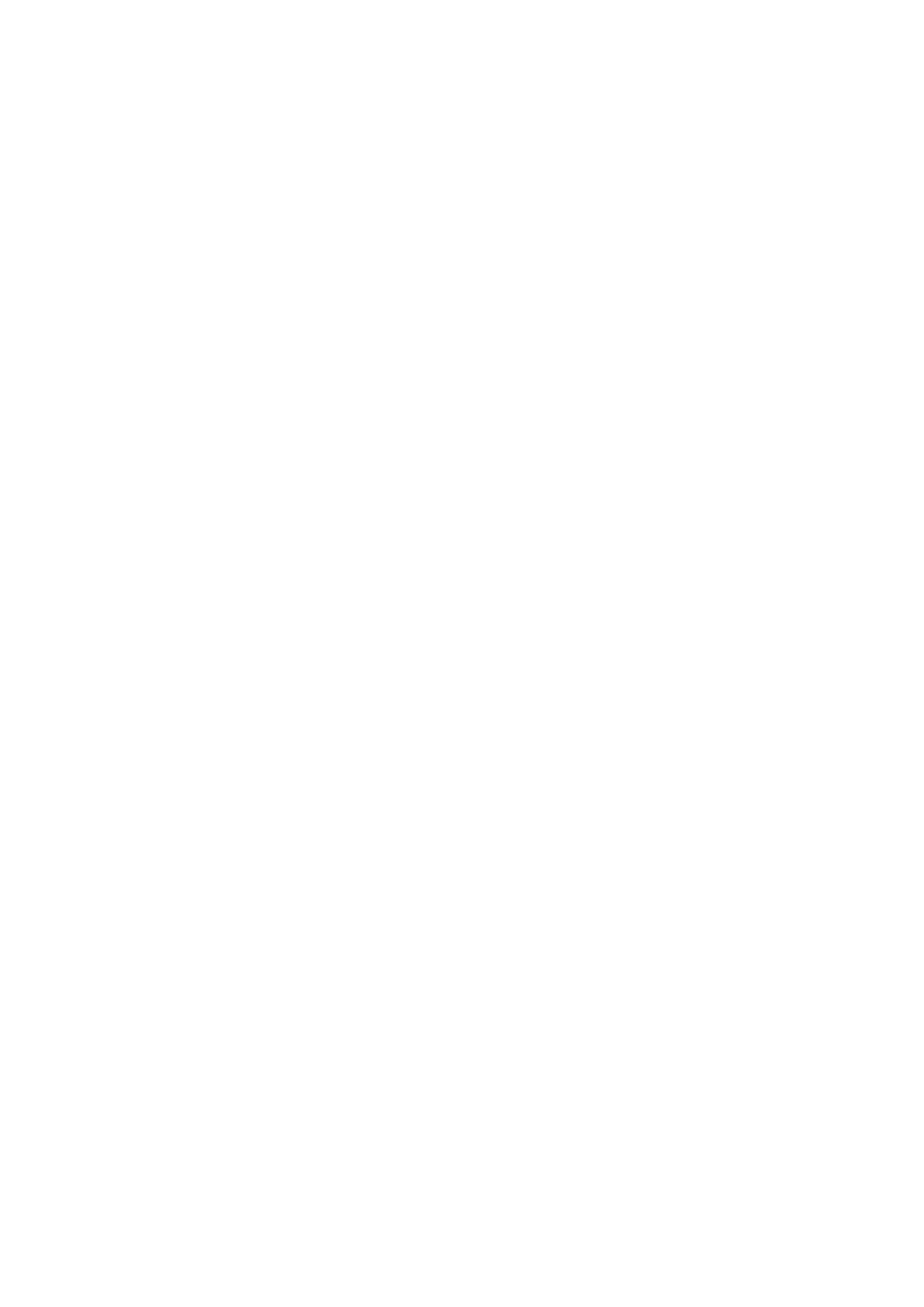# **Preface**

This volume contains the papers presented at ICALP 2017, the 44th edition of the International Colloquium on Automata, Languages and Programming, held in Warsaw, Poland during July 10–14, 2017. ICALP is a series of annual conferences of the European Association for Theoretical Computer Science (EATCS), which first took place in 1972. This year, the ICALP program consisted of three tracks:

- Track A: Algorithms, Complexity, and Games,
- Track B: Logic, Semantics, Automata and Theory of Programming,  $\overline{a}$
- Track C: Foundations of Networked Computation: Models, Algorithms, and Information  $\blacksquare$ Management.

In response to the call for papers, a total 459 submissions were received: 296 for track A, 108 for track B, and 55 for track C. Each submission was reviewed by at least three Program Committee members, aided by many subreviewers. Out of these, the committee decided to accept 137 papers for inclusion in the scientific program: 88 papers for Track A, 32 for Track B, and 17 for Track C. The selection was made by the Program Committees based on originality, quality, and relevance to theoretical computer science. The quality of the manuscripts was very high, and many deserving papers could not be selected.

The EATCS sponsored awards for both a best paper and a best student paper for each of the three tracks, selected by the Program Committees.

The best paper awards were given to the following papers:

- Track A: Andreas Björklund, Petteri Kaski and Ioannis Koutis. "Directed Hamiltonicity and Out-Branchings via Generalized Laplacians".
- Track B: Michael Benedikt, Pierre Bourhis and Michael Vanden Boom. "Characterizing  $\sim$ Definability in Decidable Fixpoint Logics".
- Track C: Eyjólfur Ingi Ásgeirsson, Magnus M. Halldorsson and Tigran Tonoyan. "Universal Framework for Wireless Scheduling Problems".

The best student paper awards, for papers that are solely authored by students, were given to the following papers:

- Track A: Euiwoong Lee. "Improved Hardness for Cut, Interdiction, and Firefighter Problems".
- Track B: Fabian Reiter. "Asynchronous Distributed Automata: A Characterization of the Modal Mu-Fragment".

Apart from the contributed talks, ICALP 2017 included invited presentations by Mikołaj Bojańczyk, Monika Henzinger, Ronitt Rubinfeld and Mikkel Thorup. This volume of the proceedings contains all contributed papers presented at the conference together with the papers and abstracts of the invited speakers.

The program of ICALP 2017 also included presentation of the EATCS Award 2017 to Eva Tardos, the Presburger Award 2017 to Alexandra Silva and the EATCS Distinguished Dissertation Award to Vincent Cohen-Addad, Mika Göös and Steen Vester.

Three satellite events of ICALP were held on 14 July, 2017:

- SSG: Algorithms and Structure for Sparse Graphs
- AVeRTS: Algorithmic Verification of Real-Time Systems
- SP: Separability Problems

44th International Colloquium on Automata, Languages, and Programming (ICALP 2017). Editors: Ioannis Chatzigiannakis, Piotr Indyk, Fabian Kuhn, and Anca Muscholl [Leibniz International Proceedings in Informatics](http://www.dagstuhl.de/en/publications/lipics/)

**<sup>E</sup>A<sup>T</sup> C**

[Schloss Dagstuhl – Leibniz-Zentrum für Informatik, Dagstuhl Publishing, Germany](http://www.dagstuhl.de/en/about-dagstuhl/)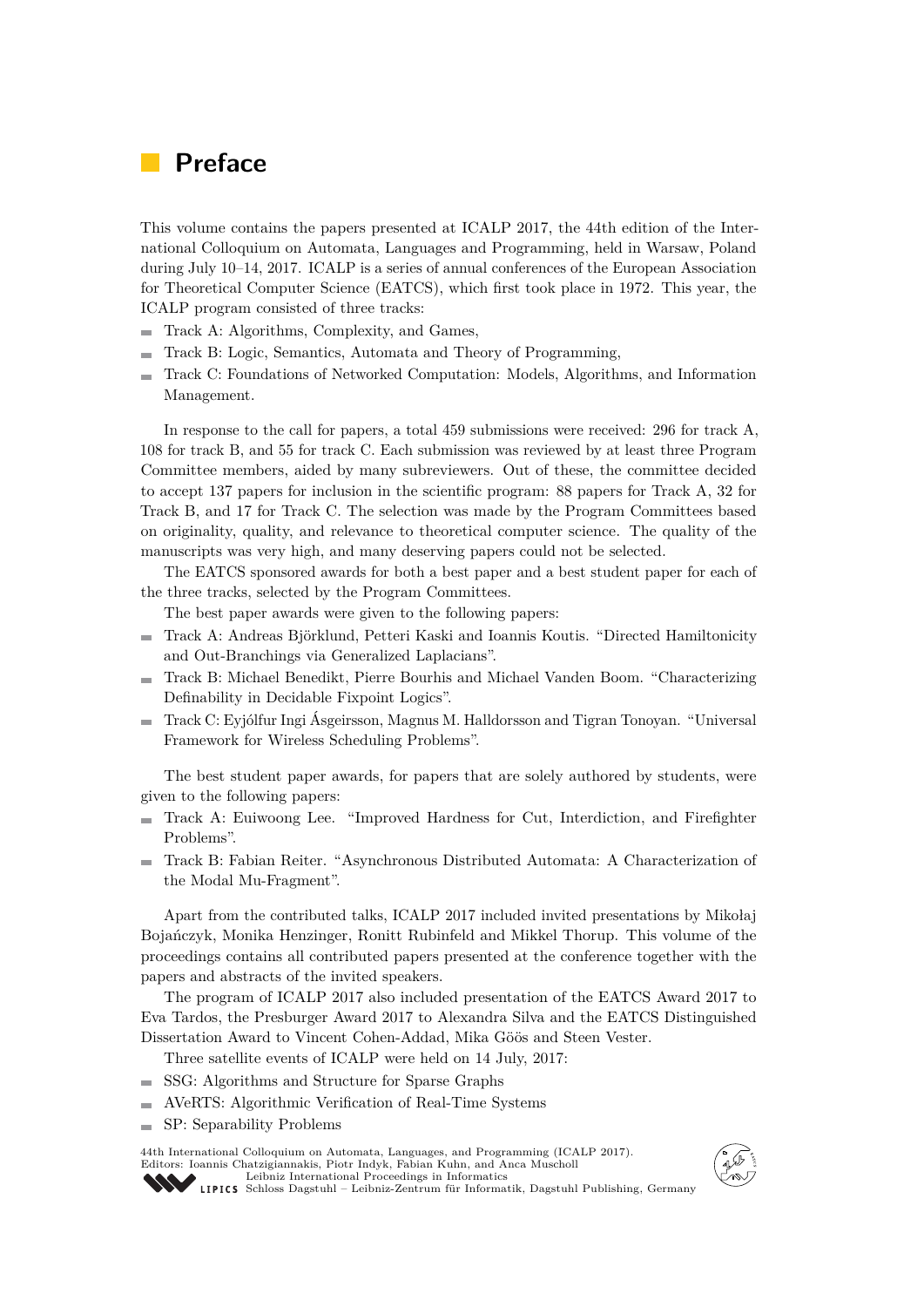The Lipa Summer School was organized on topics connected to logic in computer science during 3–6 July, 2017.

We wish to thank all authors who submitted extended abstracts for consideration, the Program Committees for their scholarly effort, and all referees who assisted the Program Committees in the evaluation process. We are also grateful to Mikołaj Bojańczyk, Piotr Sankowski, Bartek Klin and Filip Murlak for organizing ICALP 2017 and all the support staff of the Organizing Committee, especially Hanna Bargieł and Alicja Kosińska from Global Congress.

We would like to thank Paul Spirakis, the president of EATCS, for his generous advice on the organization of the conference.

July 2017 Ioannis Chatzigiannakis Piotr Indyk Fabian Kuhn Anca Muscholl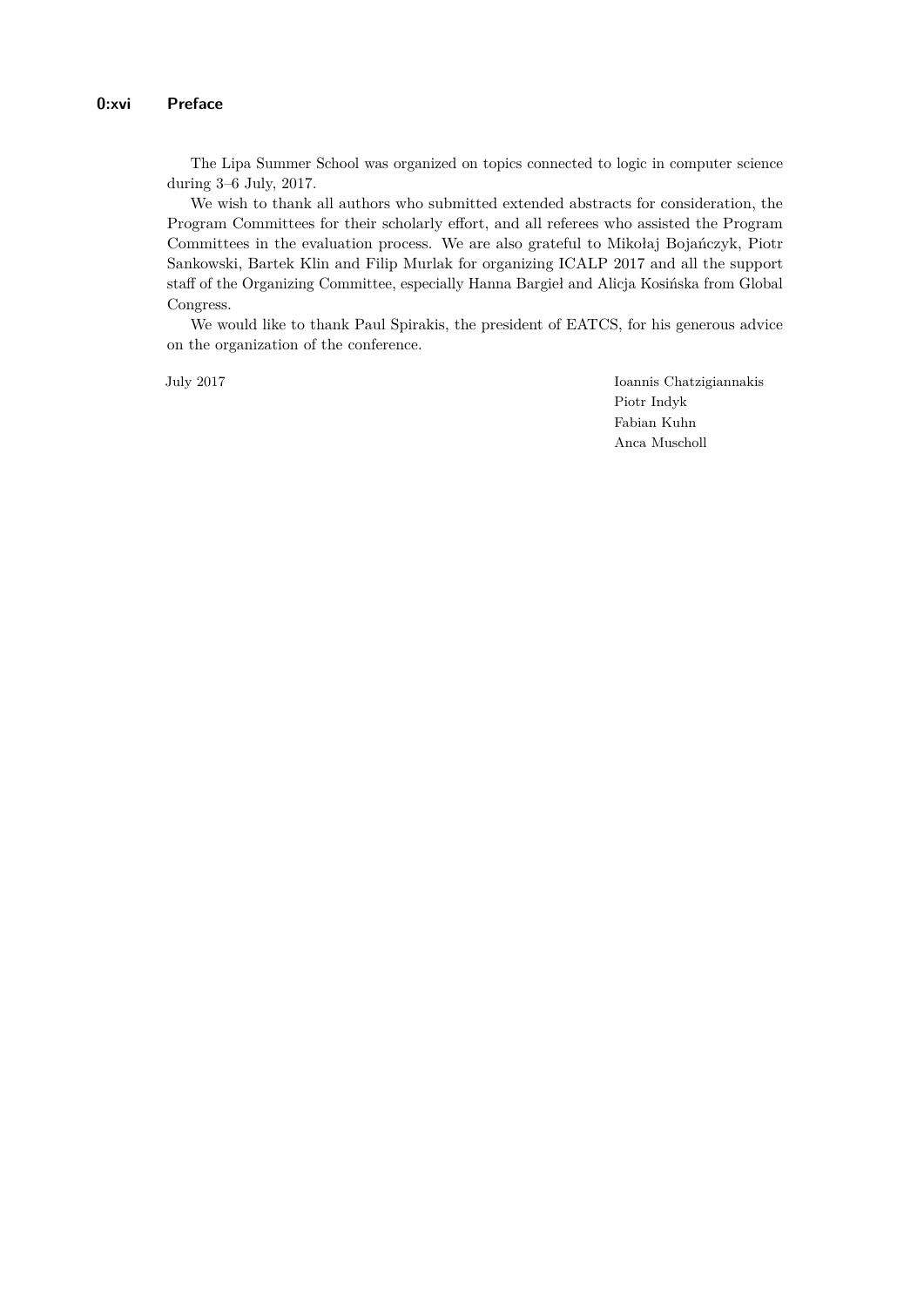# **Organization**

# **Program Committee**

# **Track A**

| Indyk Piotr               | MIT, USA, Chair                                        |  |
|---------------------------|--------------------------------------------------------|--|
| Afshani Peyman            | Aarhus University, Denmark                             |  |
| Agarwal Pankaj            | Duke University, USA                                   |  |
| Bringmann Karl            | Max Planck Institute for Informatics, Germany          |  |
| Chattopadhyay Arkadev     | Tata Institute of Fundamental Research, India          |  |
| Chechik Shiri             | Tel-Aviv University, Israel                            |  |
| Ene Alina                 | Boston University, USA                                 |  |
| Filmus Yuval              | Technion – Israel Institute of Technology, Israel      |  |
| Gopalan Parikshit         | VMware Research, USA                                   |  |
| Grossi Roberto            | Universita' di Pisa, Italy                             |  |
| Gupta Anupam              | Carnegie Mellon University, USA                        |  |
| Ishai Yuval               | Technion, Israel                                       |  |
| Kapralov Michael          | EPFL, Switzerland                                      |  |
| Kleinberg Robert          | Cornell University, USA                                |  |
| Lu Pinyan                 | Shanghai University of Finance and Economics, China    |  |
| Magniez Frederic          | CNRS, Univ. Paris Diderot, France                      |  |
| Mahdian Mohammad          | Google, USA                                            |  |
| Marx Daniel               | Computer and Automation Research Institute,            |  |
|                           | Hungarian Academy of Sciences, Hungary                 |  |
| Nanongkai Danupon         | KTH Royal Institute of Technology, Sweden, Sweden      |  |
| Nelson Jelani             | Harvard, USA                                           |  |
| Pilipczuk Marcin          | Institute of Informatics, University of Warsaw, Poland |  |
| Sankowski Piotr           | University of Warsaw, Poland                           |  |
| Sauerwald Thomas          | University of Cambridge, United Kingdom                |  |
| Scheideler Christian      | University of Paderborn, Germany                       |  |
| Sohler Christian          | TU Dortmund, Germany                                   |  |
| Telikepalli Kavitha       | Tata Institute of Fundamental Research, Mumbai, India  |  |
| Vaikuntanathan Vinod      | University of Toronto, Canada                          |  |
| Vegh Laszlo A.            | London School of Economics, United Kingdom             |  |
| Venkatasubramanian Suresh | University of Utah, USA                                |  |
| Vidick Thomas             | Caltech, USA                                           |  |
| Wee Hoeteck               | ENS, France                                            |  |
| Weimann Oren              | University of Haifa, Israel                            |  |
| Weinberg Seth             | MIT, USA                                               |  |
|                           |                                                        |  |

44th International Colloquium on Automata, Languages, and Programming (ICALP 2017).<br>Editors: Ioannis Chatzigiannakis, Piotr Indyk, Fabian Kuhn, and Anca Muscholl<br>[Leibniz International Proceedings in Informatics](http://www.dagstuhl.de/en/publications/lipics/)<br>LIPICS Schl

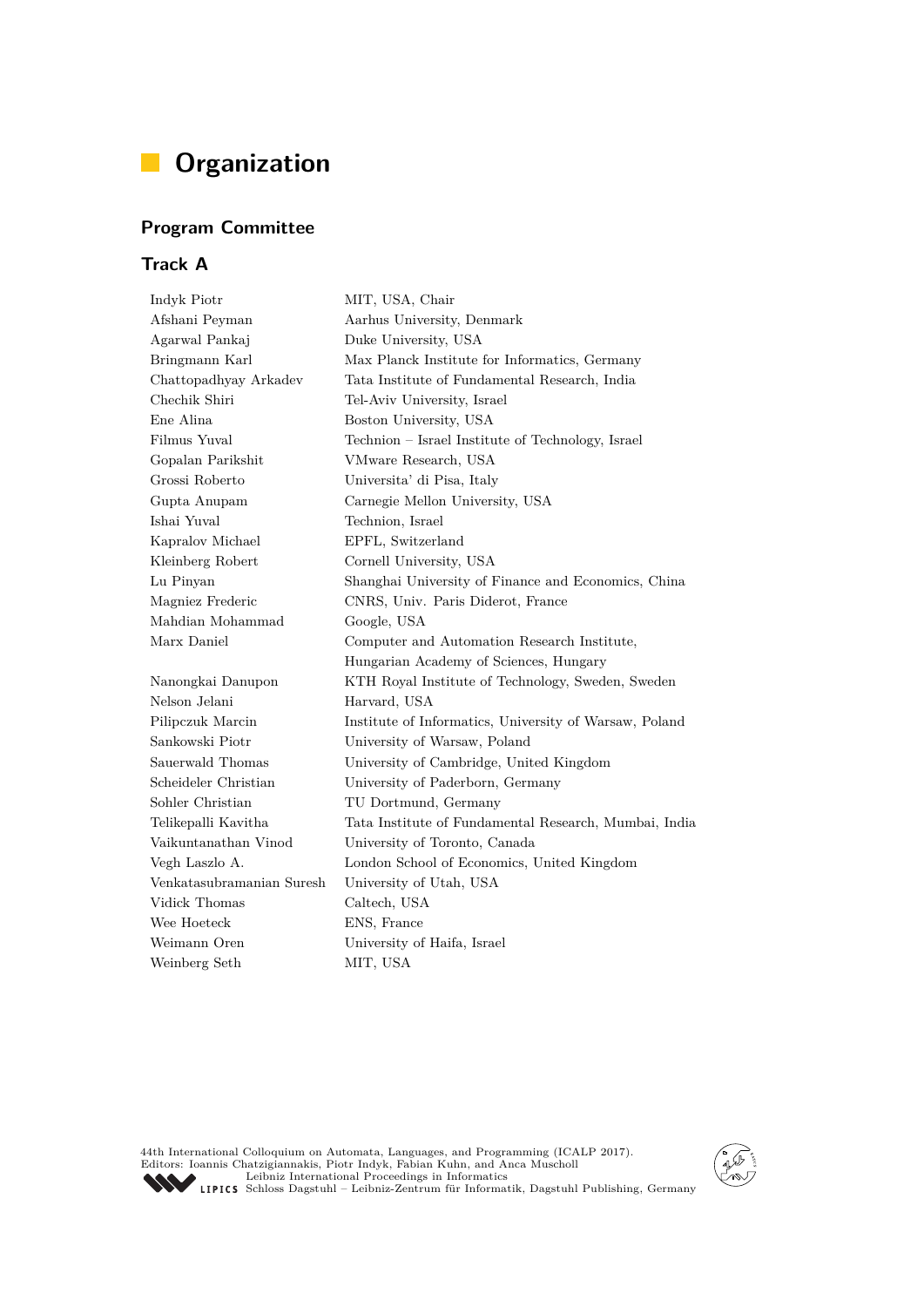# **Track B**

| Muscholl Anca         | LaBRI, Universite Bordeaux, France, Chair          |  |
|-----------------------|----------------------------------------------------|--|
| Barcelo Pablo         | Universidad de Chile, Chile                        |  |
| Blumensath Achim      | Masaryk University, Brno, Czech Republic           |  |
| <b>Brihaye Thomas</b> | Université de Mons, Belgium                        |  |
| Chatterjee Krishnendu | Institute of Science and Technology (IST), Austria |  |
| Coquand Thierry       | Chalmers University, Sweden                        |  |
| Dawar Anuj            | University of Cambridge, United Kingdom            |  |
| Endrullis Jörg        | Vrije Universiteit Amsterdam, Netherlands          |  |
| Fisman Dana           | University of Pennsylvania, USA                    |  |
| Hofmann Martin        | LMU Munich, Germany                                |  |
| Jagadeesan Radha      | DePaul University, USA                             |  |
| Kiefer Stefan         | University of Oxford, United Kingdom               |  |
| Kieronski Emanuel     | University of Wroclaw, Poland                      |  |
| Kreutzer Stephan      | Technical University Berlin, Germany               |  |
| La Torre Salvatore    | Dipartimento di Informatica,                       |  |
|                       | Università degli studi di Salerno, Italy           |  |
| Lin Anthony Widjaja   | Department of Computer Science,                    |  |
|                       | University of Oxford, United Kingdom               |  |
| Martens Wim           | University of Bayreuth, Germany                    |  |
| Mellies Paul-André    | CNRS, Université Paris Diderot, France             |  |
| Padovani Luca         | Università di Torino, Italy                        |  |
| Palamidessi Catuscia  | INRIA, France                                      |  |
| Pighizzini Giovanni   | Dipartimento di Informatica,                       |  |
|                       | Università degli Studi di Milano, Italy            |  |
| Pin Jean-Éric         | LIAFA, CNRS and University Paris 7, France         |  |
| Silva Alexandra       | University College London, United Kingdom          |  |
| Talbot Jean-Marc      | LIF, Universite d'Aix-Marseille, France            |  |
| Viswanathan Mahesh    | University of Illinois, Urbana-Champaign, USA      |  |
| Wilke Thomas          | University of Kiel, Germany                        |  |
| Worell James          | Oxford University, United Kingdom                  |  |
|                       |                                                    |  |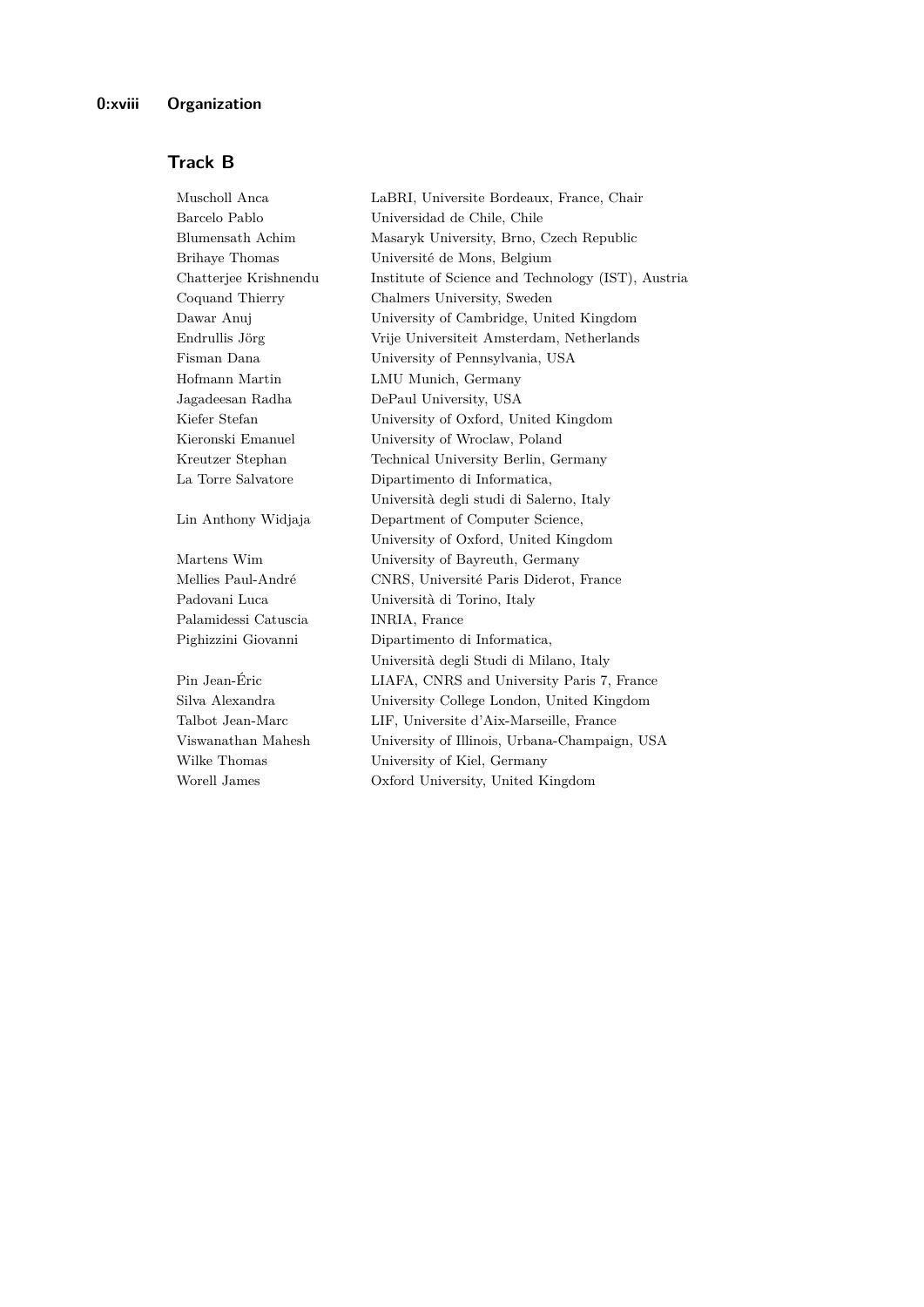# **Organization 0:xix**

# **Track C**

| University of Freiburg, Germany, Chair              |  |
|-----------------------------------------------------|--|
| VMware Research, USA                                |  |
| IMDEA Networks Institute, Spain                     |  |
| Yale, USA                                           |  |
| Technion, Israel                                    |  |
| Technion, Israel                                    |  |
| ETH Zurich, Switzerland                             |  |
| INRIA Rennes, France                                |  |
| $N/A$ , Singapore                                   |  |
| CMU, USA                                            |  |
| CNRS and Université Paris Diderot - Paris 7, France |  |
| IRIF (LIAFA) / Inria Paris, France                  |  |
| MPI for Informatics, Germany                        |  |
| Osaka University, Japan                             |  |
| University of Munich (LMU), Germany                 |  |
| Sapienza University of Rome, Italy                  |  |
| MIT, CSAIL, USA                                     |  |
| Tel Aviv University, Israel                         |  |
| ABB Corporate Research, Switzerland                 |  |
| Instituto de Matematicas, UNAM, Mexico              |  |
| Arizona State University, USA                       |  |
| MIT, USA                                            |  |
| Aalto University, Finland                           |  |
| University of Calgary, Canada                       |  |
|                                                     |  |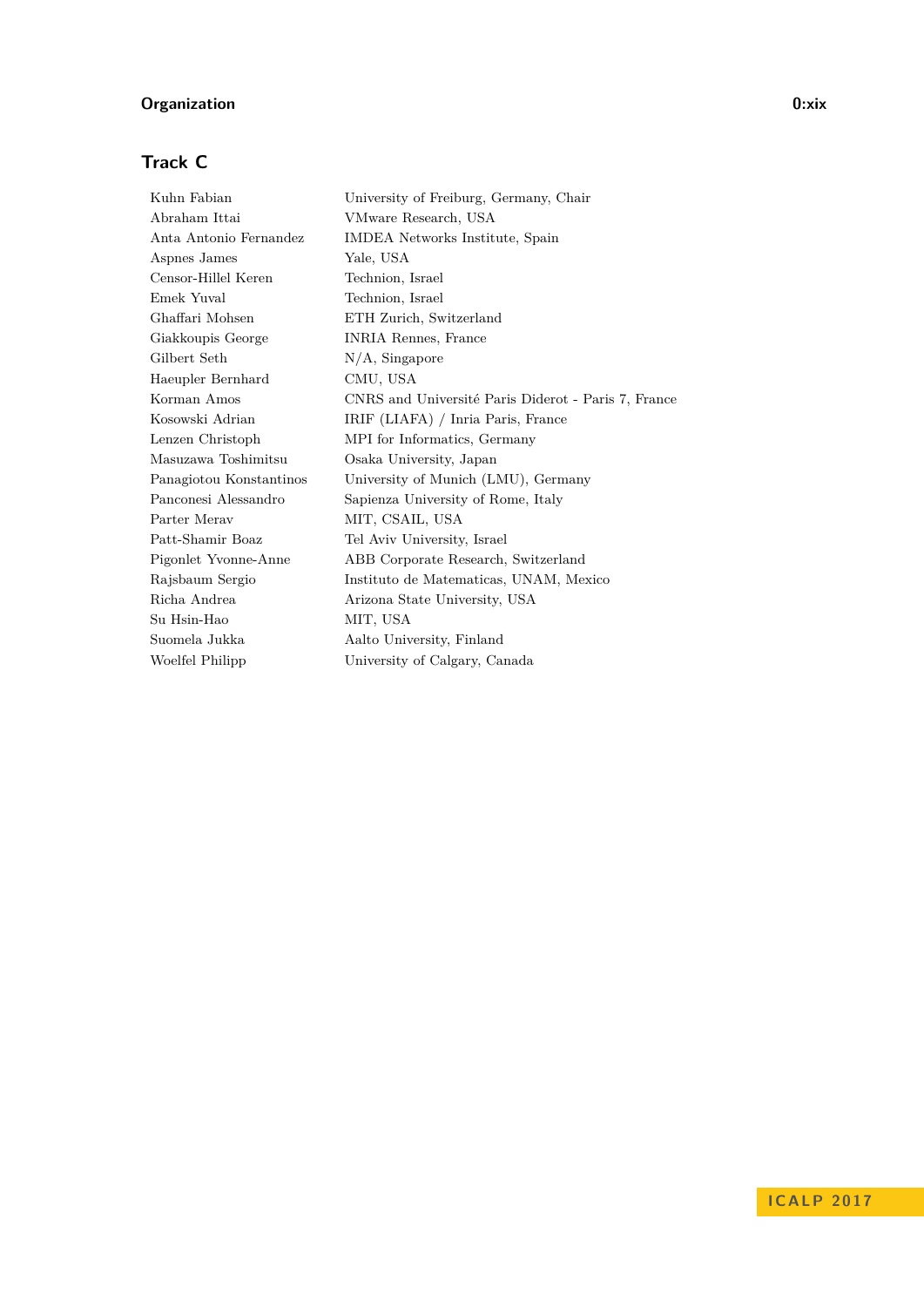# **Organizing Committee**

| Mikołaj Bojańczyk | University of Warsaw, Poland |
|-------------------|------------------------------|
| Piotr Sankowski   | University of Warsaw, Poland |
| Bartek Klin       | University of Warsaw, Poland |
| Filip Murlak      | University of Warsaw, Poland |

# **Financial Sponsors**

Microsoft Microsoft Research AICA Facebook Department of Informatics, Sapienza University of Rome Austrian

# **Additional Reviewers**

Abboud Amir Abdollahi Azgomi Mohammad Abdullah Amirali Aceto Luca Acharya Jayadev Adjiashvili David Agrawal Akanksha Akhavi Ali Alaei Saeed Allender Eric Ambainis Andris Amir Amihood Andoni Alexandr Angelidakis Haris Angelopoulos Spyros Anshu Anurag Antonopoulos Timos Arroyuelo Diego Assadi Sepehr Atig Mohamed Faouzi Atkey Robert Backurs Arturs Baillot Patrick Balbiani Philippe Ball Marshall Bampas Evangelos Bannai Hideo Barman Siddharth Barmpalias Georgios Barrington David Mix Barth Stephan Basu Samik Bauer Matthew Behnezhad Soheil Bei Xiaohui Belovs Aleksandrs Ben-Amram Amir Bérczi Kristóf Berkholz Christoph Berman Itay Beyersdorff Olaf Bhaskar Umang Bhaskara Aditya Bienkowski Marcin Bille Philip Björklund Andreas Blondin Michael Bodini Olivier Bodlaender Hans L. Bodwin Greg Bonchi Filippo Bonnet Edouard Boreale Michele Borradaile Glencora Bouland Adam Briggs Keith Brody Joshua Brunet Paul Byrka Jaroslaw Cannon Sarah Canonne Clément Cao Yixin Carayol Arnaud Carlier Pierre Caskurlu Bugra Chakraborty Sourav Chalermsook Parinya Chang Hsien-Chih Chang Yi-Jun Chaplick Steven Charron-Bost Bernadette Chen Hubie Chen Sitan Chen Yi-Hsiu Chen Yijia Chen Yilei Chen Yu-Fang Chestnut Stephen Chiplunkar Ashish Chistikov Dmitry Chitnis Rajesh Chlamtac Eden Choffrut Christian Choudhary Keerti Cicalese Ferdinando Clemente Lorenzo Cohen Alon Cohen Ilan Coja-Oghlan Amin Colella Feliciano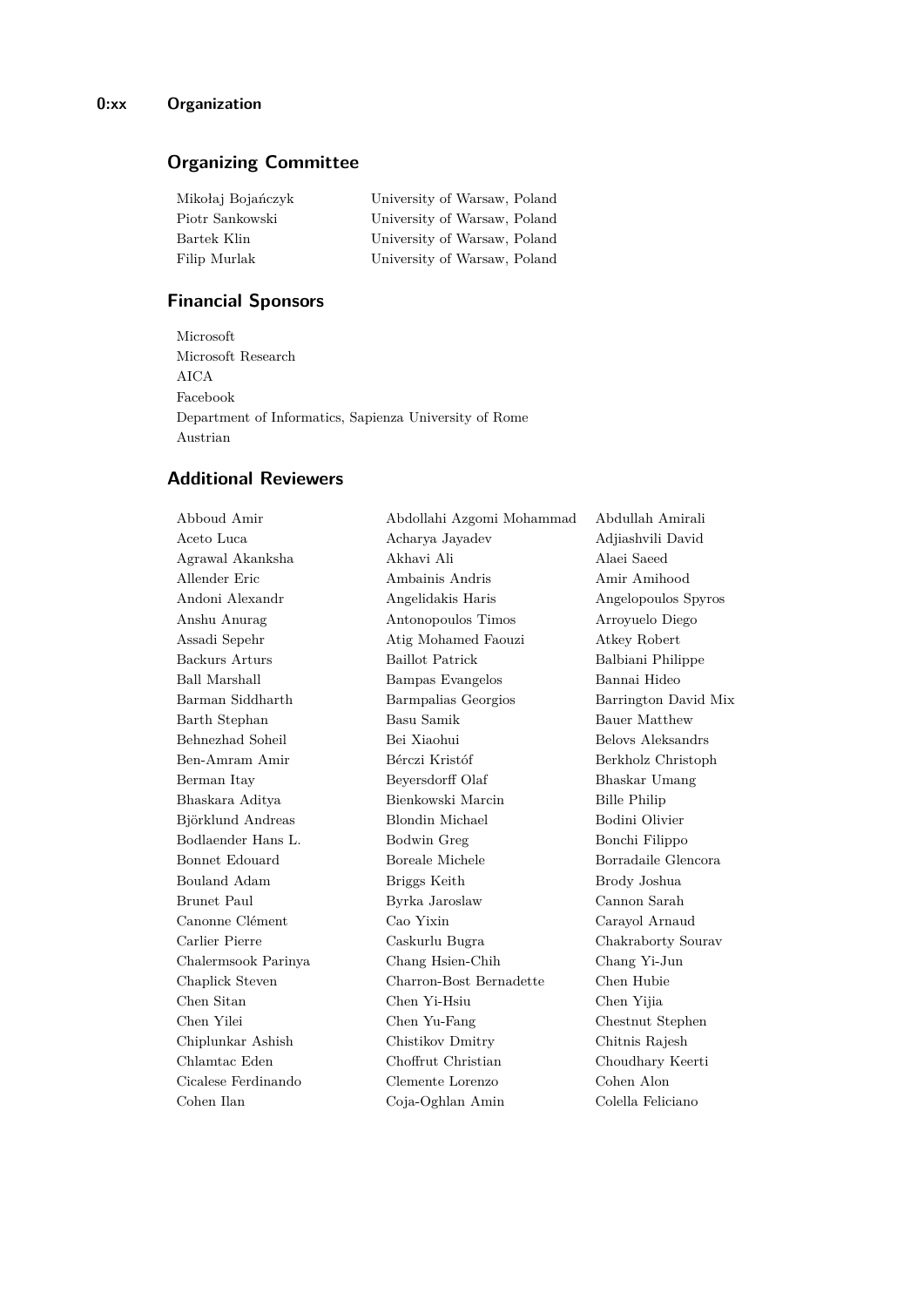## **Organization 0:xxi**

Collet Simon Cormode Graham Couteau Geoffroy Crespi Reghizzi Stefano Cui Shawn Curticapean Radu Cygan Marek Czerwiński Wojciech Czyzowicz Jurek Dahlgaard Søren Dantchev Stefan Dartois Luc Daruki Samira Das Bireswar Das Shantanu Das Syamantak Daviaud Laure de Brecht Matthew de Laat David De Nivelle Hans De Rougemont Michel Degwekar Akshay Dehghani Sina Dell Holger Della Monica Dario Deshpande Amit Dieudonne Yoann Dima Catalin Dinitz Michael Dondi Riccardo Doty David Doyen Laurent Duchon Philippe Duetting Paul Dürr Christoph Dvorak Zdenek Eisner Cindy Eldar Lior Elias Marek Epping Michael Epstein Leah Esfandiari Hossein Függer Matthias Gaboardi Marco Ganian Robert Faella Marco Fakcharooenphol Jittat Fates Nazim Fearnley John Fekete Sándor Feldman Moran Feldmann Michael Felmdan Dan Fernau Henning Fiat Amos Fichtenberger Hendrik Fijalkow Nathanaël Filiot Emmanuel Finkbeiner Bernd Fiore Dario Fiorini Samuel Fischer Johannes Forbes Michael A. Fotakis Dimitris Fox Kyle Franceschini Gianni Freedman Ofer Friedrichs Stephan Fuchsbauer Georg Garg Ankit Gasieniec Leszek Gauwin Olivier Gawrychowski Pawel Geeraerts Gilles Gelashvili Rati Gentilini Raffaella Giannopoulou Archontia Gimbert Hugo Gkatzelis Vasilis Glasser Christian Gmyr Robert Goldner Kira Goldwurm Massimiliano Göller Stefan Golovach Petr Golub Benjamin Gopi Sivakanth Goranci Gramoz Gordon Spencer Gouleakis Themistoklis Grandoni Fabrizio Gravin Nikolai Gribling Sander Grier Daniel Grohe Martin Grønlund Allan Guha Shibashis Guillon Bruno Guillon Pierre Guinard Breuc Guo Heng Guo Siyao Gupta Manoj Gurjar Rohit Guruganesh Guru Gutin Gregory Haase Christoph Haghpanah Nima Høyer Peter Hsu Justin Huang Chien-Chung Hansen Thomas Dueholm Haramaty Elad Harsha Prahladh Harvey Nick Harwath Frederik Hassin Refael He Meng Hermelin Danny Hinnenthal Kristian Hlineny Petr Ho Hsi-Ming Hodkinson Ian Hoefer Martin Hoffmann Jan Hofman Piotr Holmgren Justin Hoshino Naohiko Houshmand Mahboobeh Huang Dawei Huang Sangxia Huang Shang-En Huang Zengfeng Huang Zhiyi Hubacek Pavel I Tomohiro Iacono John Ikenmeyer Christian

Elkind Edith Elmasry Amr Emamjomeh-Zadeh Ehsan Hallgren Sean Han Xin Hansen Kristoffer Arnsfelt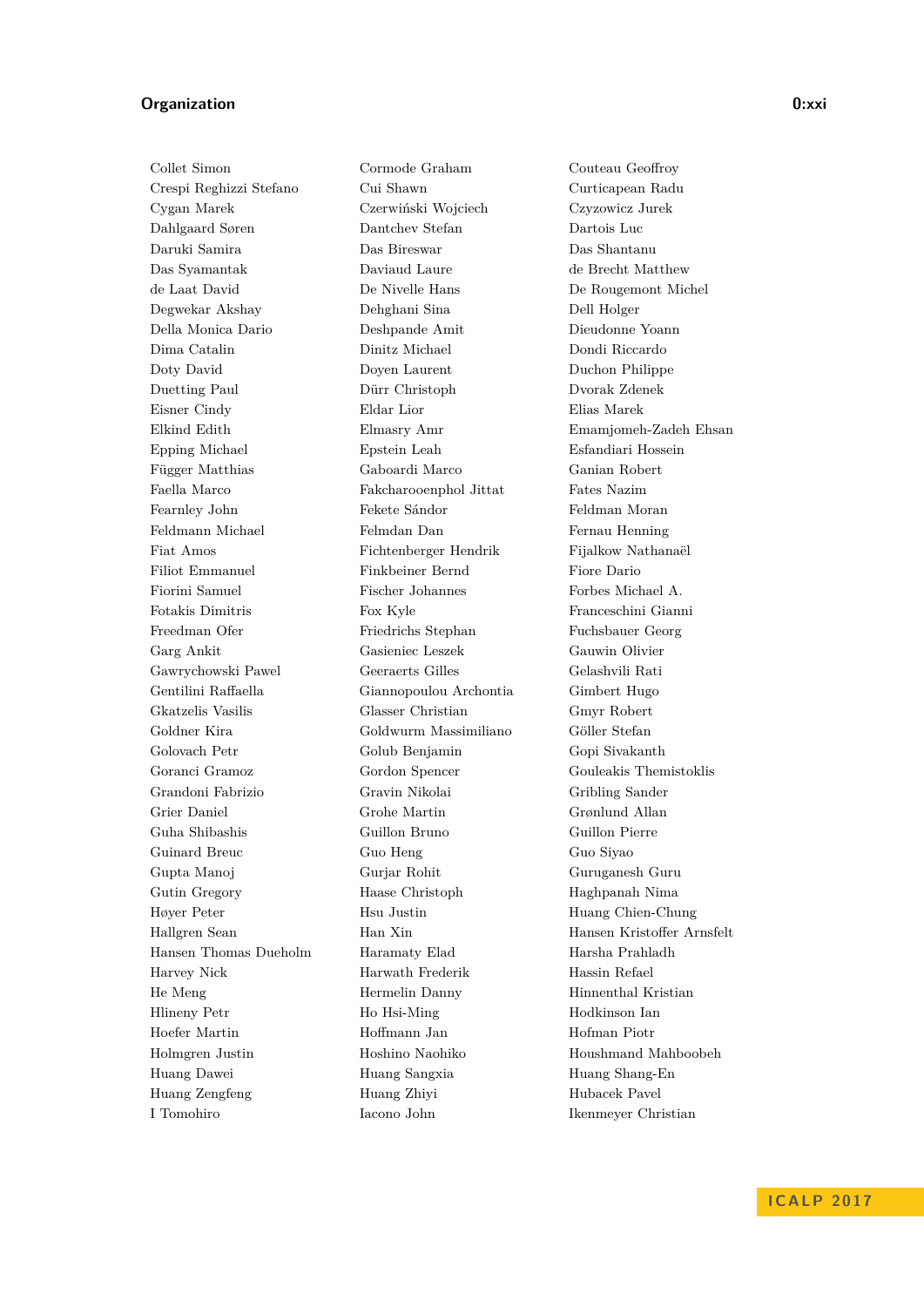Jain Rahul Jancar Petr Jansen Bart M. P. Jansen Klaus Jeffery Stacey Jeż Artur Ji Zhengfeng Jiamjitrak Wanchote Johnson Matthew P. Jones Mark Jost Steffen Jowhari Hossein Kalaitzis Christos Kamath Gautam Kamath Pritish Kammar Ohad Kanazawa Makoto Kannan Ravindran Kapralov Michael Karczmarz Adam Kärkkäinen Juha Katsumata Shin-Ya Kazda Alexandr Keiren Jeroen J.A. Kempe David Kesselheim Thomas Khan Arindam Kim Anthony Kimelfeld Benny King Valerie Kini Dileep Kiraly Tamas Klasing Ralf Klavzar Sandi Kling Peter Knudsen Mathias Bæk Tejs Kociumaka Tomasz Koebler Johannes Koiran Pascal Kolb Christina Kolev Pavel Komusiewicz Christian Konrad Christian Konur Savas Kothari Robin Kotrbcik Michal Kowalik Lukasz Kranakis Evangelos Krasnopolsky Nadav Kratsch Stefan Krinninger Sebastian Krishnaswamy Ravishankar Krivosija Amer Kufleitner Manfred Kulikov Alexander Kulkarni Janardhan Kumar Amit Kumar Mrinal Kumaresan Ranjit Künnemann Marvin Kuusisto Antti Kwon O-Joung Kyng Rasmus Löding Christof Loff Bruno Lohrey Markus Laber Eduardo Łącki Jakub Laekhanukit Bundit Laird James Lang Harry Lange Julien Lapinskas John Lasota SŁawomir Laurenti Luca Lauriere Mathieu Le Gall Francois Lecroq Thierry Lee Euiwoong Leroux Jérôme Leverrier Anthony Levin Asaf Li Shi Li Yi Liaghat Vahid Liao Chao Libkin Leonid Lin Bingkai Lingas Andrzej Lingxiao Huang Liu Jingcheng Liu Tianren Lodaya Kamal Lokshtanov Daniel Longley John Lotker Zvi Luttik Bas M. S. Ramanujan M. Madan Vivek Makarychev Konstantin Mamouras Konstantinos Mande Nikhil Manea Florin Manthey Bodo Manurangsi Pasin Mao Jieming Mardare Radu Marino Andrea Markatou Evangelia Anna Markey Nicolas Markham Damian Martin Barnaby Mathieu Claire Mathur Umang Matuschke Jannik Maus Yannic McCusker Guy McGregor Andrew Medina Moti Mehraban Saeed Mehta Aranyak Mendler Michael Mengel Stefan Meunier Pierre-étienne Mezlaf David Michaliszyn Jakub Milius Stefan Mimram Samuel Misra Neeldhara Mittal Rajat Mnich Matthias Mogavero Fabio Monaco Gianpiero Monemizadeh Morteza Monmege Benjamin Montanaro Ashley Moseley Benjamin Mozes Shay Mucha Marcin Mukherjee Pratyay Munro Ian

Immerman Neil Inenaga Shunsuke Iwata Yoichi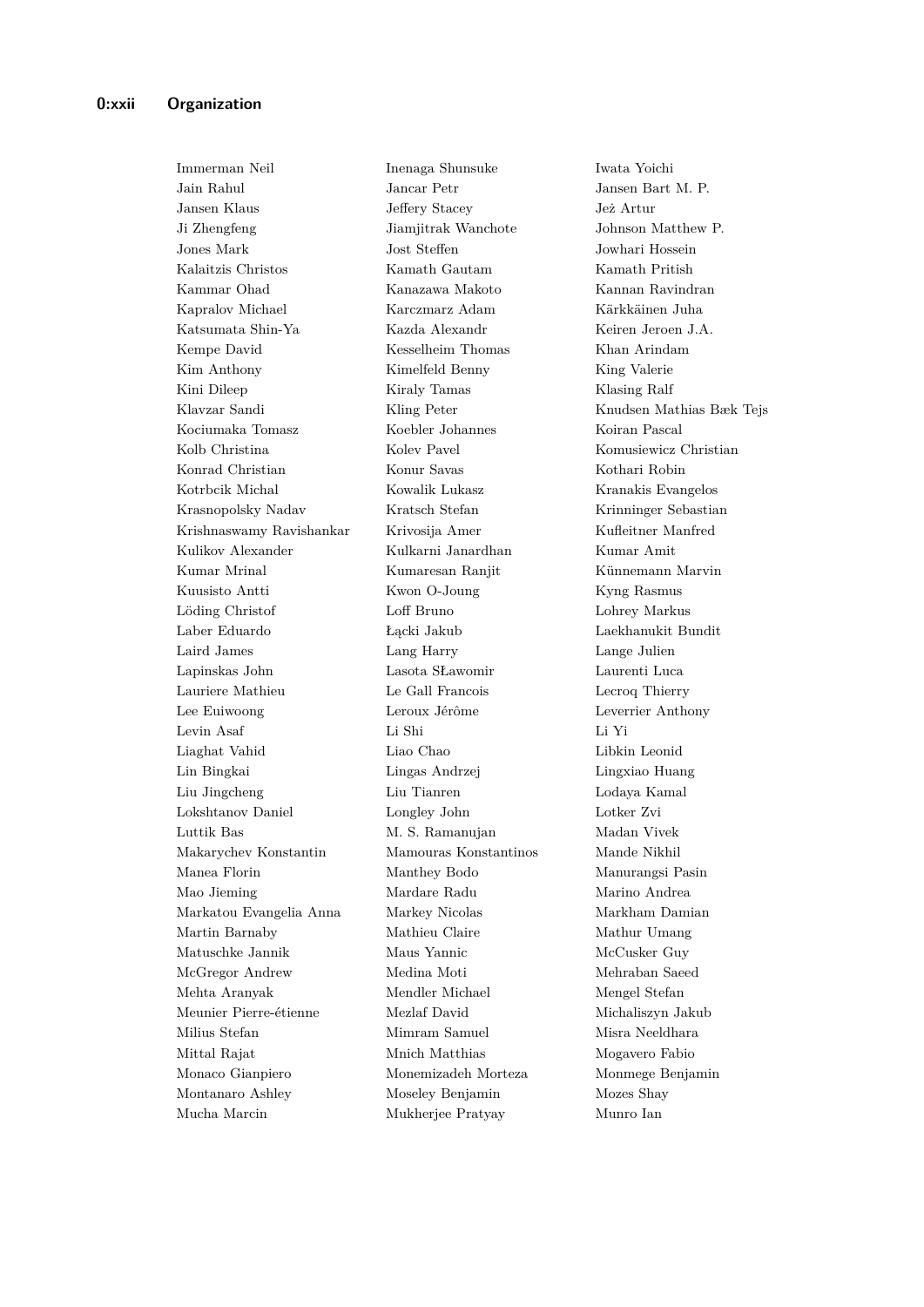# **Organization 0:xxiii**

Munteanu Alexander Murlak Filip Musco Cameron Musco Christopher Nagarajan Viswanath Narayanan Hariharan Natarajan Ramamoorthy Sivaramakrishnan Newman Ilan Nguyen Huy Niazadeh Rad

Nekrich Yakov Nenadov Rajko

Nicholson Patrick K. Nichterlein André Nielsen Jesper Sindahl Nies Andre Niewerth Matthias Nigam Vivek Norouzi Fard Ashkan Novotný Petr Ochremiak Joanna Oertel Timm Okhotin Alexander Onak Krzysztof Oren Sigal Otop Jan Otto Martin Paes Leme Renato Pajak Dominik Pakusa Wied Panangaden Prakash Panigrahi Debmalya Panolan Fahad Parotsidis Nikos Paz Ami Peng Pan Peng Richard Perakis Georgia Perifel Sylvain Perkins Will Perry Mor Persiano Giuseppe Petri Gustavo Petrisan Daniela Phillips Jeff Pilipczuk MichaŁ Plandowski Wojciech Polonsky Andrew Porter Timothy Pountourakis Emmanouil Pous Damien Prigioniero Luca Psomas Christos-Alexandros Puglisi Simon Quaas Karin Quanrud Kent Rabani Yuval Rabinovich Roman Räcke Harald Radoszewski Jakub Raghavan Manish Raghothaman Mukund Raman Rajiv Randour Mickael Rao Anup Rapaport Ivan Raskin Jean-Francois Reidl Felix Ren Ling Renault Marc Rev Anja Reynier Pierre-Alain Richerby David Rika Inbal Riveros Cristian Rizzi Romeo Roditty Liam Rolínek Michal Romashchenko Andrei Romero Orth Miguel Roohi Nima Rosén Adi Rosenbaum Will Rothenberger Ralf Rubinstein Aviad Rutten Jan Saarela Aleksi Sadakane Kunihiko Salcedo-Sanz Sancho Sangnier Arnaud Santhanam Rahul Santocanale Luigi Saranurak Thatchaphol Satti Srinivasa Rao Sau Ignasi Saurabh Saket Sawa Zdenek Scagnetto Ivan Scarlett Jonathan Schaeffer Luke Schmid Andreas Schmidt Jens M. Schmidt Ludwig Schmidt Melanie Schmitz Sylvain Schöpp Ulrich Schwartz Roy Schweitzer Pascal Schwiegelshohn Chris Seddighin Saeed Segala Roberto Sen Pranab Setzer Alexander Shirmohammadi Mahsa Siebertz Sebastian Silva Pedro V. Singer Yaron Singla Sahil Sinha Makrand Skiena Steven SocaŁa Arkadiusz Sokol Dina Sokolova Ana Song Zhao Sorge Manuel Spoerhase Joachim Srivastava Piyush Staals Frank Stachowiak Grzegorz Starikovskaya Tatiana Stefankovic Daniel Stehle Damien Stepanovs Igors Stephens-Davidowitz Noah Strothmann Thim Sun He Sun Nike Svensson Ola Talwar Kunal Tamaki Suguru Tan Li-Yang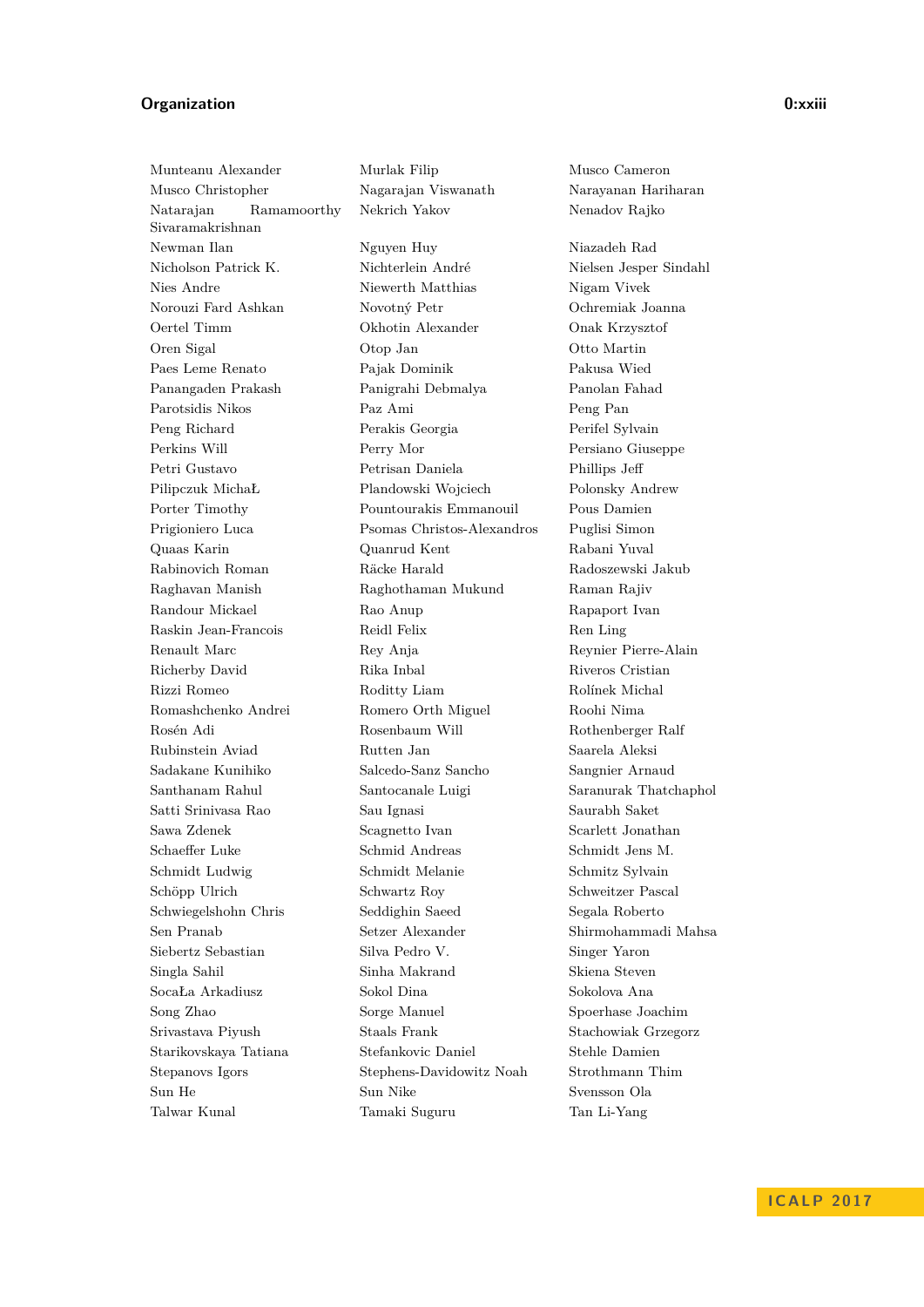Tang Bo Tang Qiyi Tendera Lidia Terwijn Sebastiaan Tirodkar Sumedh Tiu Alwen Tonoyan Tigran Torán Jacobo Toruńczyk Szymon Totzke Patrick Tsur Dekel Tulsiani Madhur Tzamos Christos Uniyal Sumedha Valencia Frank van Leeuwen Erik Jan van Stee Rob Vardi Adi Varma Nithin Mahendra Vassilevska Williams Virginia Vasudev Yadu Vasudevan Prashant Vaz Daniel Velingker Ameya Venema Yde Venturini Rossano Vergnaud Damien Versari Luca Vialette Stéphane Vickers Steve Viglietta Giovanni Vinyals Marc Vladu Adrian Vondrak Jan Wahlström Magnus Wajc David Wang Zhengyu Wang Zihe Ward Justin Wellnitz Philip Westermann Matthias Whistler William Widder Josef Wieder Udi Wiese Andreas Wijs Anton Will Sebastian Winter Joost Wlodarczyk Michal Woeginger Gerhard J. Wötzel Maximilian Wrochna Marcin Wrona MichaŁ Wu Zhiwei Steven Wulff-Nilsen Christian Xia Mingji Xu Haifeng Xu Jiaming Xu Shen Chen Yakovlev Alex Yang Dejun Yang Kuan Yang Lin Yaroslavtsev Grigory Yazdanbod Sadra Yin Xiang Yogev Eylon Yoshida Yuichi Young Neal Yu Fang-Yi Yu Huacheng Yuster Raphael Zanasi Fabio Zandieh Amir Zanetti Luca Zehavi Meirav Zeitoun Marc Zetzsche Georg Zeume Thomas Zhandry Mark Zhang Chihao Zhang Jialin Zhang Qin Zhang Yumeng Zhou Hang Zhou Yuan Ziegler Martin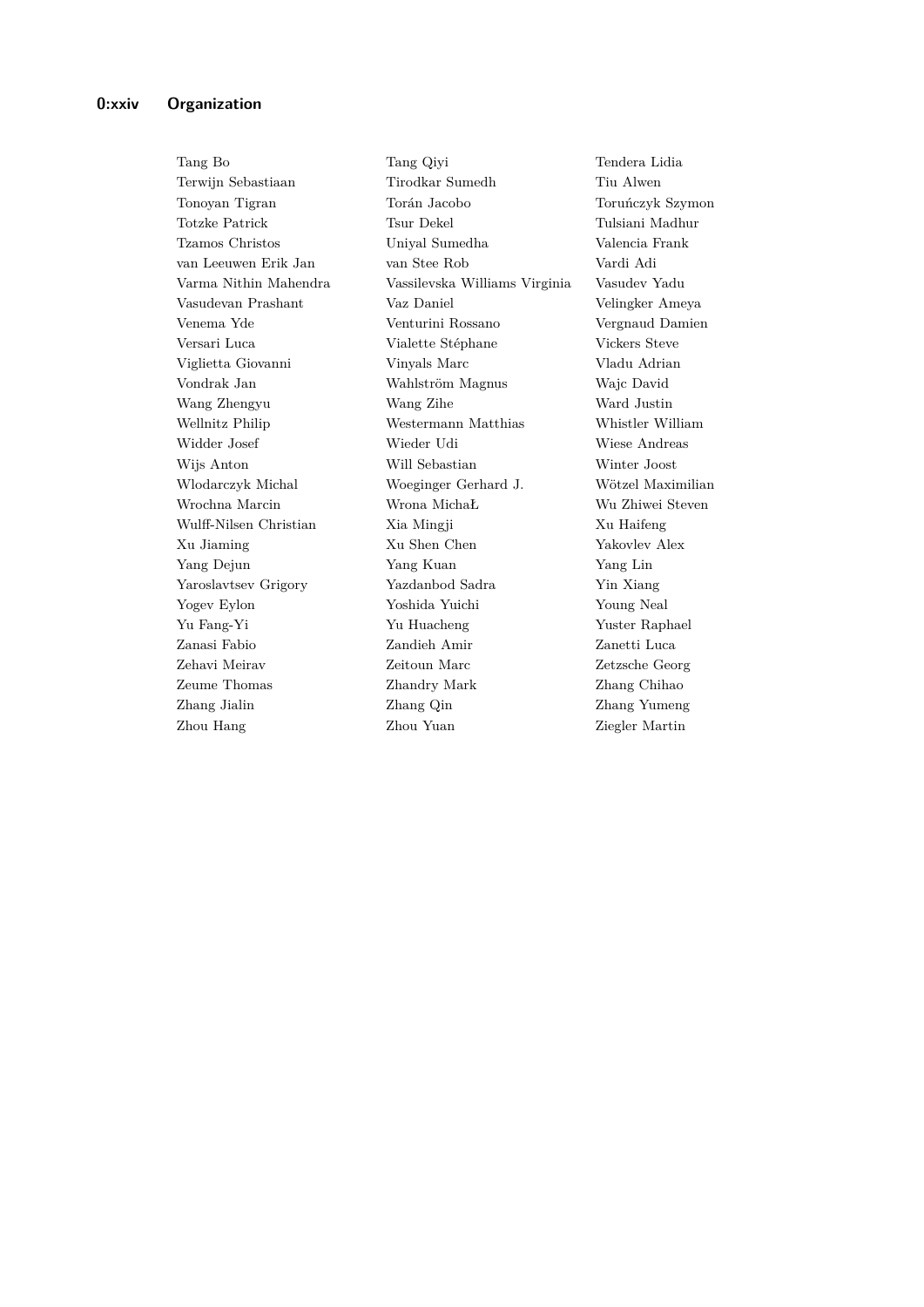# **List of Authors**

Aarthi Sundaram Centre for Quantum Technologies Singapore aarthims@gmail.com

Abrahamsen Mikkel University of Copenhagen Denmark mikkel.abrahamsen@gmail.com

Achlioptas Dimitris University of California Santa Cruz USA optas@soe.ucsc.edu

Adamczyk Marek University of Bremen Germany adamczyk@dis.uniroma1.it

Agrawal Shweta IIT Madras India shweta.a@gmail.com

Ahmadian Sara University of Waterloo Canada sahmadian@uwaterloo.ca

Albers Susanne TU Muenchen Germany albers@in.tum.de

Almagor Shaull Department of Computer Science, Oxford University, UK Israel shaull.almagor@cs.ox.ac.uk

Alman Josh MIT CSAIL USA jalman@mit.edu

Alstrup Stephen University of Copenhagen Denmark stephen.alstrup.private@gmail.com Alur Rajeev University of Pennsylvania USA alur@cis.upenn.edu

Amarilli Antoine LTCI, CNRS, Télécom ParisTech, Université Paris-Saclay France antoine.amarilli@telecom-paristech.fr

Antoniadis Antonios Bonn University Germany antonios.antoniadis@mpi-inf.mpg.de

Apon Daniel University of Maryland, College Park USA dapon@cs.umd.edu

Asada Kazuyuki University of Tokyo Japan kzykasd+easychair@gmail.com

Ásgeirsson Eyjólfur Ingi Reykjavik University Iceland eyjo@ru.is

Atserias Albert Universitat Politecnica de Catalunya Spain atserias@cs.upc.edu

Babaioff Moshe Microsoft Research Israel moshe@microsoft.com

Bacci Giorgio Dept. of Computer Science, Aalborg University Denmark grbacci@cs.aau.dk

44th International Colloquium on Automata, Languages, and Programming (ICALP 2017). Editors: Ioannis Chatzigiannakis, Piotr Indyk, Fabian Kuhn, and Anca Muscholl [Leibniz International Proceedings in Informatics](http://www.dagstuhl.de/en/publications/lipics/)



[Schloss Dagstuhl – Leibniz-Zentrum für Informatik, Dagstuhl Publishing, Germany](http://www.dagstuhl.de/en/about-dagstuhl/)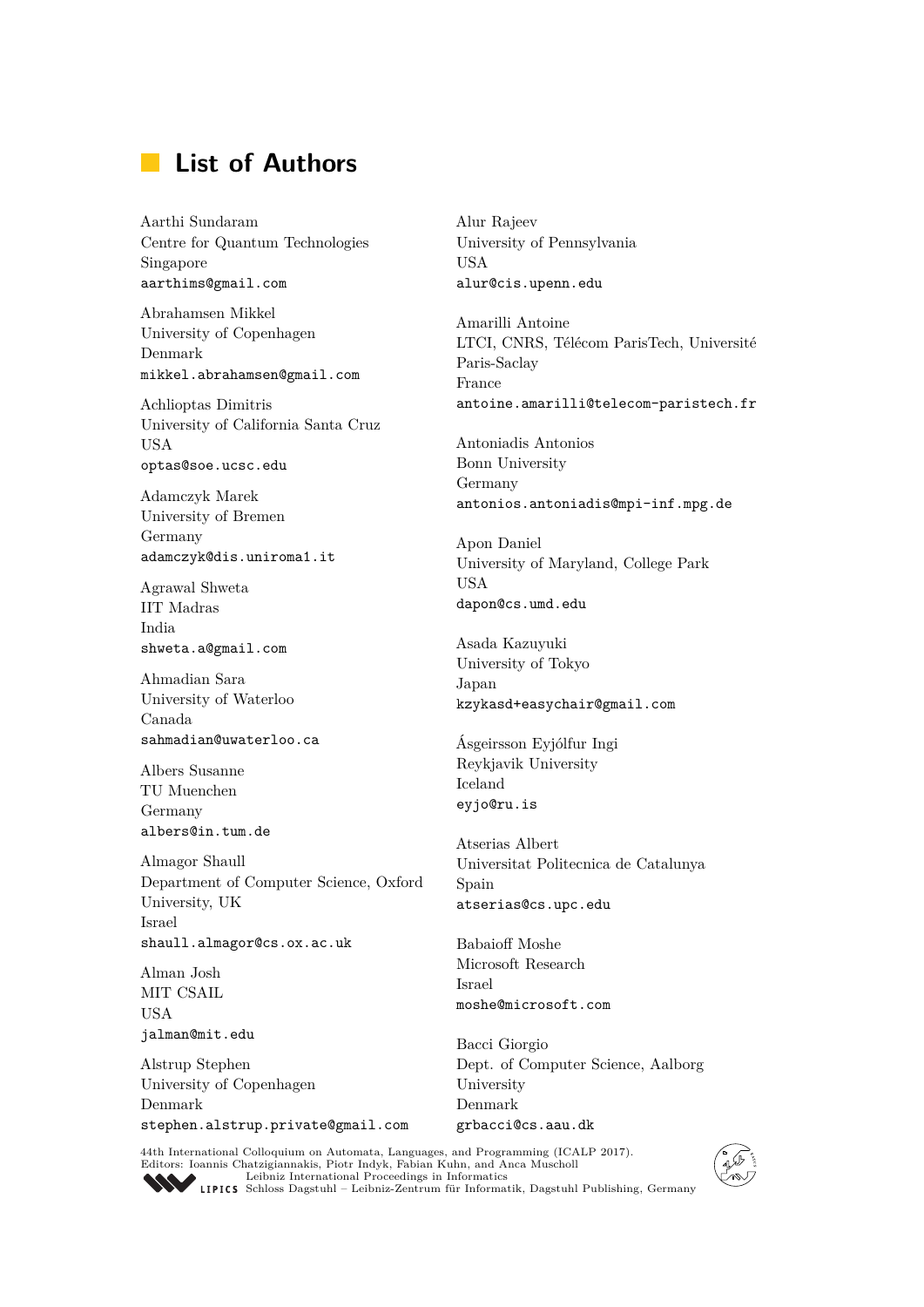Bacci Giovanni Dept. of Computer Science, Aalborg University Denmark giovbacci@cs.aau.dk

Backens Miriam University of Bristol United Kingdom m.backens@bristol.ac.uk

Bacquey Nicolas INRIA Lille - CRIStAL - University of Lille France nicolas.bacquey@inria.fr

Baleshzar Roksana Pennsylvania State University USA rxb5410@cse.psu.edu

Balle Borja Lancaster University United Kingdom bballe@cs.mcgill.ca

Barbero Florian LIRMM France Florian.Barbero@lirmm.fr

Barthe Gilles IMDEA Software Institute Spain gjbarthe@gmail.com

Basset Nicolas Université Libre de Bruxelles Belgium nicolas.basset@ulb.ac.be

Baswana Surender I.I.T. Kanpur India sbaswana@cse.iitk.ac.in

Belleville Amanda UC Davis USA acbelleville@ucdavis.edu Ben Eliezer Omri Tel Aviv University Israel omribene@gmail.com

Ben-Sasson Eli Technion Israel eli@cs.technion.ac.il

Benedikt Michael Oxford University United Kingdom Michael.Benedikt@cs.ox.ac.uk

Bernstein Aaron TU Berlin Germany bernstei@gmail.com

Berthon Raphaël ENS Rennes France raphael.berthon@ens-rennes.fr

Bezakova Ivona Rochester Institute of Technology USA ib@cs.rit.edu

Bienkowski Marcin Institute of Computer Science, University of Wroclaw Poland marcin.bienkowski@cs.uni.wroc.pl

Bilò Vittorio University of Salento Italy vittorio.bilo@unisalento.it

Björklund Andreas Lund University Sweden andreas.bjorklund@yahoo.se

Blelloch Guy Computer Science Department, Carnegie Mellon University USA guyb@cs.cmu.edu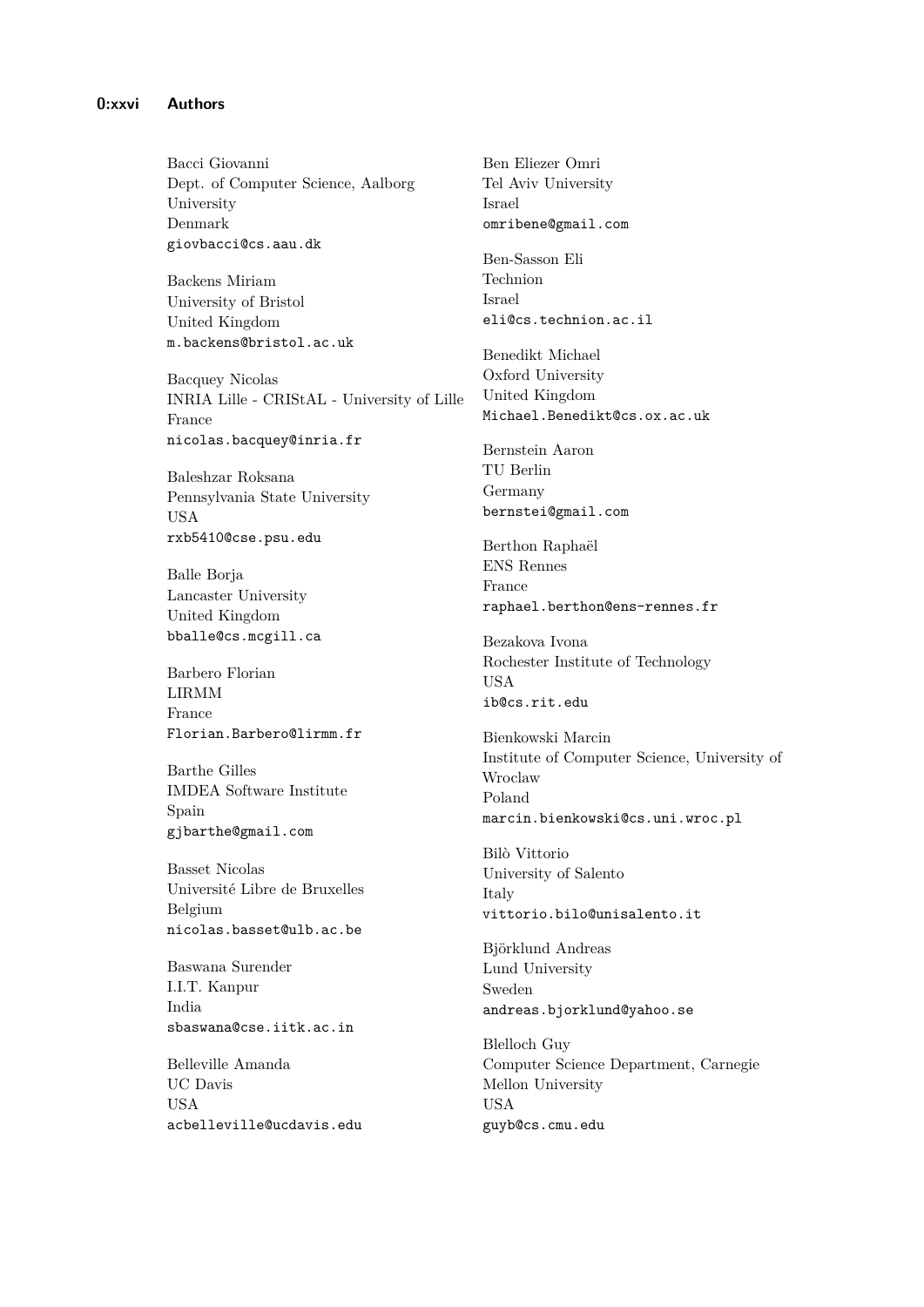### **Authors 0:xxvii**

Blumrosen Liad School of Business, The Hebrew University Israel blumrosen@gmail.com

Boczkowski Lucas CNRS, IRIF, University Paris 7 France lucasboczko@gmail.com

Bodwin Greg CSAIL, MIT USA gbodwin@mit.edu

Bogdanov Andrej Chinese University of Hong Kong Hong Kong andrejb@cse.cuhk.edu.hk

Böhnlein Toni Universität zu Köln Germany boehnlein@zpr.uni-koeln.de

Boigelot Bernard Montefiore Institute, Université de Liège Belgium bernard.boigelot@ulg.ac.be

Bojańczyk Mikołaj University of Warsaw Poland bojan@mimuw.edu.pl

Bonnet Édouard Middlesex University United Kingdom edouard.bonnet@dauphine.fr

Bourhis Pierre CNRS CRIStAL France pierre.bourhis@univ-lille1.fr

Bournez Olivier LIX & Ecole Polytechnique France bournez@lix.polytechnique.fr

Bozzelli Laura University of Napoli Italy lr.bozzelli@gmail.com

Brandt Sebastian ETH Zurich Switzerland brandts@ethz.ch

Bringmann Karl Max Planck Institute for Informatics Germany kbringma@mpi-inf.mpg.de

Bury Marc Thyssenkrupp Industrial Solutions AG Germany marc.bury@thyssenkrupp.com

Byrka Jaroslaw Institute of Computer Science, University of Wroclaw Poland jby@cs.uni.wroc.pl

Cadilhac Michaël WSI, Universität Tübingen Germany michael@cadilhac.name

Cai Leran University of Cambridge United Kingdom leran.cai@cl.cam.ac.uk

Caragiannis Ioannis University of Patras Greece caragian@ceid.upatras.gr

Carton Olivier IRIF, Université Paris-Diderot France olivier.carton@irif.fr

Chakrabarty Deeparnab Microsoft Research, Bangalore India deeparnab@gmail.com

Chalopin Jérémie LIF, CNRS & Aix Marseille Université France jeremie.chalopin@lif.univ-mrs.fr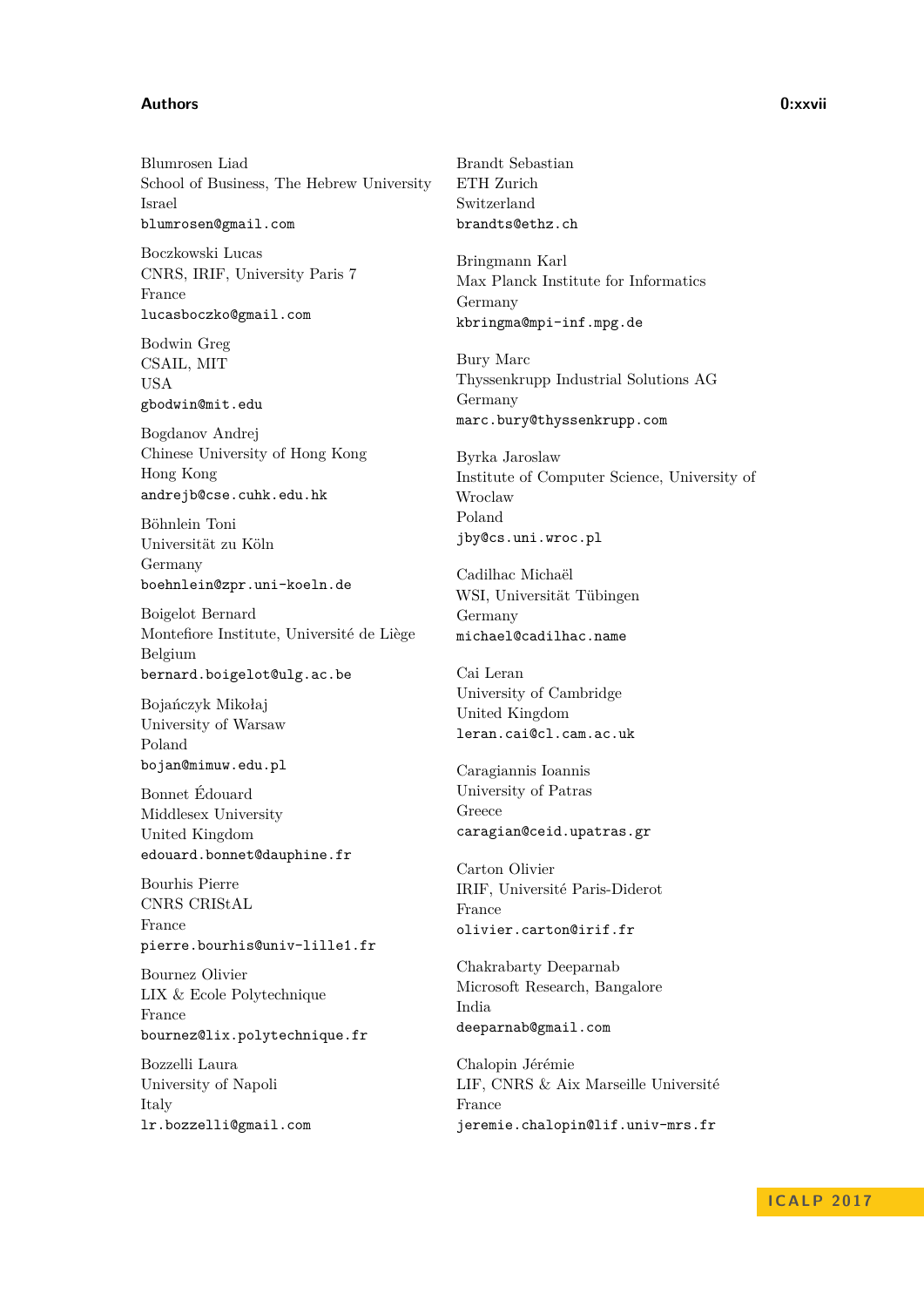Chen Jing Stony Brook University USA jingchen@cs.stonybrook.edu

Chen Shahar Technion Israel shahar.chen11@gmail.com

Chepoi Victor LIF, Aix Marseille Université & CNRS France chepoi@lif.univ-mrs.fr

Chiesa Alessandro UC Berkeley USA alexch@berkeley.edu

Chistikov Dmitry University of Oxford United Kingdom dch@mpi-sws.org

Choudhari Jayesh IIT Gandhinagar India choudhari.jayesh@iitgn.ac.in

Choudhary Keerti I.I.T. Kanpur India keerti@cse.iitk.ac.in

Clemente Lorenzo University of Warsaw Poland clementelorenzo@gmail.com

Cleve Richard University of Waterloo Canada cleve@uwaterloo.ca

Coester Christian University of Oxford United Kingdom christian.coester@cs.ox.ac.uk

Cohen Ran Tel-Aviv University Israel cohenran@yahoo.com Coretti Sandro New York University USA corettis@gmail.com

Curticapean Radu Institute for Computer Science and Control of the Hungarian Academy of Sciences (MTA SZTAKI) Hungary radu.curticapean@gmail.com

Cygan Marek Institute of Informatics, University of Warsaw, Poland Poland cygan@mimuw.edu.pl

Czerwiński Wojciech University of Warsaw Poland wczerwin@mimuw.edu.pl

Dartois Luc Université Libre de Bruxelles Belgium ldartois@ulb.ac.be

Dasgupta Anirban IIT Gandhinagar India anirbandg@iitgn.ac.in

Datta Samir Chennai Mathematical Institute India sdatta@cmi.ac.in

Daviaud Laure University of Warsaw Poland ldaviaud@mimuw.edu.pl

Dehghani Sina University of Maryland USA dehghani@umd.edu

Dell Holger Saarland University and Cluster of Excellence, MMCI Germany holger.dell@gmail.com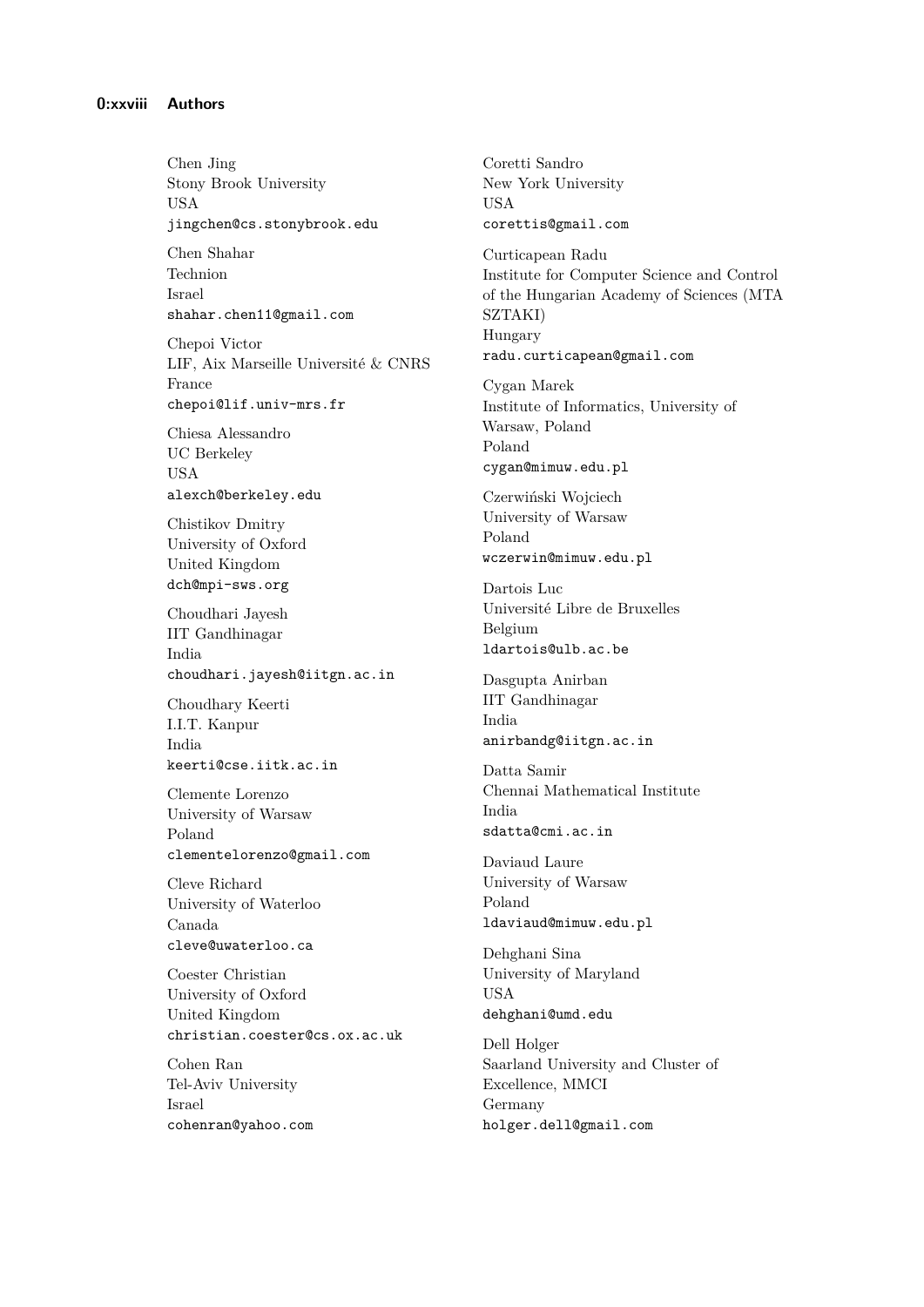### **Authors 0:xxix**

Dereniowski Dariusz Gdansk University of Technology Poland deren@eti.pg.gda.pl

Di Castro Dotan Technion Israel dotan.dicastro@gmail.com

Diakonikolas Ilias University of Southern California USA ilias.diakonikolas@gmail.com

Diekert Volker University Stuttgart Germany diekert@fmi.uni-stuttgart.de

Disser Yann TU Darmstadt Germany yanndisser@gmail.com

Doerr Benjamin Max-Planck Institute for Informatics Germany doerr@mpi-inf.mpg.de

Dohotaru Cătălin University of Calgary Canada cdohotaru@gmail.com

Döttling Nico UC Berkeley USA nico.doettling@gmail.com

Doty David UC Davis USA doty@ucdavis.edu

Dowek Gilles INRIA and ENS Paris-Saclay France gilles.dowek@inria.fr

Eden Talya Tel Aviv University Israel talyaa01@gmail.com Ehsani Soheil UMD USA soheilehsani@gmail.com

Eickmeyer Kord TU Darmstadt Germany eickmeyer@mathematik.tu-darmstadt.de

Elder Murray The University of Newcastle, Australia Australia murrayelder@gmail.com

Emek Yuval Technion Israel yemek@ie.technion.ac.il

Espitau Thomas Université Paris 6 France t.espitau@gmail.com

Even Guy Tel-Aviv University Israel guy@eng.tau.ac.il

Fanelli Angelo CNRS France angelo.fanelli@gmail.com

Figueira Diego LaBRI, CNRS France

dfigueir@labri.fr

Fijalkow Nathanaël University of Oxford United Kingdom nathanael.fijalkow@gmail.com

Finkel Alain LSV, ENS Cachan, CNRS France finkel@lsv.fr

Flammini Michele University of L'Aquila Italy michele.flammini@univaq.it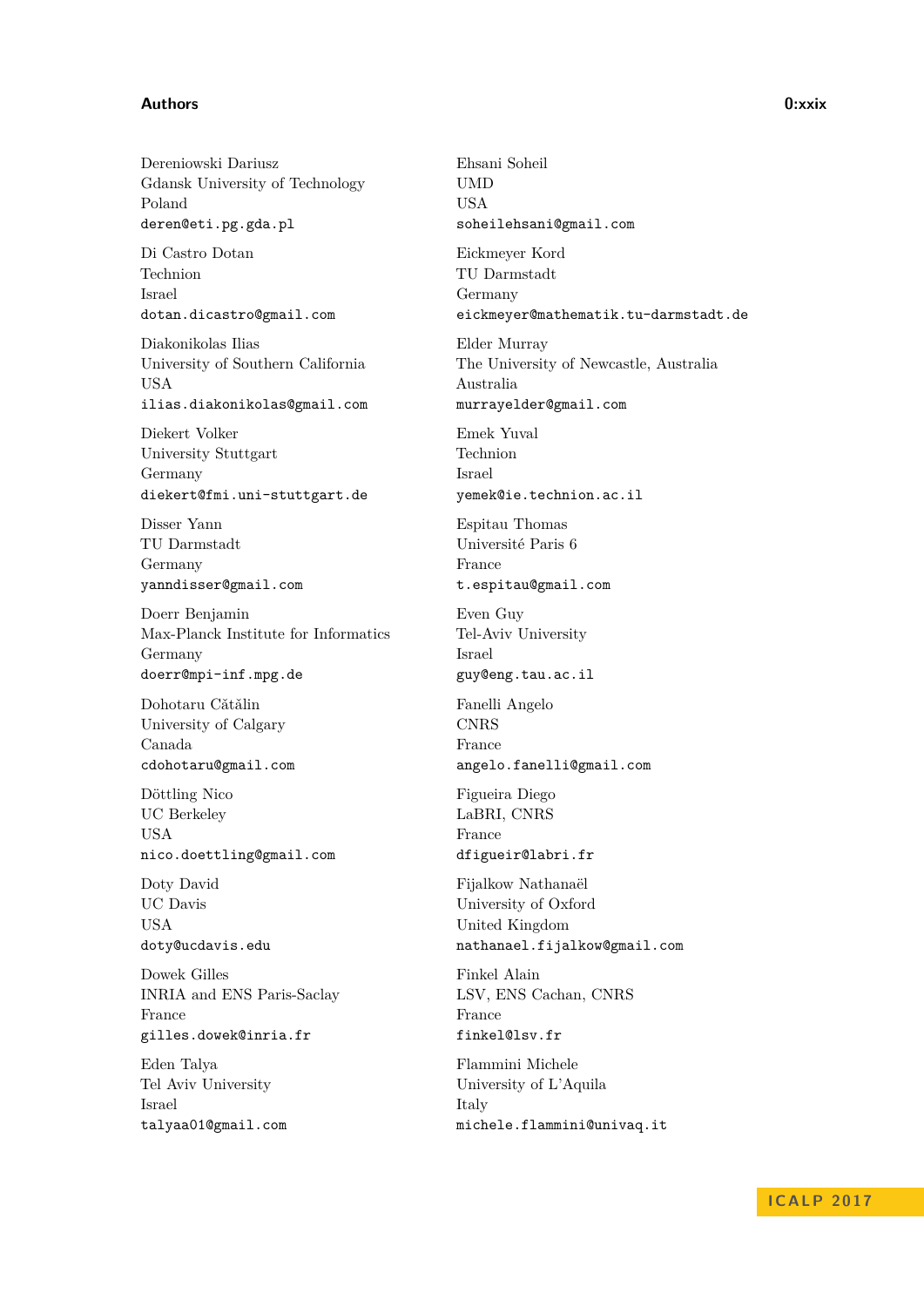Fomin Fedor Department of Informatics, University of Bergen Norway fomin@ii.uib.no

Fournier Paulin Université de Bordeaux France paulin.fournier@labri.fr

Friggstad Zachary University of Alberta Canada zacharyf@ualberta.ca

Gabizon Ariel Technion Israel arielga@cs.technion.ac.il

Galanis Andreas University of Oxford United Kingdom andreas.galanis@cs.ox.ac.uk

Galicki Alex The University of Auckland New Zealand agal629@aucklanduni.ac.nz

Garay Juan Yahoo Research USA garay@yahoo-inc.com

Garg Sanjam UC Berkeley USA sanjamg@berkeley.edu

Gaspers Serge University of New South Wales Australia sergeg@cse.unsw.edu.au

Geeraerts Gilles Université Libre de Bruxelles Belgium gigeerae@ulb.ac.be

Georgiadis Loukas University of Ioannina Greece loukas@gmail.com

Ghazi Badih **MIT** USA badih@mit.edu

Giannakopoulos Yiannis TU Munich Germany giannako@in.tum.de

Giannopoulou Archontia Technische Universität Berlin Germany archontia.giannopoulou@gmail.com

Gimbert Hugo CNRS, LABRI France hugo.gimbert@labri.fr

Gmyr Robert Paderborn University Germany gmyr@mail.upb.de

Gold Omer Tel Aviv University Israel omergolden@gmail.com

Goldberg Leslie Ann University of Oxford United Kingdom leslie.goldberg@cs.ox.ac.uk

Goldwasser Shafi **MIT USA** shafi@theory.csail.mit.edu

Golovach Petr Department of Informatics, Bergen University Norway pgo041@uib.no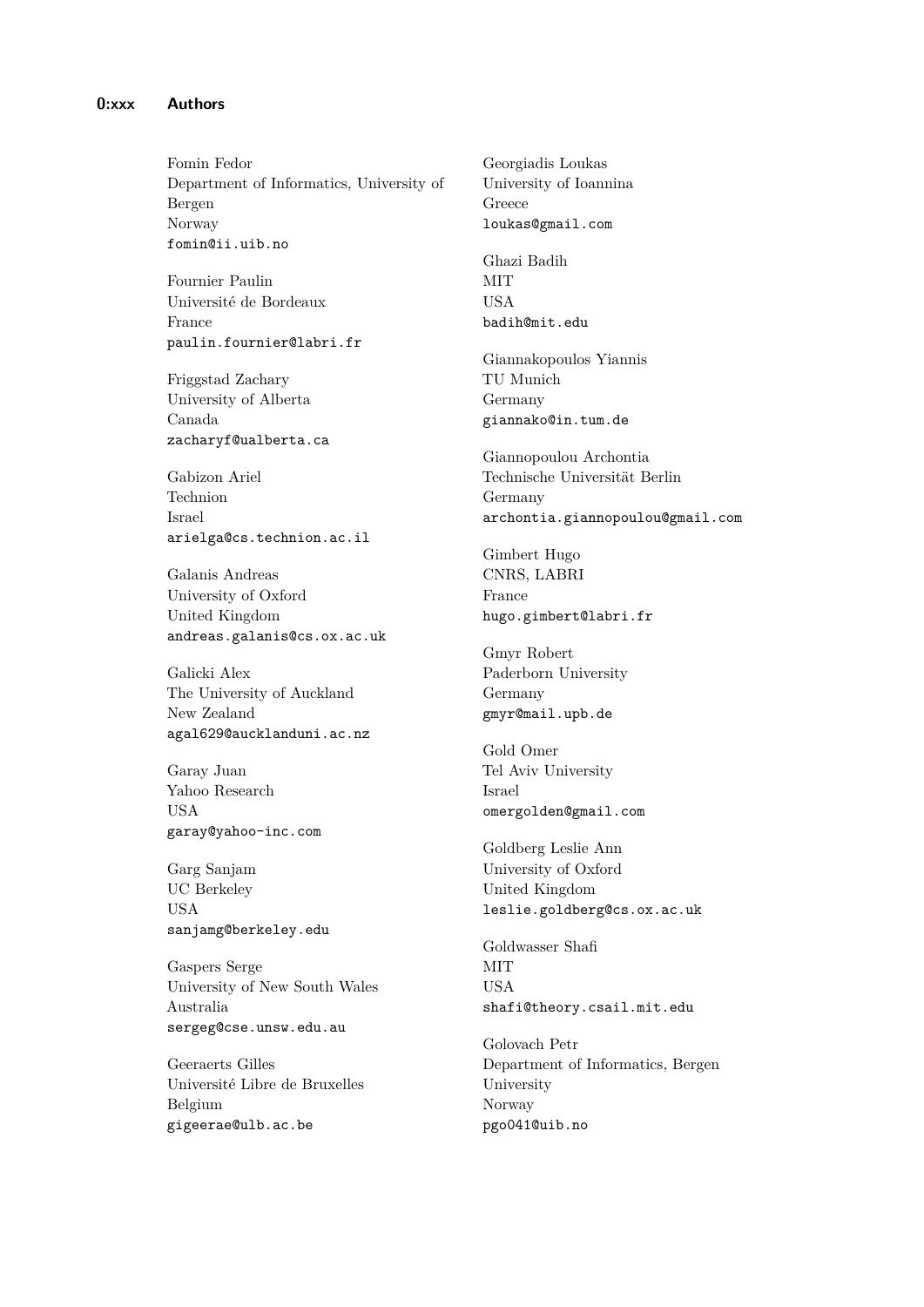#### **Authors 0:xxxi**

Göös Mika Harvard **IISA** mika@seas.harvard.edu

Gorain Barun Université du Québec en Outaouais Canada baruniitg123@gmail.com

Gourdeau Pascale McGill University Canada pascale.gourdeau@mail.mcgill.ca

Graf Daniel ETH Zürich Switzerland grafdan@ethz.ch

Grandjean Etienne GREYC, University of Caen France etienne.grandjean@unicaen.fr

Grandoni Fabrizio IDSIA, USI-SUPSI, Lugano Switzerland fabrizio@idsia.ch

Gravin Nick MIT USA ngravin@mit.edu

Groß Martin University of Waterloo Canada gross@math.TU-Berlin.DE

Grossman Ofer MIT USA

ofer.grossman@gmail.com

Gu Yan Carnegie Mellon University USA yan.gu@cs.cmu.edu

Guillon Bruno University of Warsaw Poland guillon.bruno+cs@gmail.com Guldstrand Larsen Kim Dept. of Computer Science, Aalborg University Denmark kgl@cs.aau.dk

Gupta Manoj Indian Institute of Technology, Gandhinagar India gmanoj@iitgn.ac.in

Guruswami Venkatesan Carnegie Mellon University USA guruswami@cmu.edu

Gutin Gregory Royal Holloway United Kingdom g.gutin@rhul.ac.uk

Haase Christoph University of Oxford United Kingdom Christoph.Haase@cs.ox.ac.uk

Hajiaghayi Mohammadtaghi University of Maryland, College Park USA hajiagha@cs.umd.edu

Halldorsson Magnus M. Reykjavik University Iceland magnusmh@gmail.com

Hansen Thomas Dueholm Aarhus University Denmark tdh@cs.au.dk

Henzinger Monika Faculty of Computer Science, Universität Wien Austria monika.henzinger@univie.ac.at

Hinnenthal Kristian Paderborn University Germany krijan@mail.upb.de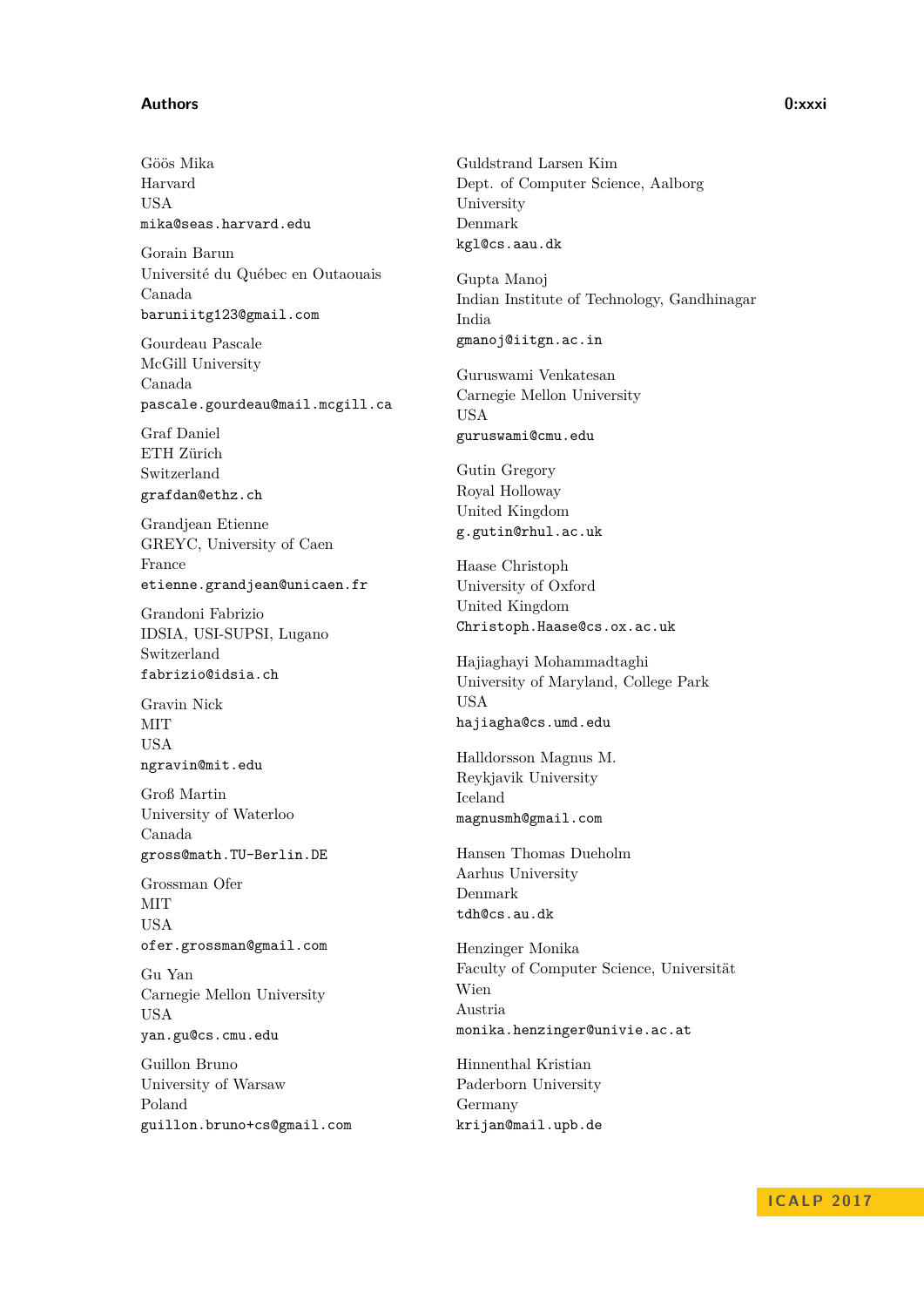Hoefer Martin Goethe University Frankfurt/Main Germany mhoefer@mpi-inf.mpg.de

Hoeksma Ruben Universidad de Chile Netherlands rphoeksma@gmail.com

Holm Jacob Department of Computer Science, University of Copenhagen Denmark jaho@di.ku.dk

Høyer Peter University of Calgary Canada hoyer@ucalgary.ca

Hsu Justin University of Pennsylvania USA email@justinh.su

Iliopoulos Fotis University of California Berkeley USA fotis.iliopoulos@berkeley.edu

Italiano Giuseppe F. University of Rome Tor Vergata Italy pino.italiano@gmail.com

Iwata Yoichi National Institute of Informatics Japan yiwata@nii.ac.jp

Jayaram Rajesh Brown University USA rajesh\_jayaram@brown.edu

Jayram T.S. IBM Almaden USA jayram@us.ibm.com Jecker Ismaël Université libre de Bruxelles Belgium ismael.jecker@gmail.com

Jeż Artur University of Wroclaw, Institute of Computer Science Poland aje@cs.uni.wroc.pl

Jung Jean Christoph Universität Bremen Germany jeanjung@informatik.uni-bremen.de

Kane Daniel University of California, San Diego USA aladkeenin@gmail.com

Kärkkäinen Juha University of Helsinki Finland juha.karkkainen@cs.helsinki.fi

Karnin Zohar Yahoo Labs USA zkarnin@gmail.com

Kaski Petteri Department of Computer Science, Aalto University, Helsinki, Finland Finland petteri.kaski@aalto.fi

Kelmendi Edon LaBRI France edon.kelmendi@labri.Fr

Kerenidis Iordanis CNRS, IRIF, University Paris 7 France iordanis.kerenidis@irif.fr

Khan Shahbaz Indian Institute of Technology, Kanpur India amus\_hawk@yahoo.co.in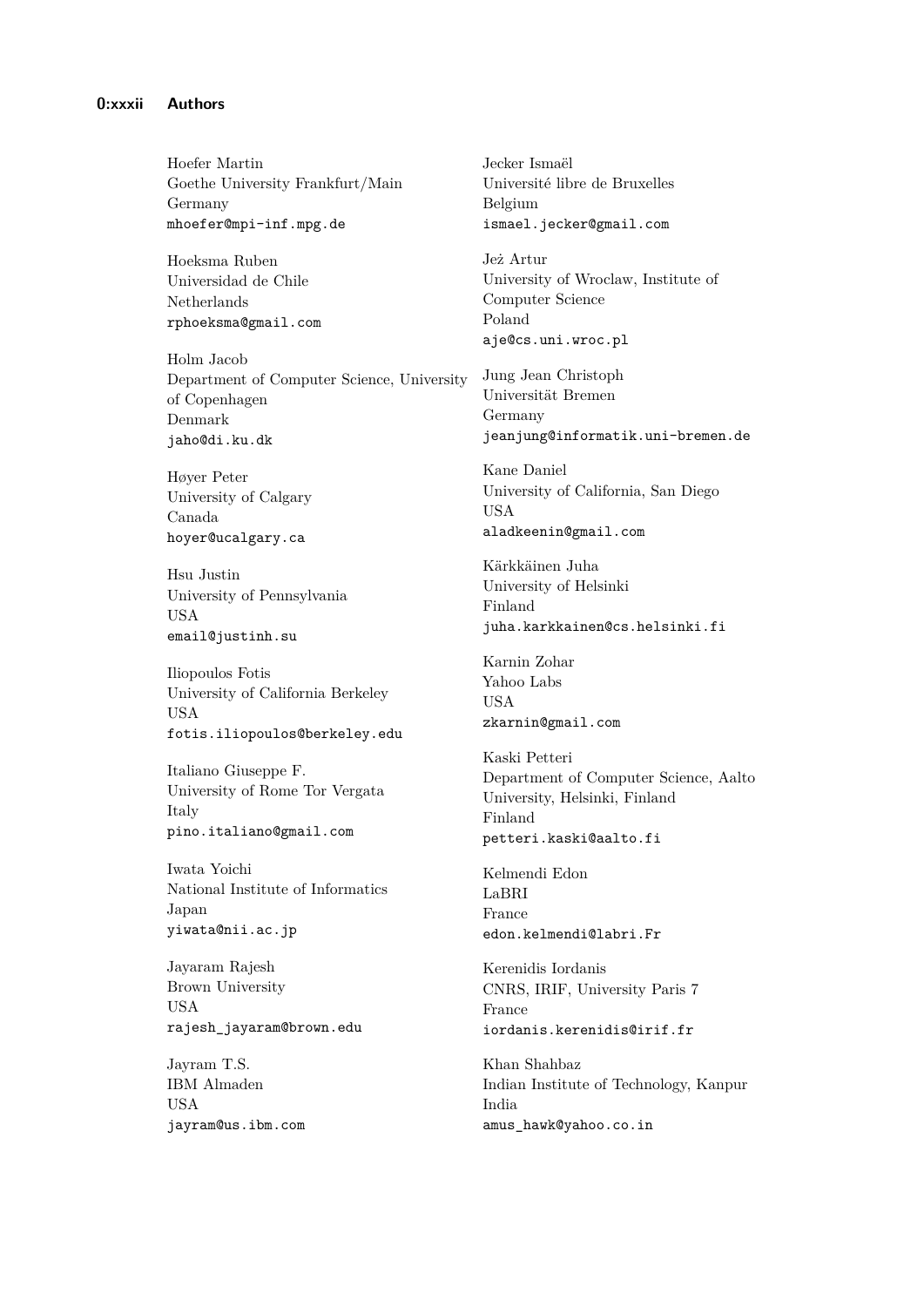### **Authors 0:xxxiii**

Kindler Guy The Weizmann Institute of Science Israel guy.kindler@weizmann.ac.il

Klin Bartek University of Warsaw Poland klin@mimuw.edu.pl

Knudsen Mathias Bæk Tejs University of Copenhagen Denmark mathias@tejs.dk

Kobayashi Naoki University of Tokyo Japan koba@is.s.u-tokyo.ac.jp

Kodric Bojana Max-Planck-Institut für Informatik Germany bojana@mpi-inf.mpg.de

Kohler Matthias Technical University of Munich Germany kohler@in.tum.de

Korman Amos CNRS and Université Paris Diderot - Paris 7 France amos.korman@gmail.com

Korman Simon Weizmann Institute of Science Israel simon.korman@gmail.com

Kosowski Adrian Inria and IRIF, Paris France adrian.kosowski@inria.fr

Kostrygin Anatolii Ecole Polytechnique France anatolii.kostrygin@gmail.com

Koutis Ioannis Department of Computer Science, University of Puerto Rico – Rio Piedras Puerto Rico i.koutis@gmail.com

Koutsoupias Elias University of Oxford United Kingdom elias@cs.ox.ac.uk

Kraft Dennis TU Muenchen Germany dennis.kraft@in.tum.de

Kratsch Stefan University of Bonn Germany kratsch@cs.uni-bonn.de

Krauthgamer Robert Weizmann Institute of Science, Israel Israel robert.krauthgamer@weizmann.ac.il

Kreutzer Stephan TU Berlin Germany stephan.kreutzer@tu-berlin.de

Krinninger Sebastian University of Vienna Austria sebastian.krinninger@univie.ac.at

Künnemann Marvin University of California, San Diego USA mkuennemann@eng.ucsd.edu

Kwon O-Joung TU Berlin Germany o.kwon@tu-berlin.de

Lambilliotte Antonin École Normale Supérieure de Lyon France antonin.lambilliotte@ens-lyon.fr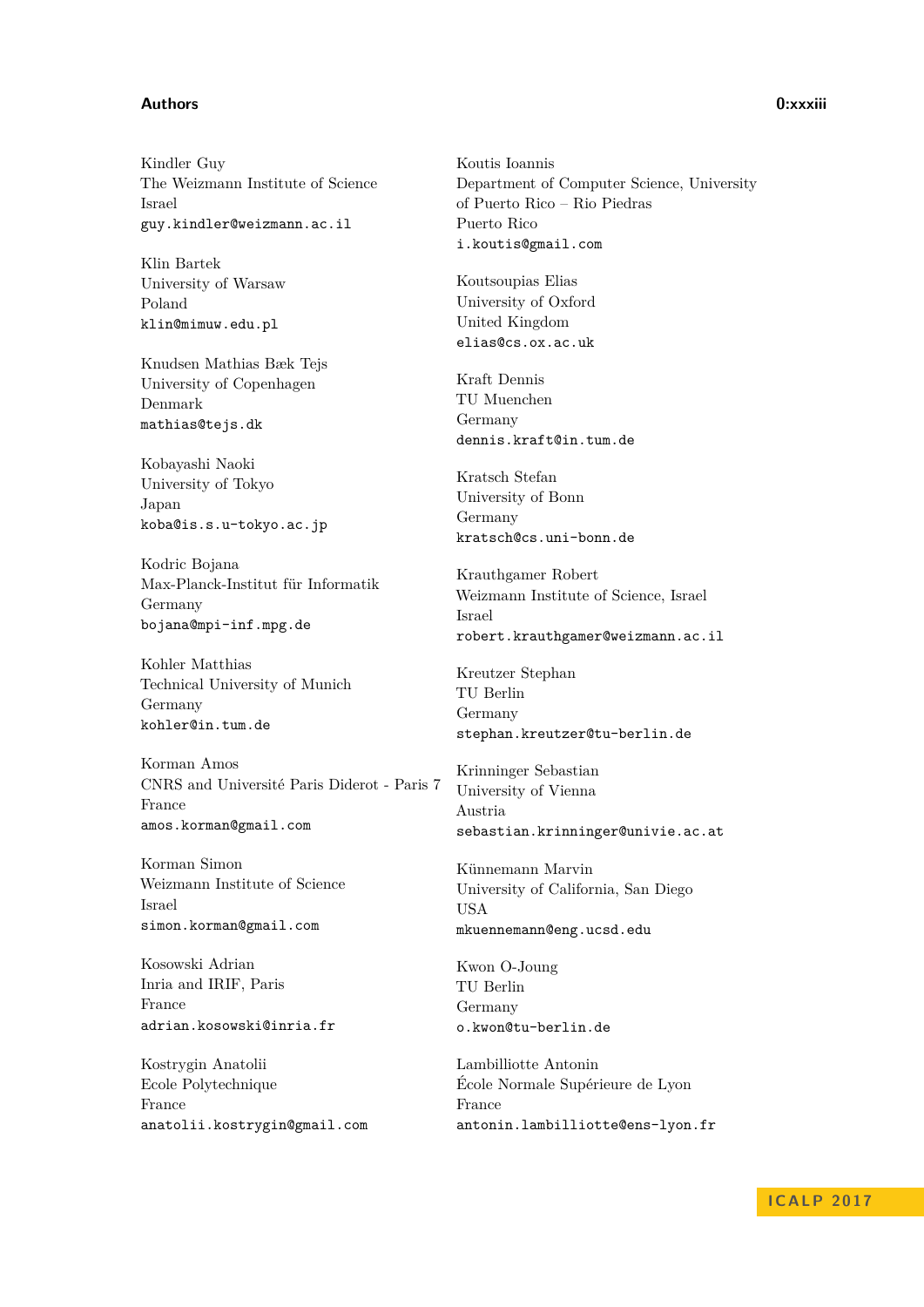Lasota Sławomir Warsaw University Poland sl@mimuw.edu.pl

Lazic Ranko University of Warwick United Kingdom R.S.Lazic@warwick.ac.uk

Lazos Philip University of Oxford United Kingdom filzos@cs.ox.ac.uk

Lee Edward J. UNSW / Data61 Australia edward.jay.lee@gmail.com

Lee Euiwoong Carnegie Mellon University USA euiwoonl@cs.cmu.edu

Leonardi Stefano Sapienza University of Rome Italy leonardi@dis.uniroma1.it

Leroux Jerome LaBRI, CNRS France jerome.leroux@labri.fr

Levi Reut MPI Germany reuti.levi@googlemail.com

Lewin-Eytan Liane Yahoo Labs Israel liane@yahoo-inc.com

Lhote Nathan Université de Bordeaux France nlhote@labri.fr

Li Bo Stony Brook University USA boli2@cs.stonybrook.edu Li Yi Nanyang Technological University Singapore leeyi@umich.edu

Li Yingkai Stony Brook University USA yingkli@cs.stonybrook.edu

Lin Chengyu Columbia University USA

chengyu@cs.columbia.edu

Lin Jiabao Peking University China joblin@pku.edu.cn

Linhares Andre University of Waterloo Canada andre.linhares@gmail.com

Lokshtanov Daniel UiB Norway daniello@ii.uib.no

Louis Jachiet Université Grenoble Alpes France louis.jachiet@inria.fr

Lozes Etienne LSV, ENS Cachan, CNRS France lozes@lsv.ens-cachan.fr

Lutz Carsten Universität Bremen Germany clu@informatik.uni-bremen.de

M. S. Ramanujan TU Wien India msramanujan@gmail.com

Magniez Frédéric CNRS, IRIF, University Paris 7 France magniez@cnrs.fr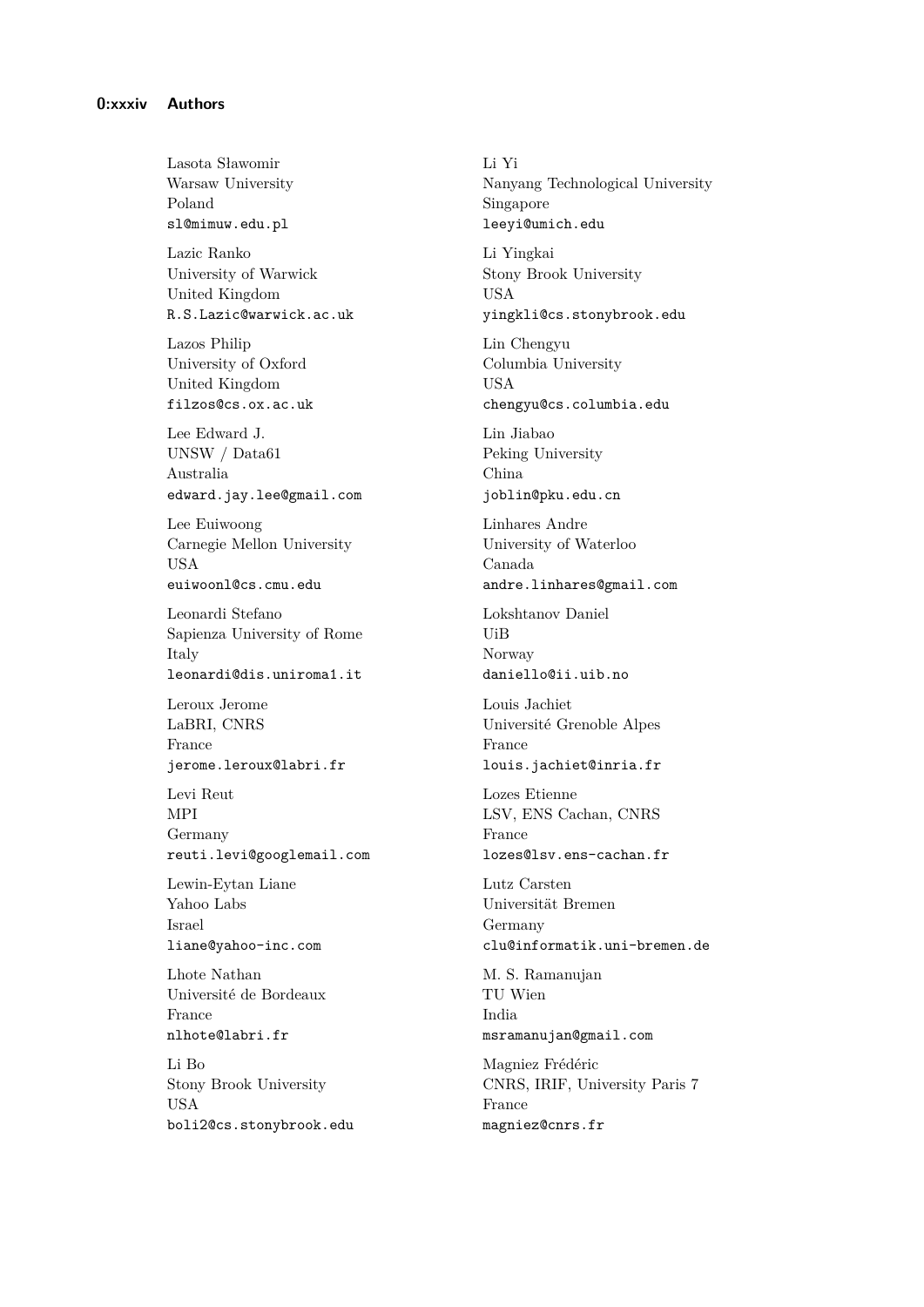### **Authors 0:xxxv**

Mai Tung Georgia Institute of Technology USA Maithanhtung89@gmail.com

Mainz Isabelle Montefiore Institute, Université de Liège Belgium isabelle.mainz@ulg.ac.be

Mamouras Konstantinos University of Pennsylvania USA kmamouras@gmail.com

Mancinska Laura University of Bristol United Kingdom laura.mancinska@gmail.com

Manurangsi Pasin University of California, Berkeley USA pasin@berkeley.edu

Mardare Radu Dept. of Computer Science, Aalborg University Denmark mardare@cs.aau.dk

Marsault Victor Department of Mathematics, Université de Liège Belgium victor.marsault@ulg.ac.be

Martel Mauricio Universität Bremen Germany mauricio.martel@gmail.com

Matuschke Jannik TU Berlin Germany matuschke@math.tu-berlin.de

Mazowiecki Filip University of Warwick United Kingdom F.Mazowiecki@warwick.ac.uk Mccormick Tom Sauder School of Business, UBC Canada tom.mccormick@sauder.ubc.ca

Medina Moti MPI Germany moti.medina@gmail.com

Meissner Julie TU Berlin MA Sek. 5-2 Germany jmeiss@math.tu-berlin.de

Michail Othon Department of Computer Science, University of Liverpool, UK United Kingdom Othon.Michail@liverpool.ac.uk

Misra Neeldhara Indian Institute of Science India mail@neeldhara.com

Mnich Matthias Universität Bonn Germany mmnich@uni-bonn.de

Molinari Alberto University of Udine Italy molinari.alberto@gmail.com

Monaco Gianpiero DISIM. University of L'Aquila Italy gianpiero.monaco@di.univaq.it

Monemizadeh Morteza Rutgers University USA mortezam@dimacs.rutgers.edu

Montanari Angelo University of Udine Italy angelo.montanari@uniud.it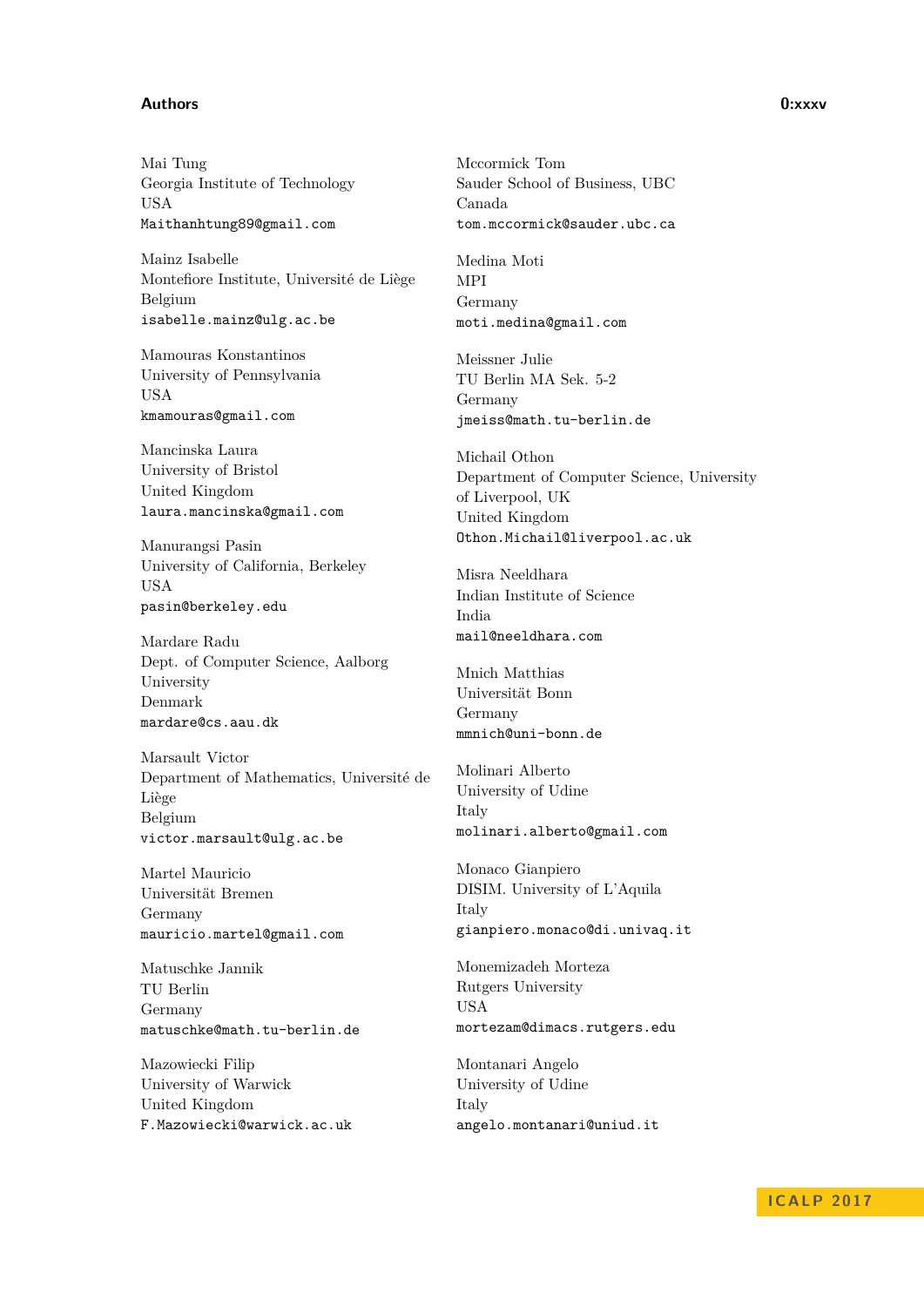Mouawad Amer University of Bergen Norway amer.mouawad@gmail.com

Mucha Marcin Institute of Informatics, University of Warsaw, Poland Poland mucha@mimuw.edu.pl

Mukherjee Anish Chennai Mathematical Institute India anish@cmi.ac.in

Mukherjee Pratyay UC Berkeley USA pratyay85@gmail.com

Muthukrishnan S. Rutgers University USA muthu@cs.rutgers.edu

Nagarajan Viswanath University of Michigan USA viswa@umich.edu

Nakos Vasileios Harvard University USA vasileiosnakos@g.harvard.edu

Naor Seffi Computer Science Dept., Technion, Haifa, Israel Israel naor@cs.technion.ac.il

Nikishkin Vladimir University of Edinburgh United Kingdom v.nikishkin@sms.ed.ac.uk

Nisan Noam Microsoft Reserach and Hebrew University Israel noam@cs.huji.ac.il

O'Donnell Ryan Carnegie Mellon University **USA** odonnell@cs.cmu.edu

Ochremiak Joanna Universite de Paris VII France ochremiak@mimuw.edu.pl

Olive Frédéric LIF, Aix-Marseille Université France Frederic.Olive@lif.univ-mrs.fr

Oriolo Gianpaolo Universita di Roma "Tor Vergata" Italy oriolo@disp.uniroma2.it

Ouaknine Joel Department of Computer Science, Oxford University, UK United Kingdom joel@cs.ox.ac.uk

Pallavoor Ramesh Krishnan S. Pennsylvania State University USA ramesh@psu.edu

Panageas Ioannis MIT and SUTD USA panageasj@gmail.com

Panangaden Prakash McGill University Canada prakash@cs.mcgill.ca

Panolan Fahad Department of Informatics, University of Bergen, Norway Norway fahad.panolan@ii.uib.no

Paperman Charles WSI, Universität Tübingen Germany charles.paperman@gmail.com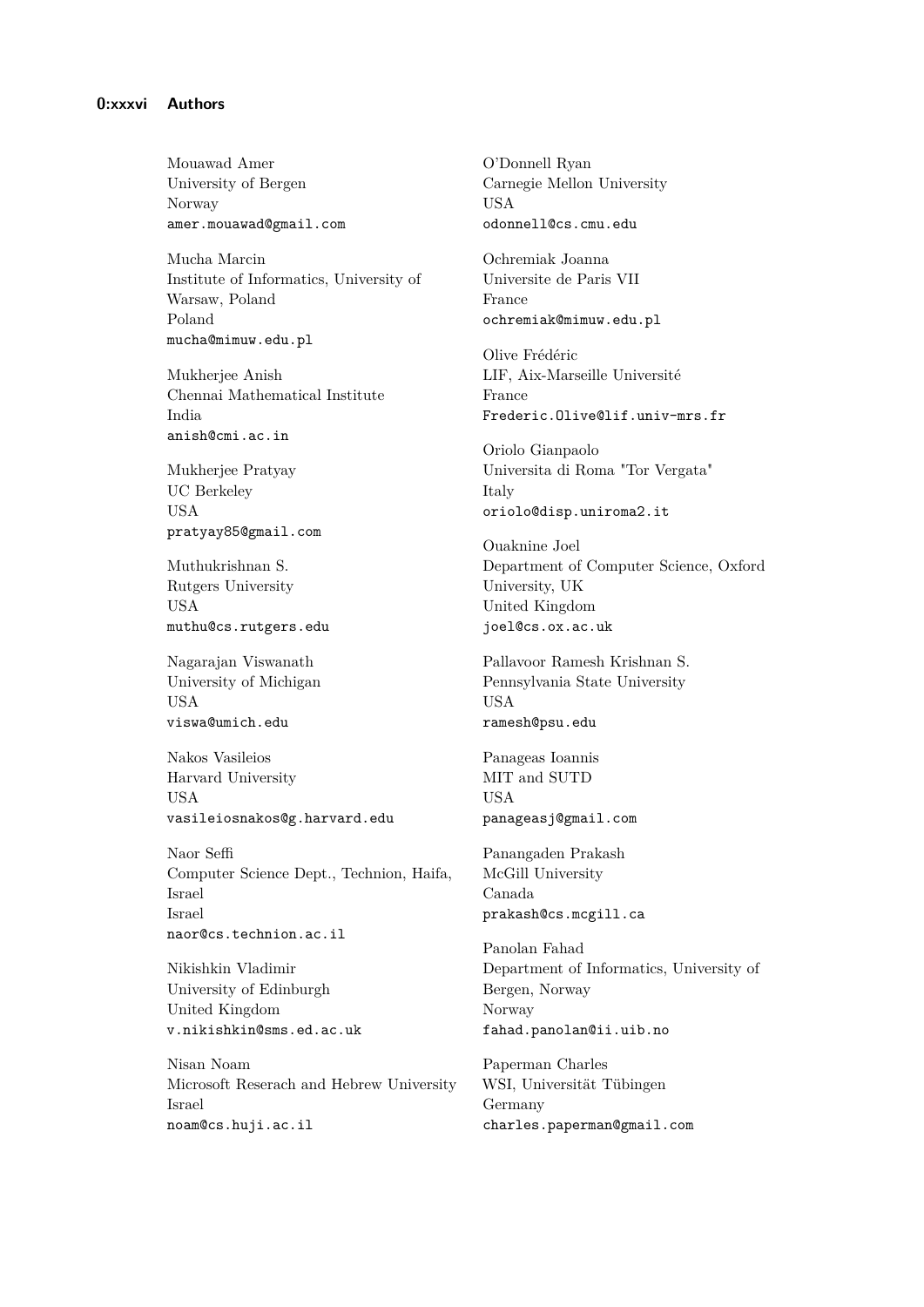### **Authors 0:xxxvii**

Parotsidis Nikos University of Rome Tor Vergata Italy nickparo1@gmail.com

Parter Merav CSAIL, MIT USA parter@mit.edu

Paturi Ramamohan University of California, San Diego USA paturi@cs.ucsd.edu

Paul Christophe CNRS - LIRMM France paul@lirmm.fr

Pelc Andrzej Université du Québec en Outaouais Canada Andrzej.Pelc@uqo.ca

Penelle Vincent University of Warsaw Poland penelle@univ-mlv.fr

Peng Pan Faculty of Computer Science, University of Vienna Austria pan.peng@univie.ac.at

Peres Yuval Microsoft Research USA peres@microsoft.com

Peron Adriano University of Napoli Italy adrperon@unina.it

Piątkowski Marcin Nicolaus Copernicus University, Toruń, Poland Poland martinp@mat.uni.torun.pl

Pietrzak Krzysztof IST Austria Austria krzpie@gmail.com

Pilipczuk Michał University of Warsaw Poland michal.pilipczuk@mimuw.edu.pl

Pitassi Toniann University of Toronto Canada toni@cs.toronto.edu

Pouly Amaury LIX & FCT France amaury.pouly@gmail.com

Preet Singh Ishaan IIT Delhi India ishaanps92@gmail.com

Price Eric The University of Texas at Austin USA ecprice@cs.utexas.edu

Pudlák Pavel The Czech Academy of Sciences Czech Republic pudlak@math.cas.cz

Puglisi Simon University of Helsinki Finland simon.j.puglisi@gmail.com

Rabinovich Roman TU Berlin Germany roman.rabinovich@tu-berlin.de

Räcke Harald Technical University of Munich Germany raecke@in.tum.de

Raghavendra Prasad UC Berkeley USA raghavendra@berkeley.edu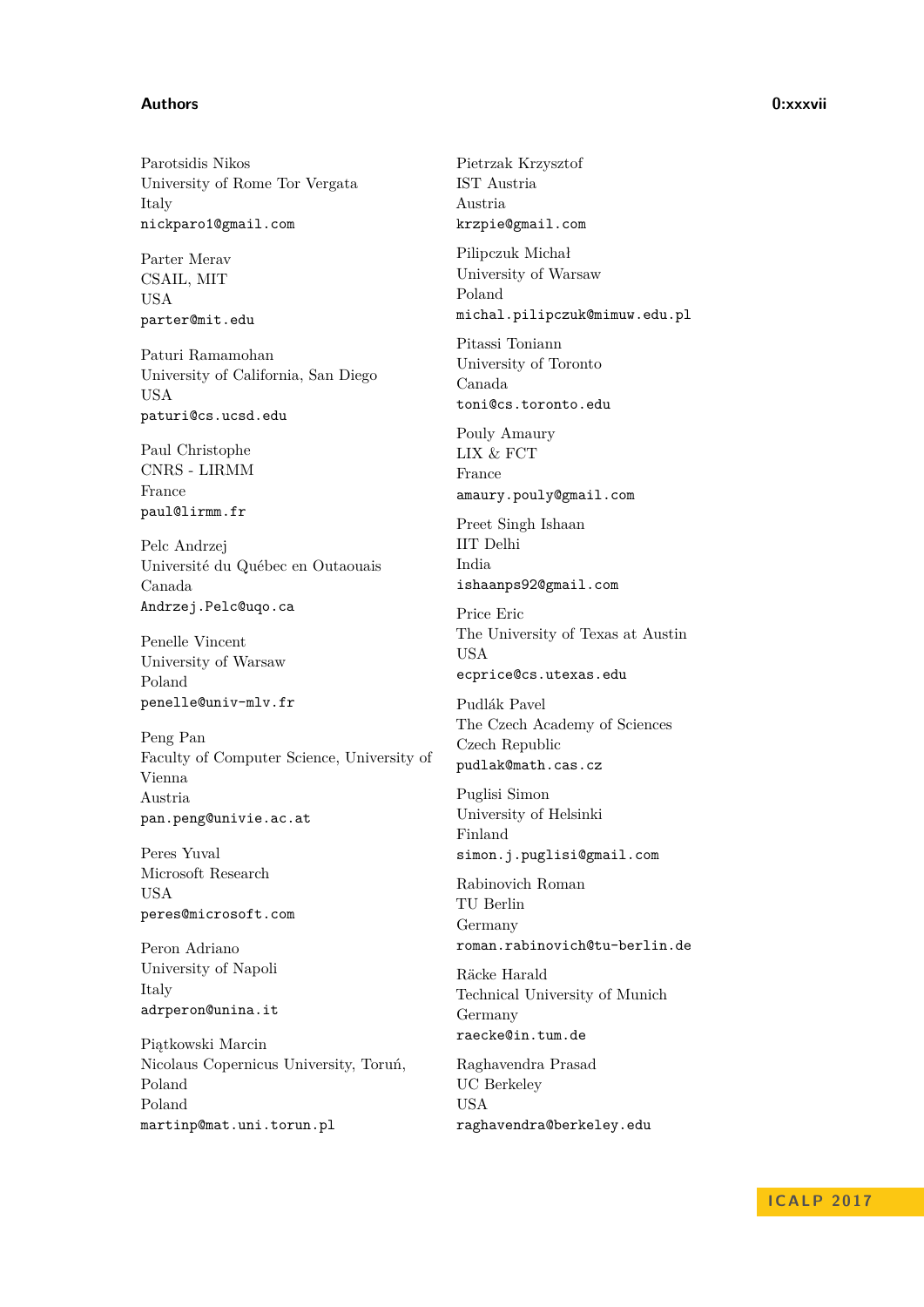## **0:xxxviii Authors**

Randour Mickael ULB - Université libre de Bruxelles Belgium mickael.randour@gmail.com

Raskhodnikova Sofya Pennsylvania State University USA sofya@cse.psu.edu

Raskin Jean-Francois Université Libre de Bruxelles (U.L.B.) Belgium jraskin@ulb.ac.be

Raskin Mikhail Aarhus University Denmark raskin@mccme.ru

Raymond Jean-Florent MIMUW, University of Warsaw and LIRMM, University Montpellier France jean-florent.raymond@mimuw.edu.pl

Reichman Daniel University of California, Berkeley Israel daniel.reichman@gmail.com

Reidl Felix NC State USA felix.reidl@gmail.com

Reiter Fabian IRIF, Université Paris Diderot France fabian.reiter@gmail.com

Riabzev Michael Technion Israel mriabzev@cs.technion.ac.il

Rigo Michel Department of Mathematics, Université de Liège Belgium m.rigo@ulg.ac.be

Roberson David University College London United Kingdom davideroberson@gmail.com

Rodeh Yoav Weizmann Institute Israel yoav.rodeh@gmail.com

Roditty Liam Bar-Ilan University Israel

liam.roditty@gmail.com

Ron Dana Tel Aviv University Israel danaron@tau.ac.il

Rosén Adi CNRS and Université Paris Diderot France adiro@liafa.univ-paris-diderot.fr

Rossman Benjamin University of Toronto Canada rossman@cs.toronto.edu

Ronitt Rubinfeld MIT and Tel Aviv University USA and Israel ronitt@csail.mit.edu

Rubinstein Aviad UC Berkeley USA aviad@eecs.berkeley.edu

Rümmele Stefan University of Sydney Australia stefan.rummele@sydney.edu.au

Saffidine Abdallah University of New South Wales Australia abdallah.saffidine@gmail.com

Saha Barna University of Massachussets, Amherst USA Barna@cs.umass.edu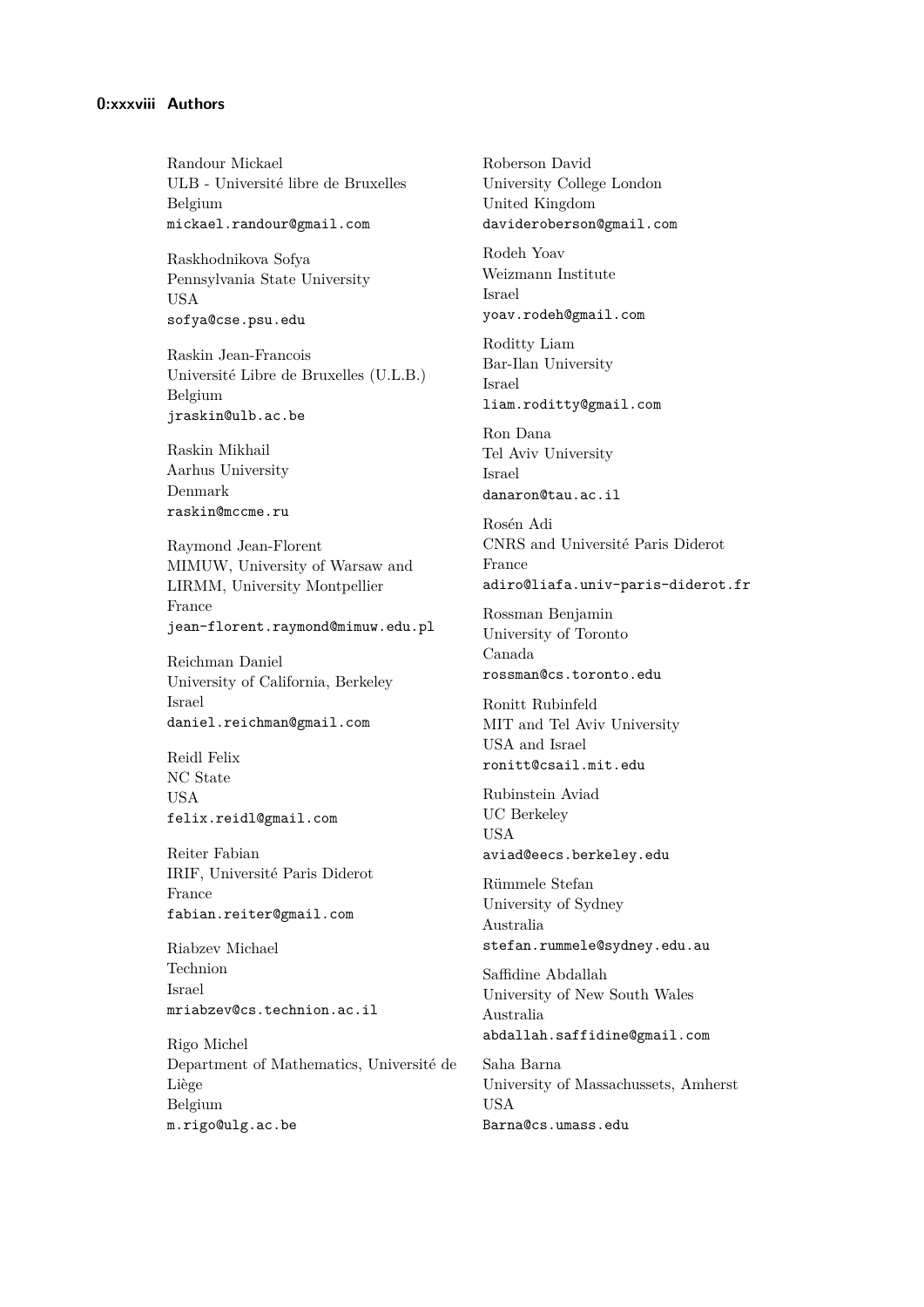### **Authors 0:xxxix**

Sala Pietro University of Verona Italy pietro.sala@univr.it

Samal Robert Charles University Czech Republic samal@iuuk.mff.cuni.cz

Sankur Ocan CNRS France ocan.sankur@irisa.fr

Sato Tetsuya Research Institute for Mathematical Sciences, Kyoto University Japan satoutet@kurims.kyoto-u.ac.jp

Sauerwald Thomas University of Cambridge United Kingdom thomas.sauerwald@cl.cam.ac.uk

Saurabh Saket The Institute of Mathematical Sciences, Chennai India saket@imsc.res.in

Schaudt Oliver University of Cologne Germany schaudto@uni-koeln.de

Scheder Dominik Shanghai Jiaotong University China dominik@cs.sjtu.edu.cn

Scheideler Christian Paderborn University Germany scheideler@mail.upb.de

Schlipf Lena FernUniversität in Hagen Germany lena.schlipf@fernuni-hagen.de Schmidt Jens M. TU Ilmenau Germany jens.schmidt@tu-ilmenau.de

Schneider Stefan University of California, San Diego **USA** stschnei@cs.ucsd.edu

Schneider Thomas University of Bremen Germany tschneider@informatik.uni-bremen.de

Schwartz Roy Technion Israel schwartz.roi@gmail.com

Schweitzer Pascal RWTH Aachen University Germany schweitzer@informatik.rwth-aachen.de

Schwentick Thomas TU Dortmund University Germany thomas.schwentick@udo.edu

Schwiegelshohn Chris TU Dortmund Germany chris.schwiegelshohn@tu-dortmund.de

Seddighin Saeed University of Maryland USA saeedreza.seddighin@gmail.com

Seshadhri C. University of California, Santa Cruz USA sesh@ucsc.edu

Severini Simone University College London United Kingdom simoseve@gmail.com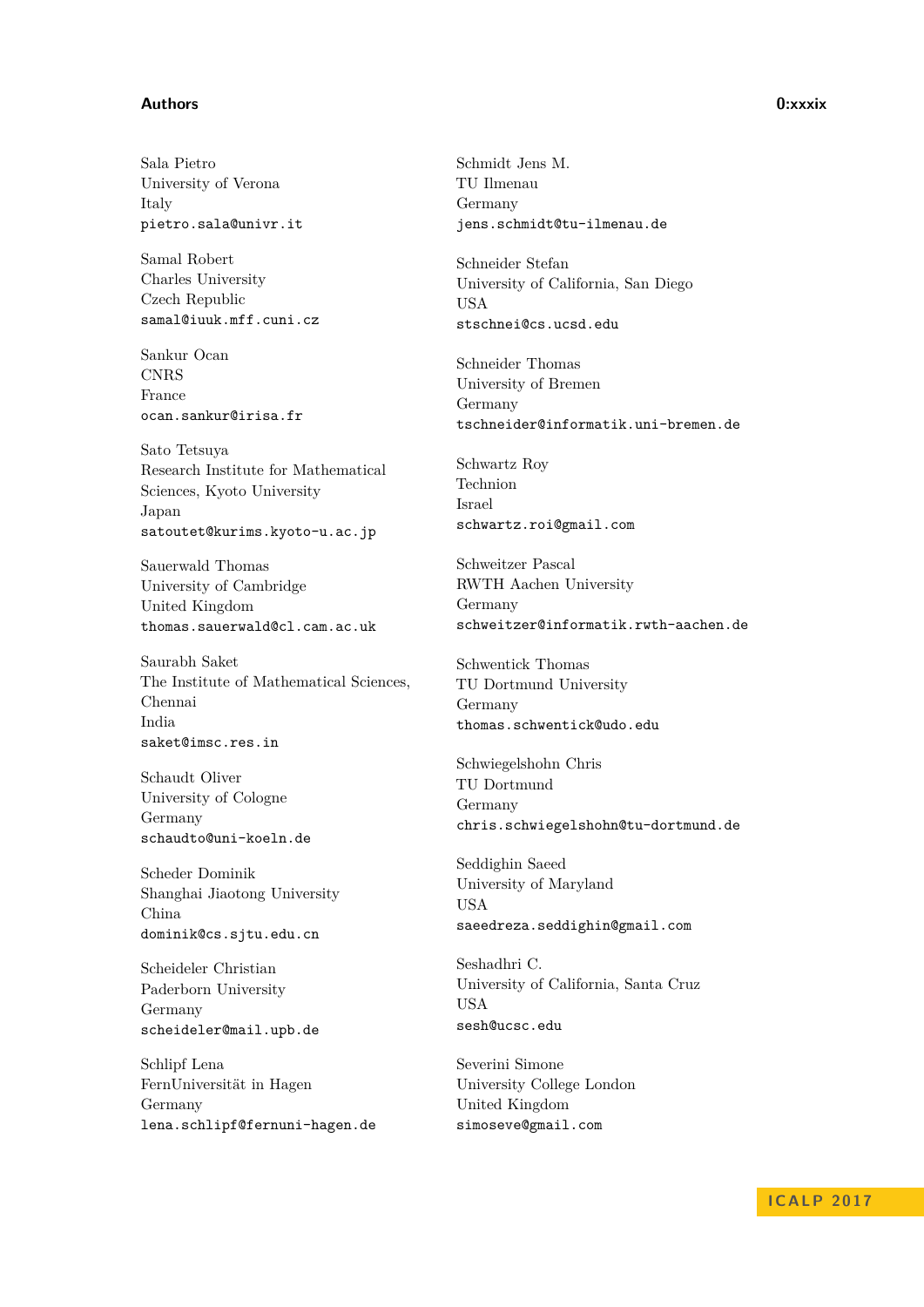## **0:xl Authors**

Sharir Micha Tel-Aviv University, School of Computer Science, and Courant Institute of Mathematical Science, New York University Israel michas@post.tau.ac.il

Shen Xiangkun University of Michigan USA xkshen@umich.edu

Siebertz Sebastian University of Warsaw Poland siebertz@mimuw.edu.pl

Sivan Balasubramanian Google Research, New York USA balusivan@google.com

Skorski Maciej IST Austria Poland maciej.skorski@gmail.com

Skretas George Computer Engineering and Informatics Department (CEID), University of Patras, Greece Greece skretasg8@gmail.com

Sohler Christian TU Dortmund Germany christian.sohler@tu-dortmund.de

Soloveichik David University of Texas at Austin USA david.soloveichik@utexas.edu

Song Zhao The University of Texas at Austin USA zhaos@utexas.edu

Spirakis Paul University of Liverpool, Computer Technology Institute, and University of Patras UK and Greece P.Spirakis@liverpool.ac.uk

Spooner Nicholas University of Toronto Canada spooner@cs.toronto.edu

Srinivasan Srikanth IIT Bombay India srinivasan.srikanth@gmail.com

Stanford Caleb University of Pennsylvania USA castan@cis.upenn.edu

Stefan Mengel CNRS, CRIL UMR 8188; France France mengel@cril.fr

Stefankovic Daniel University of Rochester USA stefanko@cs.rochester.edu

Stöckel Morten University of Copenhagen Denmark morten.stockel@gmail.com

Strub Pierre-Yves École Polytechnique - Paris Saclay Spain pierre-yves@strub.nu

Sudan Madhu Harvard University USA madhu@cs.harvard.edu

Sun Yihan Carnegie Mellon University USA yihans@cs.cmu.edu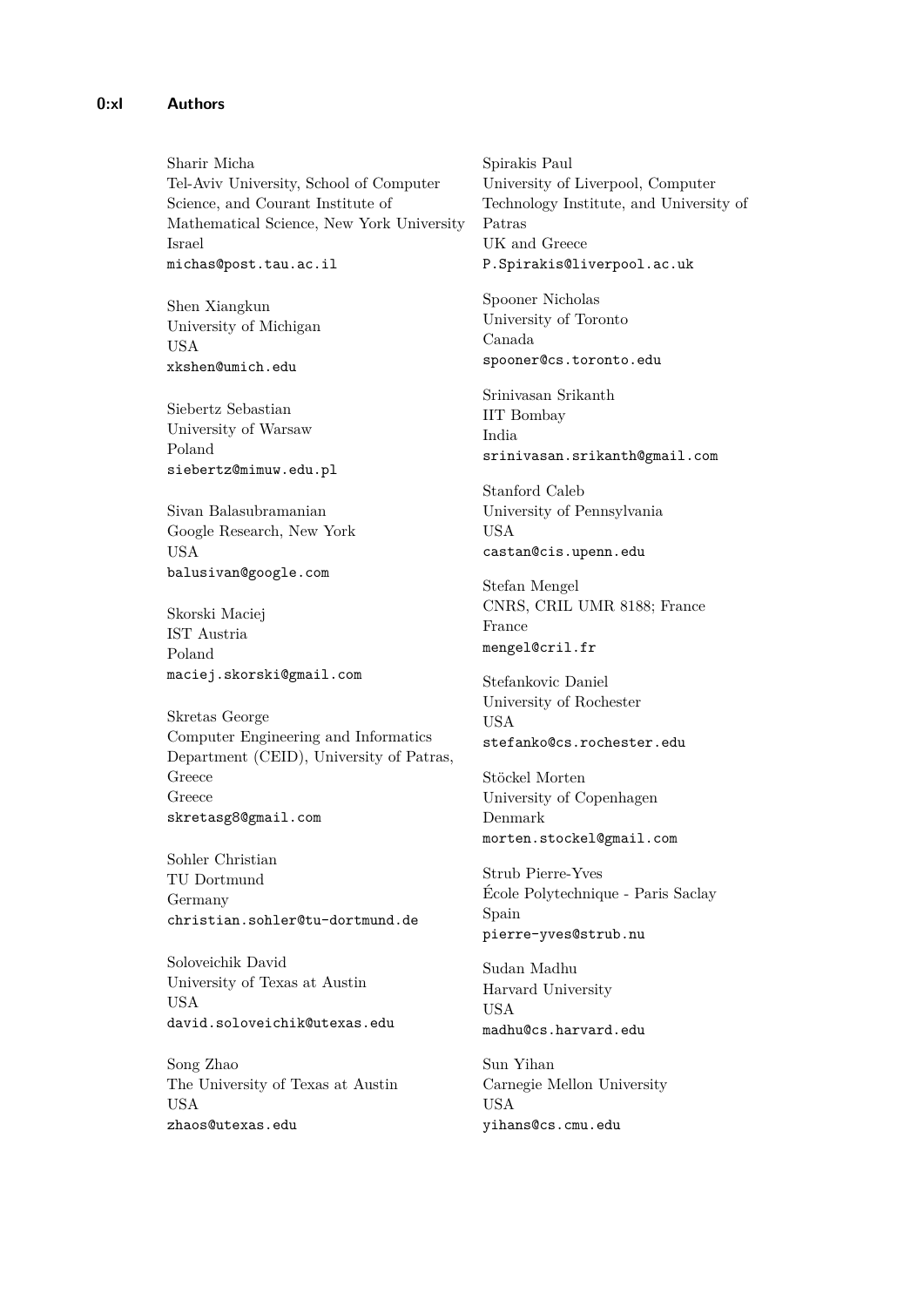#### **Authors 0:xli**

Sutre Gregoire LaBRI, CNRS France sutre@labri.fr

Swamy Chaitanya University of Waterloo Canada cswamy@uwaterloo.ca

Talebanfard Navid The Czech Academy of Sciences Czech Republic talebanfard@math.cas.cz

Thilikos Dimitrios Department of Mathematics, National and Kapodistrian University of Athens Greece sedthilk@thilikos.info

Thorup Mikkel Department of Computer Science, University of Copenhagen Denmark mikkel2thorup@gmail.com

Tonoyan Tigran Reykjavik University Iceland ttonoyan@gmail.com

Trabelsi Ohad Weizmann Institute of Science, Israel Israel ohad\_trabelsi@yahoo.com

Uitto Jara University of Freiburg Germany jara.uitto@gmail.com

Uznański Przemysław ETH Zürich Switzerland izulin@gmail.com

Vanden Boom Michael Department of Computer Science, University of Oxford United Kingdom michael.vandenboom@cs.ox.ac.uk

Varvitsiotis Antonios Centre for Quantum Technologies and Nanyang Technological University Singapore avarvits@gmail.com

Vassilevska Williams Virginia CSAIL, MIT USA virgi@mit.edu

Vazirani Vijay Georgia Tech USA vazirani@cc.gatech.edu

Verschae José Pontifical Catholic University of Chile Chile jverscha@gmail.com

Vlassis Nikos Adobe Inc USA vlassis@adobe.com

Vortmeier Nils TU Dortmund University Germany nils.vortmeier@uni-dortmund.de

Wahlström Magnus Royal Holloway United Kingdom Magnus.Wahlstrom@rhul.ac.uk

Wang Chunhao University of Waterloo Canada c265wang@uwaterloo.ca

Wang Hanpin Peking University China whpxhy@pku.edu.cn

Watson Thomas University of Memphis USA Thomas.Watson@memphis.edu